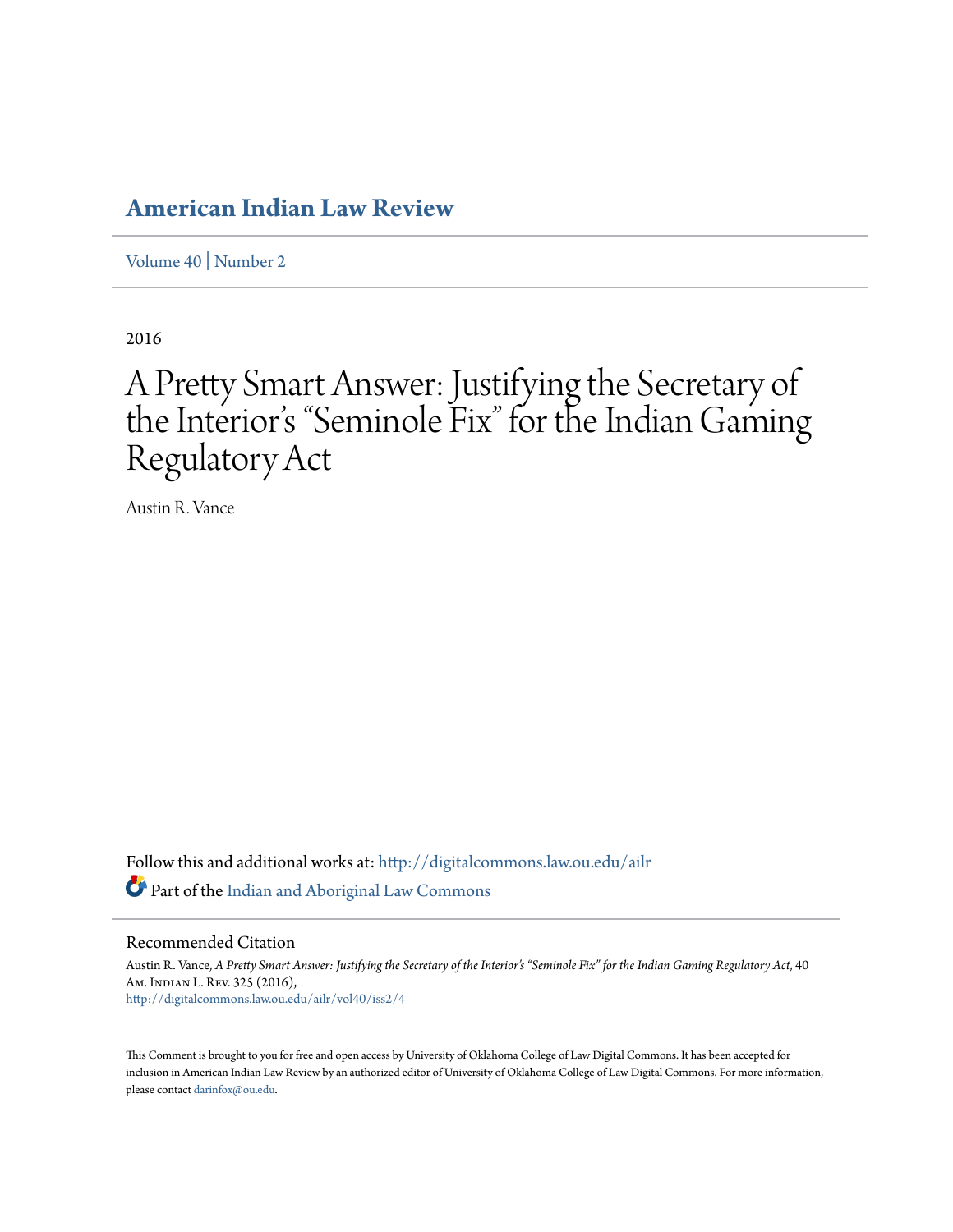# **A PRETTY SMART ANSWER: JUSTIFYING THE SECRETARY OF THE INTERIOR'S "SEMINOLE FIX" FOR THE INDIAN GAMING REGULATORY ACT**

*Austin R. Vance[\\*](#page-1-0)*

*[W]ith great reluctance . . . I am supporting [the Indian Gaming Regulatory Act].* 

— John McCain, United States Senator<sup>[1](#page-1-1)</sup>

*[W]hen we get North America back I'll be satisfied.*

— Kevin Washburn, Former Assistant Secretary of Indian Affairs<sup>[2](#page-1-2)</sup>

# *I. Introduction*

When Senator John McCain questioned Kevin Washburn about a casino's proposed location, the Assistant Secretary of Indian Affairs responded, "Senator, it was your bill. You wrote the language. We're just applying it."[3](#page-1-3) Senator McCain, in turn, retorted, "You know something, Mr. Washburn, that is a pretty smart ass answer."<sup>[4](#page-1-4)</sup> While the opposing ideologies of Washburn and McCain alone could spur hostile conversation, this contentious questioning was the result of the Indian Gaming Regulatory Act (IGRA), a law that has caused numerous political and legal controversies since its conception.<sup>[5](#page-1-5)</sup> The dispute surrounding IGRA has

<span id="page-1-0"></span> <sup>\*</sup> Third-year student, University of Oklahoma College of Law. Thanks are owed to Paula Hart and Maria Wiseman of the Department of the Interior—Office of Indian Gaming and Dr. Neil Metz of the University of Central Oklahoma for their contributions to this comment.

 <sup>1.</sup> S. REP. NO. 100-446, at 33 (1988).

<span id="page-1-2"></span><span id="page-1-1"></span> <sup>2.</sup> *Indian Gaming 2015: Keynote Address by Kevin Washburn*, NAT'L INDIAN GAMING ASS'N (Apr. 1, 2015), http://www.indiangaming.org/media-releases/2015/4/2/indian-gaming-2016-keynote-address-by-kevin-washburn.

<span id="page-1-3"></span> <sup>3.</sup> *Keep the Promise Act of 2014, Hearing on S. 2670 Before the Senate Committee on Indian Affairs*, 113th Cong. 7 (2014) (statement of Kevin K. Washburn, Assistant Secretary of Indian Affairs, U.S. Dep't of Interior).

 <sup>4.</sup> *Id.*

<span id="page-1-5"></span><span id="page-1-4"></span> <sup>5.</sup> Kevin K. Washburn, *Recurring Problems in Indian Gaming*, 1 WYO. L. REV. 427, 436 (2001).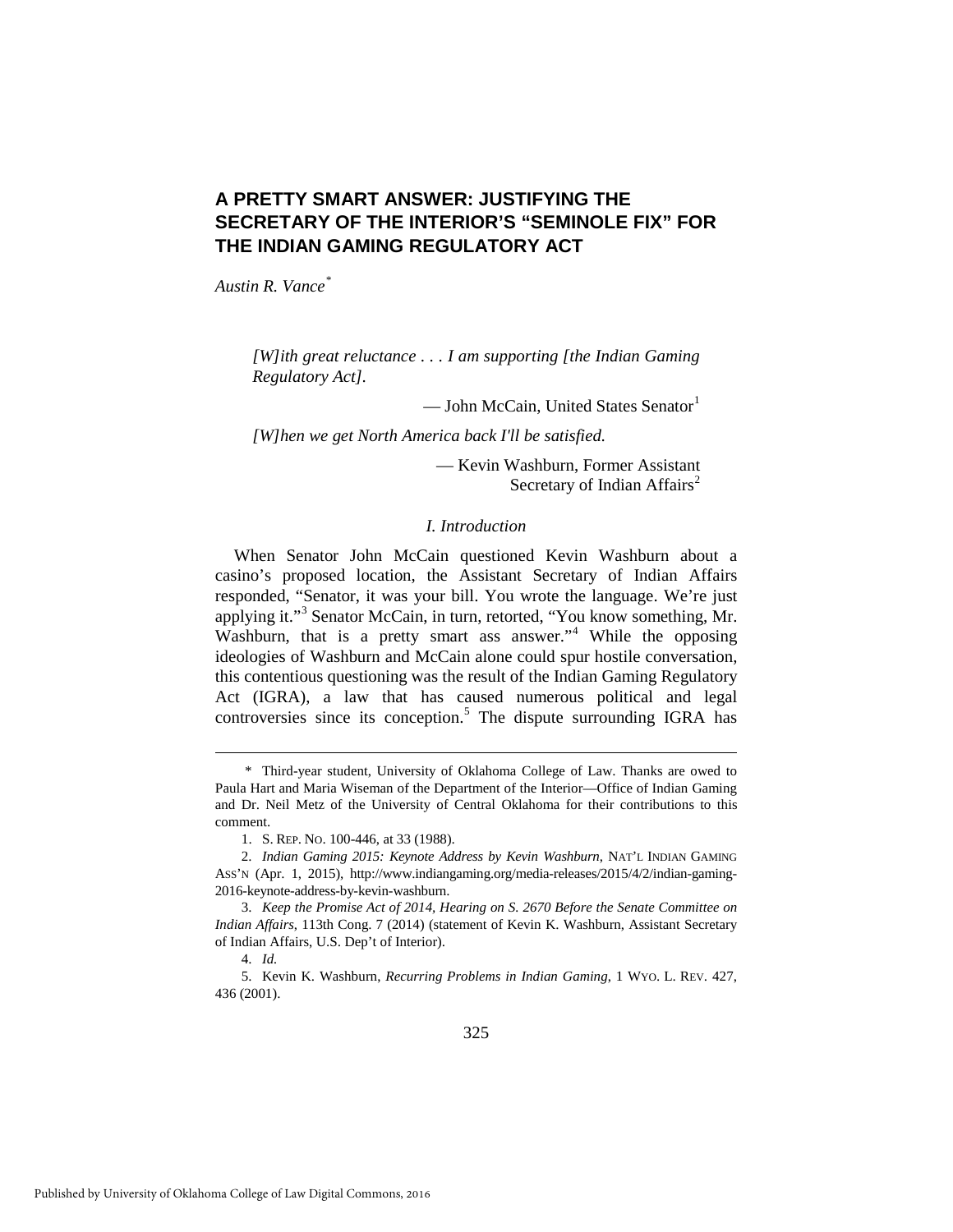been unaided by the fact that Indian gaming has exploded from a centuries old cultural practice into an industry that generates nearly 30 billion dollars a year.[6](#page-2-0) Nonetheless, Mr. Washburn's "smart ass answer" had merit, as the Assistant Secretary of Indian Affairs—acting on behalf of the Secretary of the Interior (Secretary) and the President of the United States—executes IGRA despite its various ambiguities, $<sup>7</sup>$  $<sup>7</sup>$  $<sup>7</sup>$  and recent court decisions have been</sup> far from helpful. $8$ 

More specifically, the political dispute about IGRA often revolves around the authorization of tribes to conduct class III gaming, which is composed of high-revenue casino-style gaming, such as blackjack and slot machines.<sup>[9](#page-2-3)</sup> This authorization was restricted, however, as class III gaming must be "conducted in conformance with a Tribal-State compact entered into by the Indian tribe and the State."[10](#page-2-4) These compacts are merely agreements that clarify the legal jurisdiction between a tribe and a state over a casino to prevent confusion.<sup>[11](#page-2-5)</sup>

Unfortunately, Congress was unaware that it could not force states to compact with tribes as that was "beyond its authority."[12](#page-2-6) In *Seminole Tribe of Florida v. Florida* (*Seminole*), the Supreme Court of the United States held that IGRA could not abrogate a state's right to sovereign immunity, meaning that tribes could not sue states unwilling to negotiate class III

10. 25 U.S.C. § 2710(d)(1)(C) (2012).

12. *Seminole Tribe of Fla.*, 517 U.S. at 76.

<span id="page-2-0"></span> <sup>6.</sup> *See id.*; *2014 Tribal Gaming Revenue by Gaming Operation Revenue Range*, NAT'L INDIAN GAMING COMM'N, http://www.nigc.gov/images/uploads/reports/2014GGRbyGaming OperationRevenueRange.pdf (last visited Sept. 24, 2015); Brian P. McClatchey, *A Whole New Game: Recognizing the Changing Complexion of Indian Gaming by Removing the "Governor's Veto" for Gaming on "After-Acquired Lands"*, 37 U. MICH. J.L. REFORM 1227, 1239 (2004).

 <sup>7.</sup> *See* 5 U.S.C. § 301 (2012); 25 U.S.C. § 2 (2012).

<span id="page-2-2"></span><span id="page-2-1"></span> <sup>8.</sup> *See, e.g.*, Seminole Tribe of Fla. v. Florida, 517 U.S. 44, 75 (1996); *see also* Carcieri v. Salazar, 555 U.S. 379, 395 (2009).548.(2009). Rev. 527, 548 (2009).The case ion Acting and tent of IGRA to provide for economic sustainability and tribal self-dete

<span id="page-2-3"></span> <sup>9.</sup> Matthew L. M. Fletcher, *Bringing Balance to Indian Gaming*, 44 HARV. J. ON LEGIS. 39, 46 (2007) (noting the transition to "lucrative casino-style gaming"); Alan E. Brown, *Ace in the Hole: Land's Key Role in Indian Gaming*, 39 SUFFOLK U. L. REV. 159, 164 (2005) ("Class III gaming has historically produced the largest revenues for Indian tribes."); Stephanie A. Levin, *Betting on the Land: Indian Gambling and Sovereignty*, 8 STAN. L. & POL'Y REV. 125, 127 (1997).

<span id="page-2-6"></span><span id="page-2-5"></span><span id="page-2-4"></span><sup>11.</sup> JEFF CORNTASSEL & RICHARD WITMER, FORCED FEDERALISM: CONTEMPORARY CHALLENGES TO INDIGENOUS NATIONHOOD 16-17 (2008) (Defining the tribal-state compact as "agreements that 'provide for the application of civil, criminal, and regulatory laws of either entity over Indians and non-Indians as the parties may see fit to agree.'").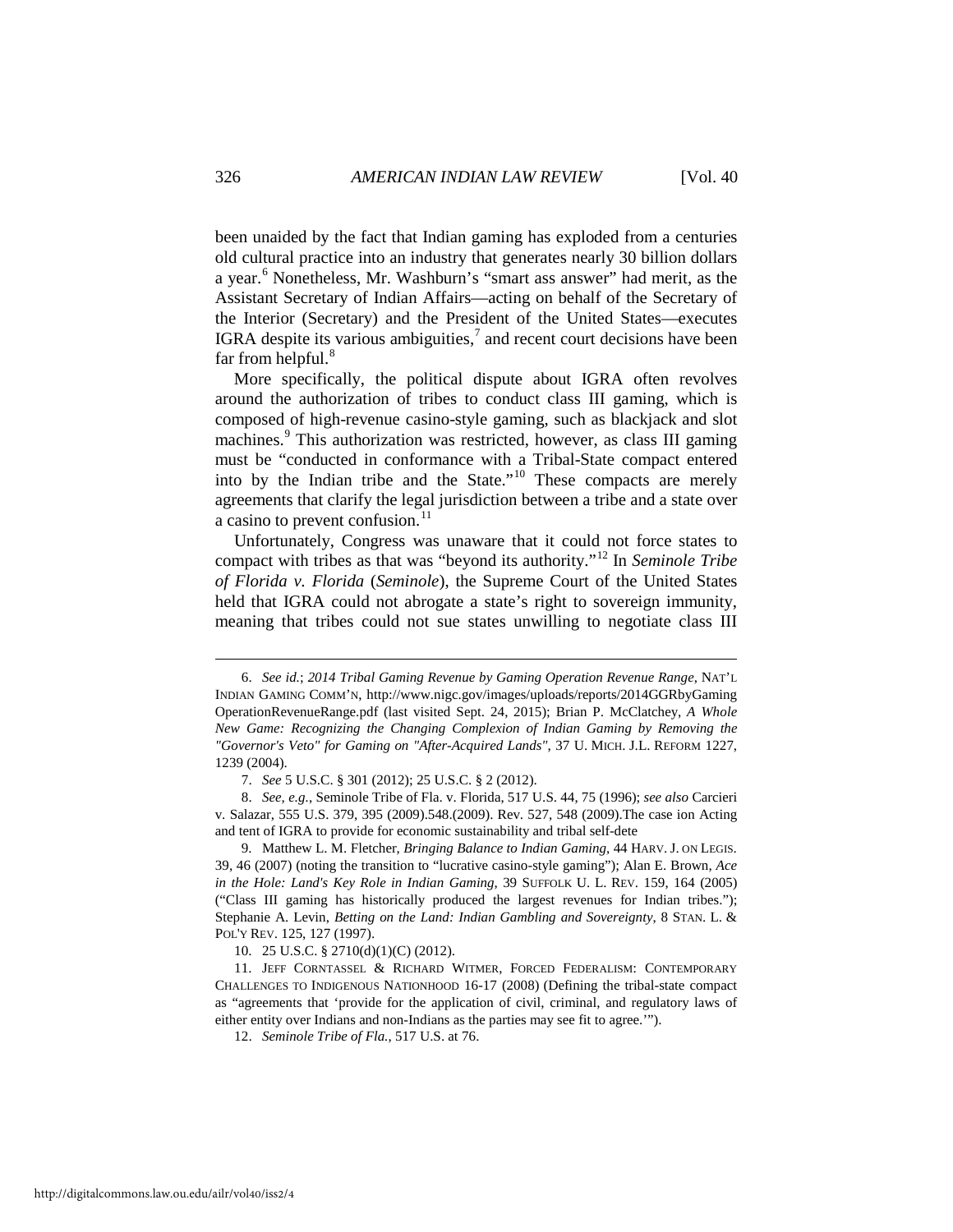aming compacts.<sup>[13](#page-3-0)</sup> Consequently, IGRA's original purpose of tribal economic sustainability and self-determination was in jeopardy, as numerous states refused to negotiate with tribes unless the tribes made massive economic and legal concessions.<sup>[14](#page-3-1)</sup>

In response to that decision, the Department of the Interior (Department) propagated the "Class III Gaming Procedures."[15](#page-3-2) These new regulations provide a mechanism to circumvent a state's refusal to negotiate compacts with tribes.<sup>[16](#page-3-3)</sup> Specifically, the Class III Gaming Procedures provide that 180 days after a tribe and state fail to negotiate a compact, and a state invoked sovereign immunity to avoid suit in federal court, then the tribe may invoke the Class III Gaming Procedures to allow class III gaming.<sup>[17](#page-3-4)</sup>

Absent these regulations, IGRA reaches an impasse,<sup>[18](#page-3-5)</sup> as the Secretary can only take action if a federal court determined a state negotiated a compact in bad faith, [19](#page-3-6) but the Class III Gaming Regulations must omit that requirement to circumvent state sovereign immunity.<sup>[20](#page-3-7)</sup> A paradox arose as federal courts can no longer make a bad faith determination because *Seminole* held that states are immune to suits under IGRA.<sup>21</sup>

As a result, class III gaming cannot occur without the Class III Gaming Procedures, which demonstrates their necessity.<sup>[22](#page-3-9)</sup> Some believe, however, that the Department of the Interior acted outside of the scope of IGRA when it published the Class III Gaming Procedures, because IGRA itself

<span id="page-3-0"></span> <sup>13.</sup> *Id.* at 75.548.(2009). Rev. 527, 548 (2009).he case ion Acting adn tent of IGRA to provide for economic sustainability and tribal self-dete

<span id="page-3-1"></span><sup>14.</sup> *See* S. REP. NO. 100-446, at 1-2 (1988); Sean Cunniff, Texas v. United States*: Mind the Gap*, 39 N.M. L. REV. 527, 531 (2009) ("Congress's findings upon enacting the legislation reflected the spirit of the self-determination era and the promise of gaming for tribal economic development."); *see also* Fletcher, *supra* note 9, at 42 (discussing how bargaining power heavily favored the states over tribes).

<span id="page-3-2"></span><sup>15. 25</sup> C.F.R. § 291.1-15 (2016); Cunniff, *supra* note 14, at 527; New Mexico v. Dep't of the Interior, 1:14-CV-00695-JAP, 2014 WL 10298036, at \*1 (D.N.M. Oct. 17, 2014) (also referred to as "Secretarial Procedures" or "Part 291 Regulations").

<sup>16. 25</sup> C.F.R. § 291.1-15.

<span id="page-3-4"></span><span id="page-3-3"></span><sup>17. 25</sup> C.F.R. § 291.1-15; New York v. Jewell, 2013 U.S. Dist. LEXIS 185653 (N.D.N.Y Sept. 11, 2013).

<sup>18.</sup> Cunniff, *supra* note 14, at 548.

<span id="page-3-9"></span><span id="page-3-8"></span><span id="page-3-7"></span><span id="page-3-6"></span><span id="page-3-5"></span><sup>19. 25</sup> U.S.C. § 2710(d) (2012); Gregory R. Mulkey, Texas v. United States*: The*  Legality of the Secretarial Procedures Following Seminole Tribe of Florida v. Florida, 33 AM. INDIAN L. REV. 525, 528 (2008-2009).

<sup>20.</sup> *See generally* 25 C.F.R. § 291.1-15.

<sup>21.</sup> Cunniff, *supra* note 14, at 548; *see also* Mulkey, *supra* note 19, at 547.

<sup>22.</sup> Cunniff, *supra* note 14, at 548; *see also* Mulkey, *supra* note 19, at 547.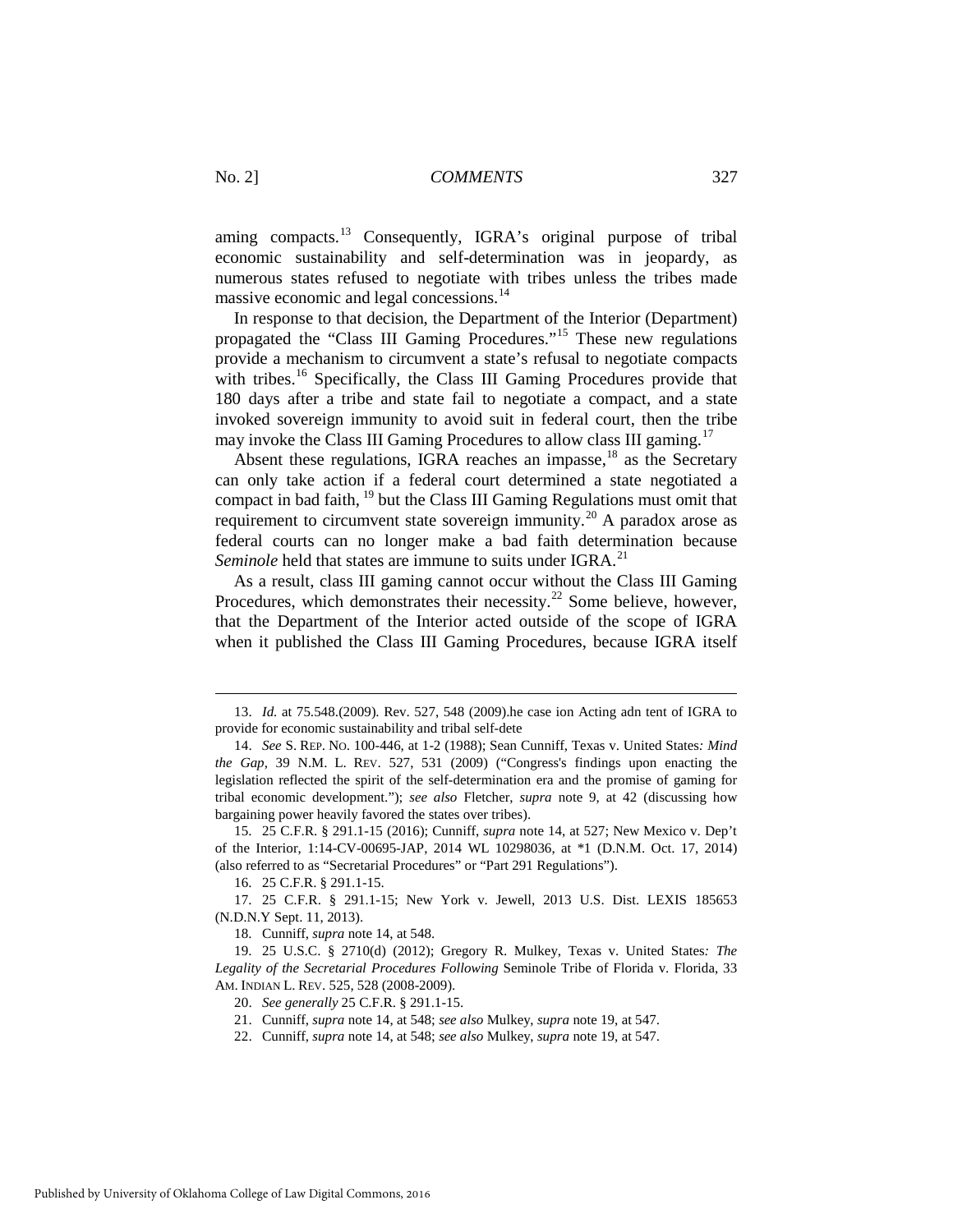does not authorize the regulations.<sup>[23](#page-4-0)</sup> Given that class III gaming is already under tremendous political pressure, $24$  federal courts remain split on the legitimacy of the Class III Gaming Procedures, which only adds to the confusion of IGRA. $^{25}$  $^{25}$  $^{25}$ 

Thus, this comment seeks to justify the Secretary of the Interior's authority to circumvent the requirement that a federal court must determine that a state negotiated in bad faith before authorizing class III gaming without a tribal-state compact under IGRA.<sup>[26](#page-4-3)</sup> There are four sections to this analysis: The Legal History of IGRA, The De Facto Federal Court Split, The Policy Arguments Concerning the Class III Gaming Procedures, and The Conclusion. The crux of this analysis will focus on how the Class III Gaming Procedures fulfill the original intent of IGRA to provide for economic sustainability and tribal self-determination. Before that discussion one must understand how IGRA came to its current political state.

# *II. The Legal History of IGRA*

# *A. American Indian Legal History Prior to IGRA*

Usually, analysis of Indian gaming begins around 1987, when the Supreme Court decided *Cabazon v. California*. [27](#page-4-4) The major fault of that approach is that it overlooks the structural reasons for which Indian gaming exists in the first place, as self-determination and economic sustainability would have completely different meanings if Indian tribes were sovereign nations.[28](#page-4-5) Moreover, ignoring pre-*Cabazon* history does not allow for a complete contextual understanding of the combative state versus tribe

<span id="page-4-0"></span> <sup>23.</sup> Texas v. United States, 497 F.3d 491, 511 (5th Cir. 2007); Rebecca S. Lindner-Cornelius, *The Secretary of the Interior As Referee: The States, the Indian Nations, and How Gambling Lead to the Illegality of the Secretary of the Interior's Regulations in 25 C.F.R. § 291*, 84 MARQ. L. REV. 685, 686 (2001) ("This Comment argues that these regulations are unconstitutional because the Secretary has exceeded the authority of its office.").

<sup>24.</sup> *See* Fletcher, *supra* note 9, at 39-40.

<span id="page-4-2"></span><span id="page-4-1"></span><sup>25.</sup> *Compare Texas*, 497 F.3d at 511 *with* the Seminole Tribe of Fla. v. Florida, 11 F.3d 1016, 1029 (11th Cir. 1994).

<sup>26. 25</sup> C.F.R. § 291.1-15.

<span id="page-4-4"></span><span id="page-4-3"></span><sup>27.</sup> *E.g.*, Alan E. Brown, *Ace in the Hole: Land's Key Role in Indian Gaming*, 39 SUFFOLK U. L. REV. 159, 161 (2005).

<span id="page-4-5"></span><sup>28.</sup> William Bradford, *Beyond Reparations: An American Indian Theory of Justice*, 66 OHIO ST. L.J. 1, 52, 89-90 (2005).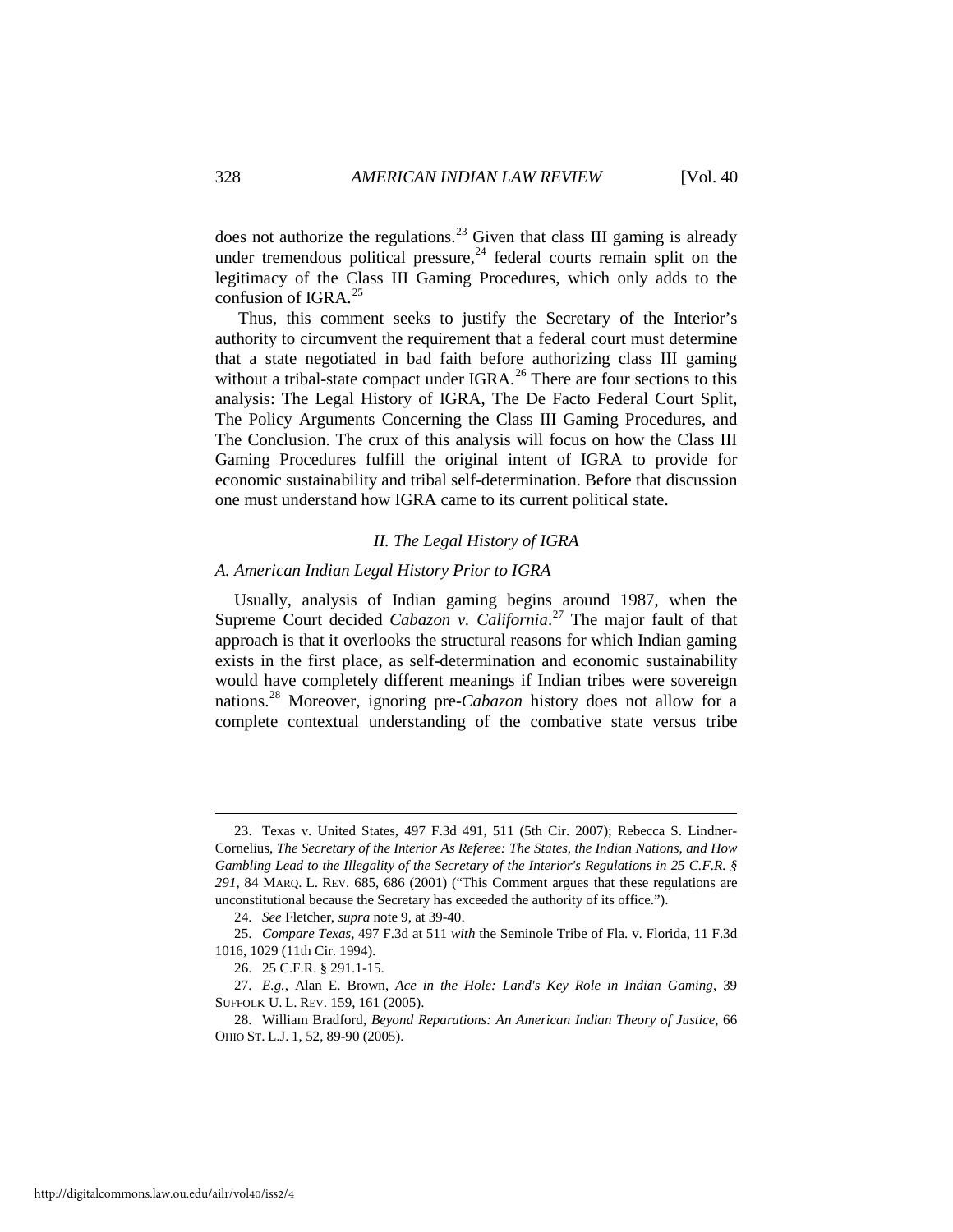relationship that is at the heart of the *Seminole* problem within IGRA.<sup>[29](#page-5-0)</sup> Certainly, encompassing all of federal Indian legal history is too broad of a task for any comment; however, this comment's genesislike "[s]tudents of American Indian law cannot--and should not--escape from . . . the opinions we now refer to as the 'Marshall Trilogy.'"<sup>[30](#page-5-1)</sup>

# *1. The Marshall Trilogy, or Forgive Marshall for He Knows Not What He Did*

The Marshall Trilogy probably represents John Marshall's greatest blunder, evidenced by the fact that it only took three cases for the Supreme Court to create and then attempt to undermine the Discovery Doctrine.<sup>[31](#page-5-2)</sup> The Trilogy begins with *Johnson v. M'Intosh,* where the Supreme Court had to decide whether title to land vested to individuals from tribes, before the formation of the United States, held legal validity.<sup>[32](#page-5-3)</sup> While this case would more properly have been decided based on the British law that was in effect at the time the disputed title vested, it was instead decided on the newly asserted Discovery Doctrine, which established that "absolute title of the crown, [was] subject only to the Indian right of occupancy, and recognize<sup>[d]</sup> the absolute title of the crown to extinguish that right."<sup>[33](#page-5-4)</sup>

Aside from the decision's blatant racism,  $34$  Marshall's analysis is also an ahistorical interpretation based on his own impression as the "first nationalist historian,"[35](#page-5-6) which merely echoed the American history he crafted for his book *Life of George Washington*. [36](#page-5-7) This repetition might be forgivable if it did not create the principals that "established and validated

<span id="page-5-0"></span> <sup>29.</sup> *See* Seminole Tribe of Fla. v. Florida, 517 U.S. 44, 51 (1996); United States v. Kagama, 118 U.S. 375, 384 (1886) ("[S]tates where they are found are often [Indian tribes'] deadliest enemies.").

<span id="page-5-1"></span><sup>30.</sup> Matthew L.M. Fletcher, *The Iron Cold of the Marshall Trilogy*, 82 N.D. L. REV. 627 (2006); *see also* AMERICAN INDIAN LAW DESKBOOK § 1:1-2 (2016).

<span id="page-5-2"></span><sup>31.</sup> *Compare* Johnson v. M'Intosh, 21 U.S. (8 Wheat.) 543, 588 (1823) *with* Worcester v. Georgia, 31 U.S. (6 Pet.) 515, 517 (1832); *see also* Fletcher, *supra* note 30, at 661-62 (citing LINDSAY G. ROBERTSON, CONQUEST BY LAW: HOW THE DISCOVERY OF AMERICA DISPOSSESSED INDIGENOUS PEOPLES OF THEIR LANDS 133 (2005)).

<sup>32.</sup> *Johnson*, 21 U.S. (8 Wheat.) at 563.

<sup>33.</sup> *Id.*; Fletcher, *supra* note 30, at 634.

<span id="page-5-5"></span><span id="page-5-4"></span><span id="page-5-3"></span><sup>34.</sup> Nathan Goetting, *The Marshall Trilogy and the Constitutional Dehumanization of American Indians*, 65 GUILD PRAC. 207, 216 (2008).

<span id="page-5-7"></span><span id="page-5-6"></span><sup>35.</sup> Joshua L. Seifert, *The Myth of* Johnson v. M'intosh, 52 UCLA L. REV. 289, 302 (2004).

<sup>36.</sup> *Id.* at 305-06 (quotation omitted).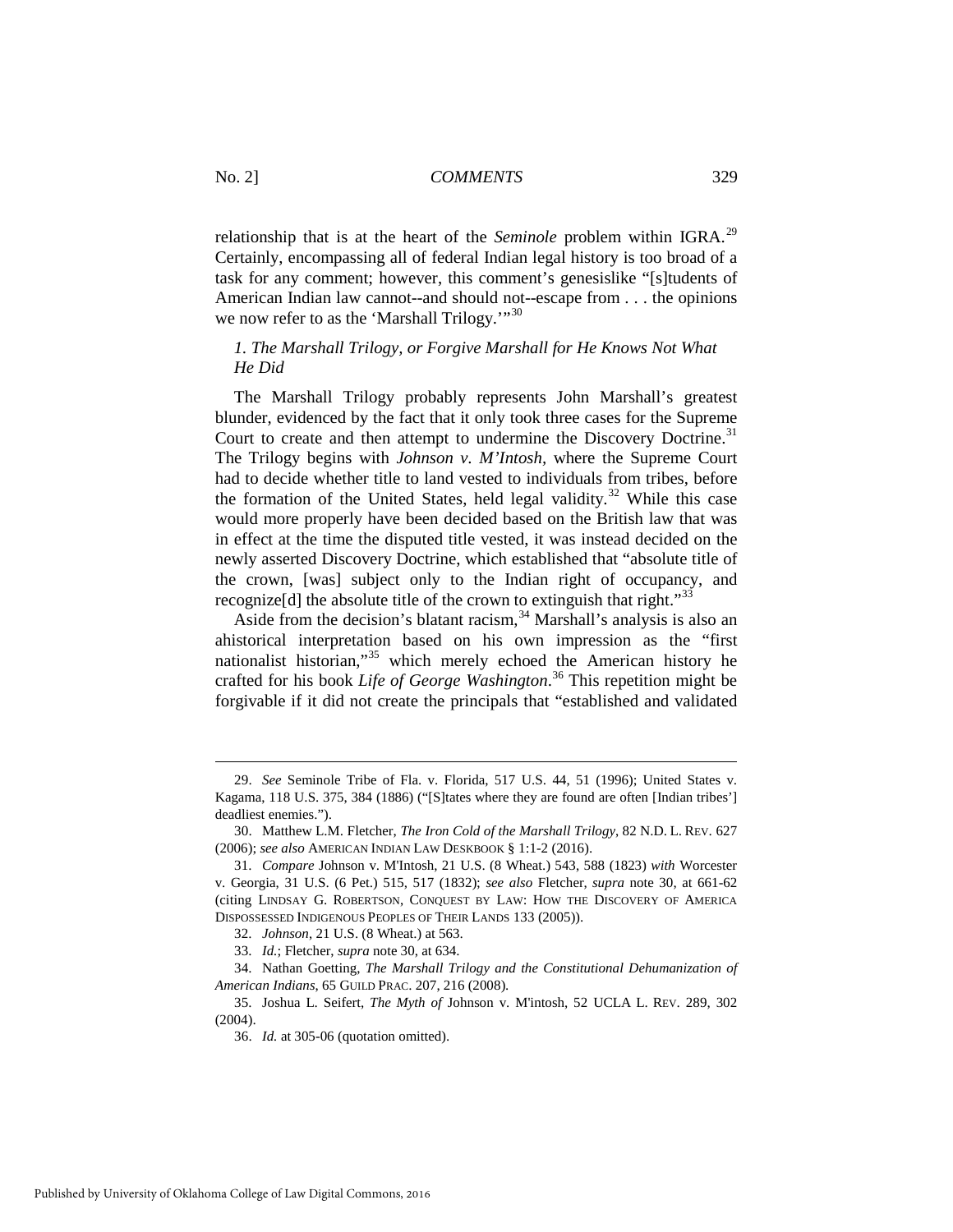the United States in America."<sup>[37](#page-6-0)</sup> Unsurprisingly, this case has been the subject of much criticism by American Indian legal advocates.<sup>[38](#page-6-1)</sup>

Relying on the decision in *Johnson*, Georgia realized that the Cherokee Nation occupied much of its land mass and sought to attempt a mass eviction.<sup>39</sup> The Cherokee Nation responded in turn by taking its battle to the federal courts, leading to the second case of the Marshall Trilogy, *Cherokee Nation v. Georgia*. [40](#page-6-3) Prior to presenting its claim, however, the Cherokee Nation was stifled because the Supreme Court only has original jurisdiction with cases involving a foreign state.<sup>[41](#page-6-4)</sup> The Court discussed Indian tribes as political quagmires—neither domestic nor foreign—before ultimately identifying them as domestic dependent sovereigns. $42$ 

Having lost the ability to sue Georgia directly, the Cherokee Nation needed a new legal strategy that would avoid Marshall's "sleight of hand" for avoiding legal controversies at that time. $43$  Ironically, missionaries would become the heroes of the Cherokee's legal ambitions, as the governmental desire to remove the Tribe created a barrier to religious conversion.[44](#page-6-7) To aid in the Tribe's efforts, Samuel Worcester, along with other missionaries, would challenge Georgia's removal-oriented laws by living on Cherokee land without a license from the Governor of Georgia.<sup>[45](#page-6-8)</sup> Predictably, Georgian authorities arrested, convicted, and sentenced Worcester to four years of manual labor.<sup>[46](#page-6-9)</sup> This was all a part of the plan, however, as Samuel Worcester and fellow defendant Elizur Butler refused pardons from Georgia in order to bring the final case in the Marshall Trilogy, *Worcester v. Georgia*. [47](#page-6-10) 

This case gave Marshall a platform to undo the injustice he had originally caused through the Discovery Doctrine.<sup>[48](#page-6-11)</sup> The Chief Justice spoke plainly, as he mocked Georgia's idea of title to Indian lands as, "[t]he extravagant and absurd idea, that the feeble settlements . . . acquired

<span id="page-6-0"></span> <sup>37.</sup> *Id.* at 306.

<sup>38.</sup> *See generally id.*

<sup>39.</sup> Fletcher, *supra* note 30, at 634 (quotation omitted).

<sup>40.</sup> Cherokee Nation v. Georgia, 30 U.S. (5 Pet.) 1, 8 (1831).

<sup>41.</sup> *Id.* at 15-17.

<sup>42.</sup> *Id.*

<span id="page-6-10"></span><span id="page-6-9"></span><span id="page-6-8"></span><span id="page-6-7"></span><span id="page-6-6"></span><span id="page-6-5"></span><span id="page-6-4"></span><span id="page-6-3"></span><span id="page-6-2"></span><span id="page-6-1"></span><sup>43.</sup> DAVID H. GETCHES ET AL., CASES AND MATERIALS ON FEDERAL INDIAN LAW 113 (7th ed. 2011).

<sup>44.</sup> *Id.* at 101.

<sup>45.</sup> *Id.* 

<sup>46.</sup> *Id.* 

<sup>47.</sup> *Id.* 

<span id="page-6-11"></span><sup>48.</sup> Worcester v. Georgia, 31 U.S. (6 Pet.) 515, 544-45 (1832).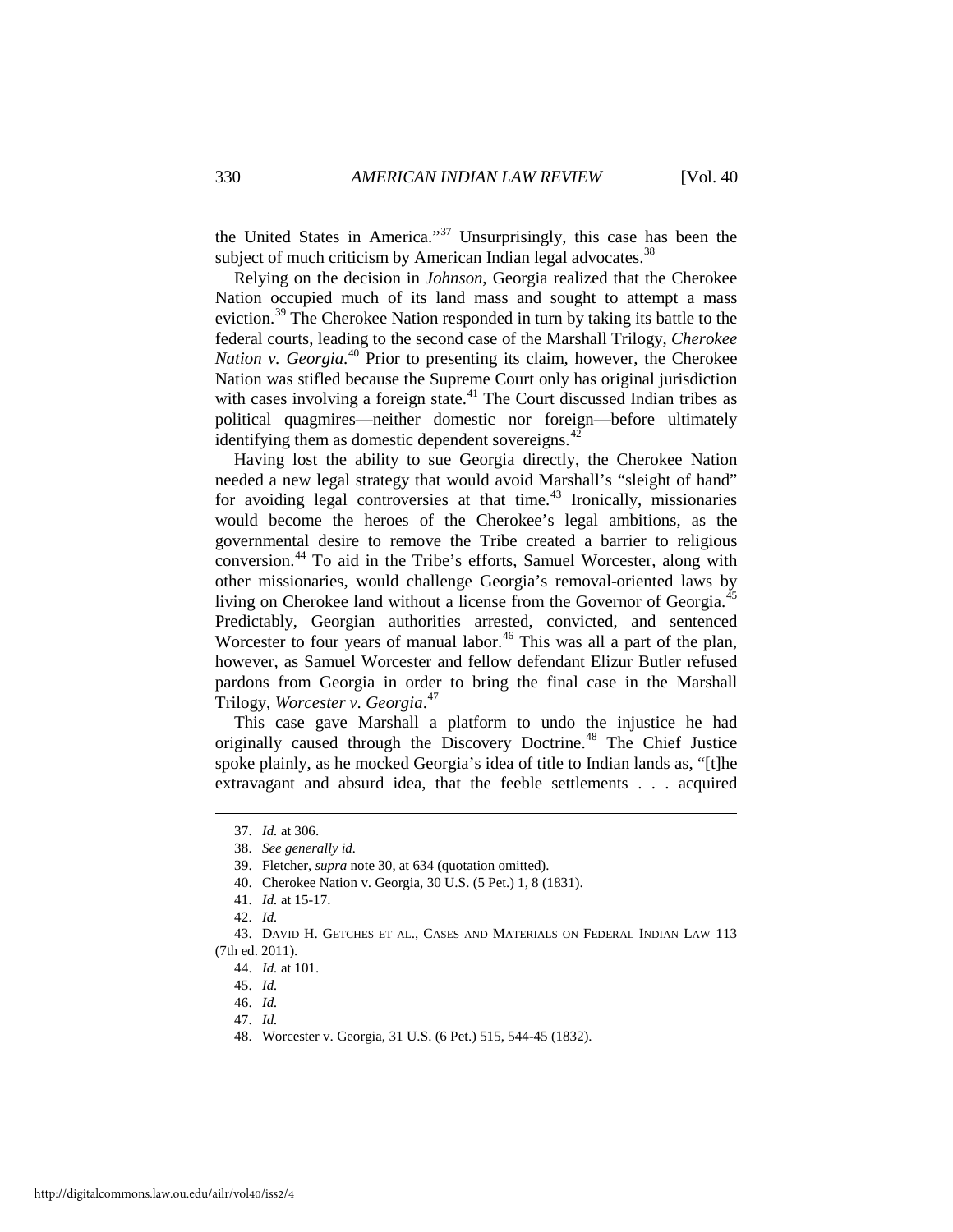legitimate power . . . to govern the people, or occupy the lands from sea to sea."<sup>[49](#page-7-0)</sup> He continued by asserting property rights of European discoverers had always been, "the exclusive right of purchasing such lands as the natives were willing to sell."<sup>[50](#page-7-1)</sup> Victory for Sam Worcester and the Cherokee Nation was—for the moment—secured when Marshall announced that "'the laws of [a State] can have no force' within reservation boundaries<sup>"[51](#page-7-2)</sup>

Unfortunately, the Cherokee won the battle but lost the war, as Jackson would successfully initiate the Trail of Tears, removing more than 16,000 Cherokee from Georgia to present-day Oklahoma.<sup>[52](#page-7-3)</sup> To add insult to injury, the legal ruling established in *Worcester* would be short lived, as the modern conception of tribal sovereignty "does not exclude all state regulatory authority on the reservation."[53](#page-7-4) Indeed, history has repeated itself, as modern American Indian legal advocates still argue the issues of the Marshall Trilogy today.<sup>[54](#page-7-5)</sup> *Seminole* is an excellent example of this,<sup>55</sup> but the Marshall Trilogy is far from the conclusion of relevant federal Indian legal history.

#### *2. The Indian Allotment Act of 1887: The Dawes Act*

Life for American Indians did not improve much by 1887, as the disposition of settler society had barely changed since the Jackson era.<sup>[56](#page-7-7)</sup> The official federal policy became the manifestation of "kill the Indian, save the man" as taking Indian children from their families, forcing tribes onto reservations, and indoctrinating tribal communities into Western religion was merely the civilized thing to do.<sup>[57](#page-7-8)</sup> This atmosphere of hostility

<span id="page-7-8"></span>57. *See* Frank Pommersheim, *Land into Trust: An Inquiry into Law, Policy, and History*, 49 IDAHO L. REV. 519, 523 (2013); Charles F. Wilkinson, *The Law of the American West: A Critical Bibliography of the Nonlegal Sources*, 85 MICH. L. REV. 953, 968 (1987) ("[V]iolent Indian-white conflicts led to the settlement of Indian tribes on reservations . . . ."); *"Kill the Indian, and Save the Man": Capt. Richard H. Pratt on the Education of Native Americans,* HISTORY MATTERS: THE U.S. SURVEY COURSE ON THE WEB, http://history matters.gmu.edu/d/4929/ (last visited Sept. 15, 2015) (discussing that "kill the savage, and save the man" was the guiding philosophy behind federal government policy).

<span id="page-7-1"></span><span id="page-7-0"></span> <sup>49.</sup> *Id.*

<sup>50.</sup> *Id.* 

<sup>51.</sup> Ward v. New York, 291 F. Supp. 2d 188, 201 (W.D.N.Y. 2003) (citation omitted).

<sup>52.</sup> Getches et al., *supra* note 43, at 126.

<sup>53.</sup> *E.g.*, *Ward*, 291 F. Supp. 2d at 201 (citation omitted).

<sup>54.</sup> Fletcher, *supra* note 30, at 648.

<sup>55.</sup> Seminole Tribe of Fla. v. Florida, 517 U.S. 44, 47 (1996).

<span id="page-7-7"></span><span id="page-7-6"></span><span id="page-7-5"></span><span id="page-7-4"></span><span id="page-7-3"></span><span id="page-7-2"></span><sup>56.</sup> *See* Armen H. Merjian, *An Unbroken Chain of Injustice: The Dawes Act, Native American Trusts, and* Cobell v. Salazar, 46 GONZ. L. REV. 609, 615 (2011).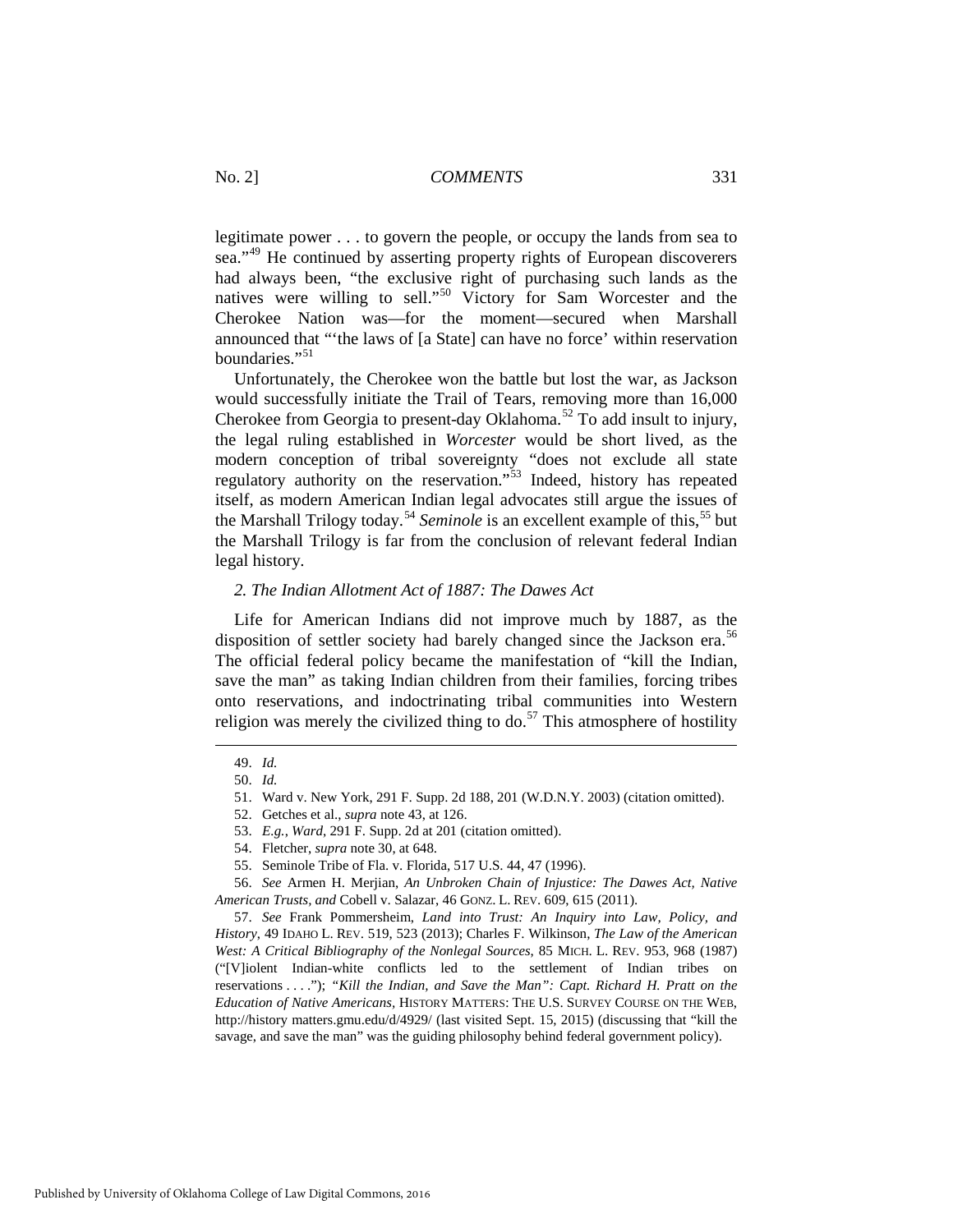toward "Indianness" led Congress to view the communal conception of tribal land as the root barrier preventing "civilization" from coming to Indians.[58](#page-8-0) Thus Congress passed the Indian Allotment Act of 1887 (Dawes Act) to separate communally held land from tribes and divide it into individual members' possession.[59](#page-8-1) 

While it is difficult to calculate the exact damage of the Dawes Act, a fair assessment would describe it as devastating.<sup>[60](#page-8-2)</sup> To start with, the allotments created by the Dawes Act undermined the tribes' ability to achieve economic self-sufficiency by dividing tribal lands among individual Indians with the surplus sold to non-Indians. $61$  Consequently, the total land mass held by American Indians diminished by 86 million acres in less than fifty years; by 1934 tribes possessed less than fifty percent of their land holdings prior to the Dawes Act.<sup>[62](#page-8-4)</sup> By design, the Dawes Act targeted the land base intertwined with American Indian religion and successfully acted as "a mighty pulverizing engine for breaking up the tribal mass."<sup>[63](#page-8-5)</sup>

Similar to the Marshall Trilogy, the Dawes Act created the conditions that make class III gaming even more necessary for Indians and their tribes.[64](#page-8-6) Economic development and self-sufficiency under the Dawes Act became nearly impossible for tribes as it functionally dissolved their governments during allotment.<sup>[65](#page-8-7)</sup> These negative effects are still felt today, as economists have noted allotment is one of the federal policies that drove

<span id="page-8-0"></span> <sup>58.</sup> *See* Wilkinson, *supra* note 57, at 965; JODI BYRD, TRANSIT OF EMPIRE xv-xvii (2011) ("[D]efinitions . . . of "Indianness" regulated and produced by U.S. settler imperialism . . . . created conditions of possibility for U. S. empire to manifest its intent."); VINE DELORIA, CUSTER DIED FOR YOUR SINS 7 (2d ed. 1988) (describing allotment as "God's foreordained plan to repopulate the continent . . . with the goals of the tribes as they were defined by their white friends").

<span id="page-8-1"></span><sup>59.</sup> Bethany R. Berger, *Red: Racism and the American Indian*, 56 UCLA L. REV. 591, 629 (2009).

<span id="page-8-2"></span><sup>60.</sup> BYRD, *supra* note 58, at 159 ("[T]he Dawes Act [was] the primary source of the further impoverishment of native peoples and implicated allotment in increasing the rates of disease and infant mortality.").

<sup>61.</sup> Pommersheim, *supra* note 57, at 520-22.

<sup>62.</sup> *Id.* at 522.

<span id="page-8-5"></span><span id="page-8-4"></span><span id="page-8-3"></span><sup>63.</sup> *See* Lyng v. Nw. Indian Cemetery Protective Ass'n, 485 U.S. 439, 460-61 (1988) (Brennan, J., dissenting); *see also* Berger, *supra* note 59, at 629.

<span id="page-8-7"></span><span id="page-8-6"></span><sup>64.</sup> Mark D. Poindexter, *Of Dinosaurs and Indefinite Land Trusts: A Review of Individual American Indian Property Rights Amidst the Legacy of Allotment*, 14 B.C. THIRD WORLD L.J. 53, 55 (1994).

<sup>65.</sup> Pommersheim, *supra* note 57, at 523.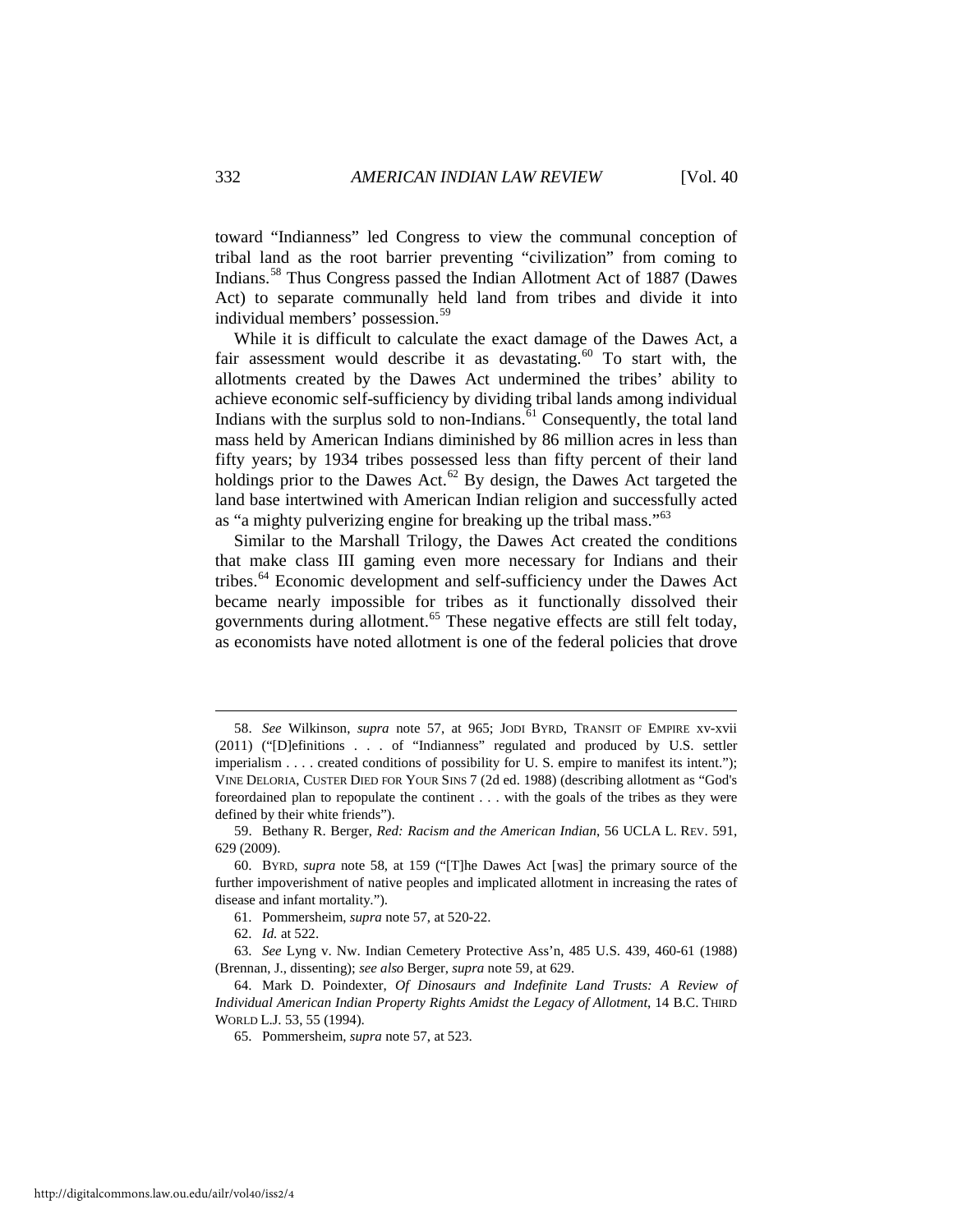the extreme poverty in modern Indian Country.<sup>[66](#page-9-0)</sup> It would take almost half a century for Congress to recognize the failure of the Dawes Act, and an alternative to allotment would not arrive until recommended by the Commissioner of Indian Affairs, John Collier, in 1934.<sup>67</sup>

# *3. The Indian Reorganization Act, or Our Mistake*

Since its conception, the purpose of the Indian Reorganization Act (IRA) has always been clear: "to end Federal policies of termination and allotment and begin an era of empowering tribes by restoring their homelands."[68](#page-9-2) To accomplish this, the Act contained a number of provisions that made restoring and reconsolidating communally held tribal land a top priority.<sup>[69](#page-9-3)</sup> For example, the IRA contained provisions that made the transfer of title to non-Indians nearly impossible and restored surplus lands to tribes, among other protections. $\frac{70}{6}$ 

The IRA is not without criticism. Jodi Byrd, Professor of English and Gender Studies at the University of Illinois, states that the Act "sought to centralize tribal governance within a Western democratic structure in order to streamline the annuities paid to a tribe under treaty agreements and to effectively control land deals for non-native prospectors interested in natural resources and eventually nuclear-waste dumping."<sup>[71](#page-9-5)</sup> Moreover, the IRA's definition of a "tribe" differs widely from many American Indians' definitions, as it consolidated many distinct tribes into larger political entities.[72](#page-9-6) For example, the Cheyenne-Arapaho Tribes of Oklahoma are a single tribal entity to the federal government<sup>73</sup>, but citizens of the Tribe would likely disagree with that concept.

<span id="page-9-0"></span> <sup>66.</sup> *See* Randall K.Q. Akee et al., *The Indian Gaming Regulatory Act and Its Effects on American Indian Economic Development*, 29 J. ECON. PERSP. 185, 188-89 (2015); *see also The Indian Reorganization Act – 75 Years Later: Renewing Our Commitment to Restore Tribal Homelands and Promote Self-Determination: Hearing Before the S. Comm. on Indian Affairs*, 112th Cong. 7 (2011) [hereinafter *Hearings*] (statement of Frederick Hoxie, History Professor, University of Illinois).

<sup>67.</sup> BYRD, *supra* note 58, at 159.

<span id="page-9-2"></span><span id="page-9-1"></span><sup>68.</sup> *Hearings*, *supra* note 66, at 1 (opening statement of Sen. Daniel Akaka, Chairman, Senate Committee on Indian Affairs).

<span id="page-9-6"></span><span id="page-9-5"></span><span id="page-9-4"></span><span id="page-9-3"></span><sup>69.</sup> *See* G. William Rice, *The Indian Reorganization Act, The Declaration on the Rights of Indigenous Peoples, and a Proposed Carcieri "Fix": Updating the Trust Land Acquisition Process*, 45 IDAHO L. REV. 575, 578 (2009).

<sup>70.</sup> *Id.* at 579-80.

<sup>71.</sup> BYRD, *supra* note 58, at 160.

<sup>72.</sup> DELORIA, *supra* note 58, at 16-17.

<span id="page-9-7"></span><sup>73.</sup> *Id.*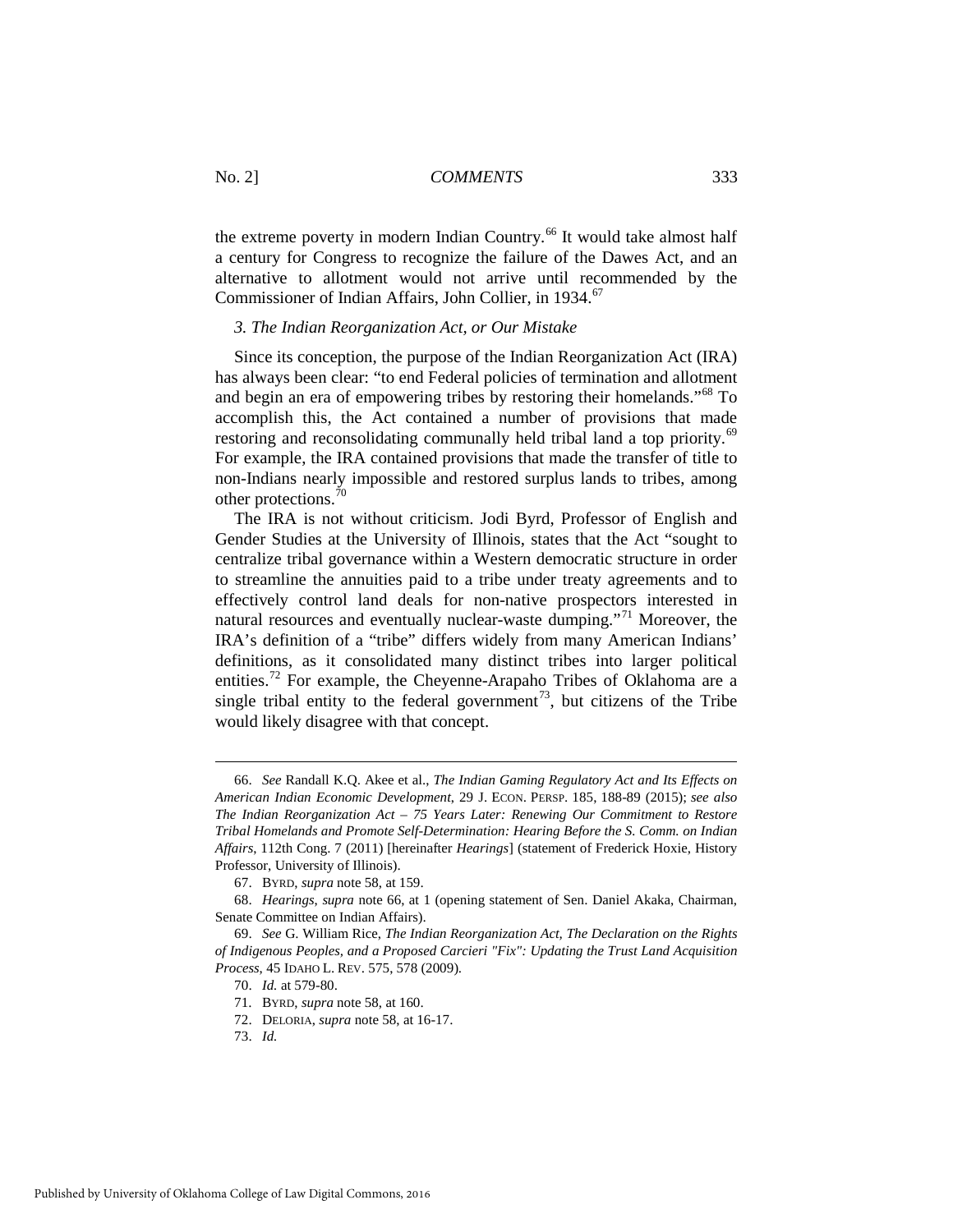Taken together these criticisms demonstrate that the federal government's road to hell is paved with good intentions as it has demonstrated an ineptitude to aid American Indians repeatedly.<sup>[74](#page-10-0)</sup> From a more pragmatic point of view, however, no single legislative act could undo the damage done to American Indians throughout the centuries, and the IRA remains a tribe's primary mechanism for asserting sovereignty and achieving self-determination through the land-to-trust process.<sup>[75](#page-10-1)</sup> Moreover, its implications on Indian gaming are enormous as IGRA states that class III gaming "shall be lawful on Indian lands."<sup>[76](#page-10-2)</sup>

# *B. The Creation of IGRA*

From the "Wind-Talkers" of World War II to the Termination Era in the 1950s, the years between the enactment of the IRA in 1934 and the *Cabazon* decision in 1987 held many important milestones (both positive and negative) for American Indians;<sup>[77](#page-10-3)</sup> however, it would be the  $1960s$ before Indian gaming as we know it would come into existence.<sup>[78](#page-10-4)</sup> In the early days, Indian gaming took the form of bingo halls, which worked as a means for tribes to generate money and reduce dependence on the federal government.<sup>[79](#page-10-5)</sup> Furthermore, many tribes were comfortable operating bingo halls without state approval because it was understood that "state laws have no force in Indian Country" at the time.<sup>[80](#page-10-6)</sup> As history progressed, more and more tribes caught onto the idea, and gaming began spreading across the country.[81](#page-10-7) It did not take long for states to take note and for legal clashes to begin, as tribes started looking to card games to generate more revenue.<sup>[82](#page-10-8)</sup>

<span id="page-10-1"></span><span id="page-10-0"></span> <sup>74.</sup> Rice, *supra* note 69, at 589 (examining the general failure of the IRA to restore tribal land).

<sup>75.</sup> Pommersheim, *supra* note 57, at 520.

<sup>76. 25</sup> U.S.C.A. § 2710(d)(1) (Westlaw through Pub. L. No. 114-115).

<span id="page-10-3"></span><span id="page-10-2"></span><sup>77.</sup> *See* Bradford D. Cooley, *The Navajo Uranium Ban: Tribal Sovereignty v. National Energy Demands*, 26 J. LAND RESOURCES & ENVTL. L. 393, 404-405 (2006); Robert Sandoval, *Math 187: Introduction to Cryptography: Navajo Windtalkers*, UC SAN DIEGO DEP'T OF MATH, http://math.ucsd.edu/~crypto/Projects/RobertoSandoval/NavajoWindtalk ers.pdf (last visited Sept. 23, 2015).

<sup>78.</sup> Fletcher, *supra* note 9, at 45.

<sup>79.</sup> *Id.*

<sup>80.</sup> Fletcher, *supra* note 9, at 45; *see* McClatchey, *supra* note 6, at 1227.

<sup>81.</sup> Fletcher, *supra* note 9, at 45-46.

<span id="page-10-8"></span><span id="page-10-7"></span><span id="page-10-6"></span><span id="page-10-5"></span><span id="page-10-4"></span><sup>82.</sup> *Id*. at 45; *see* California v. Cabazon Band of Mission Indians, 480 U.S. 202, 205 (1987).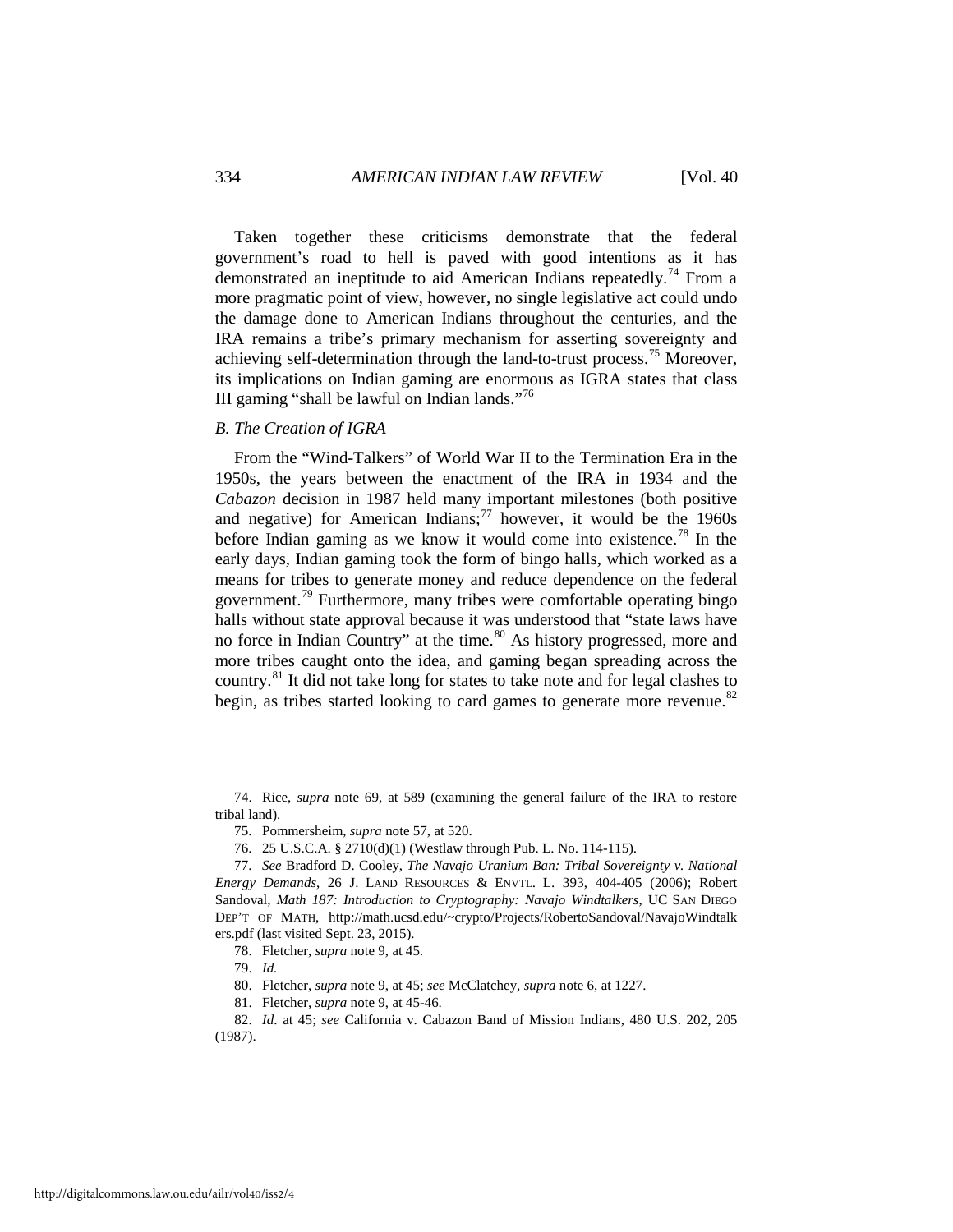This scenario echoed across all of Indian Country and set the stage for one of the most celebrated cases in Indian gaming—*Cabazon*. [83](#page-11-0)

*1.* Cabazon v. California*, or the Indians Win One* 

By the mid-1980s, Indian gaming reached a tipping point as the Supreme Court heard arguments from the Cabazon and Morongo Bands of Mission Indians against Riverside County, California.<sup>[84](#page-11-1)</sup> The issue revolved around whether California could enforce its statutory laws that prevented non-charity based gambling on the Tribes' reservations.<sup>[85](#page-11-2)</sup> California and the County were in a unique position to argue that jurisdiction would be proper because California had express authority from Congress to assert criminal and civil jurisdiction over Indian Country.<sup>[86](#page-11-3)</sup>

California's congressional authority notwithstanding, the Supreme Court found for the Tribes.<sup>[87](#page-11-4)</sup> Specifically, the Supreme Court decided that Congress intended for California to have jurisdiction "over private civil litigation involving reservation Indians in state court, but not to grant general civil regulatory authority."[88](#page-11-5) The Court further recognized that to grant the state the broad civil authority it sought "would result in the destruction of tribal institutions and values." $89$  With all of this taken together, the Court decided that if California regulates rather than prohibits gaming, then the conduct is distinct from the general criminal or specific civil jurisdiction that Congress granted to certain states with regard to Indian Country, and thus the regulation would not apply.<sup>[90](#page-11-7)</sup> Additionally, the Supreme Court reaffirmed that state laws only apply to Indian Country "if Congress has expressly so provided."[91](#page-11-8)

The tribes were victorious, if only briefly. *Cabazon* marked "a new era of judicially approved Indian gaming, [and] sparked previously unseen economic development on tribal lands."[92](#page-11-9) Congress, however, would not merely step aside for unregulated Indian gaming to come to fruition and instead opted to pass the Indian Gaming Regulatory Act.

<span id="page-11-6"></span>89. *Id.* 

<span id="page-11-9"></span>92. Brown, *supra* note 27, at 163.

<span id="page-11-0"></span> <sup>83.</sup> *E.g.*, Brown, *supra* note 27.

<span id="page-11-1"></span><sup>84.</sup> *California*, 480 U.S. at 204.

<span id="page-11-2"></span><sup>85.</sup> *Id.* at 205-07.

<span id="page-11-3"></span><sup>86.</sup> Fletcher, *supra* note 9, at 47.

<span id="page-11-4"></span><sup>87.</sup> *California*, 480 U.S. at 222.

<span id="page-11-5"></span><sup>88.</sup> *Id.* at 208 (citation omitted).

<span id="page-11-7"></span><sup>90.</sup> *Id.* at 209-11.

<span id="page-11-8"></span><sup>91.</sup> *Id.* at 207.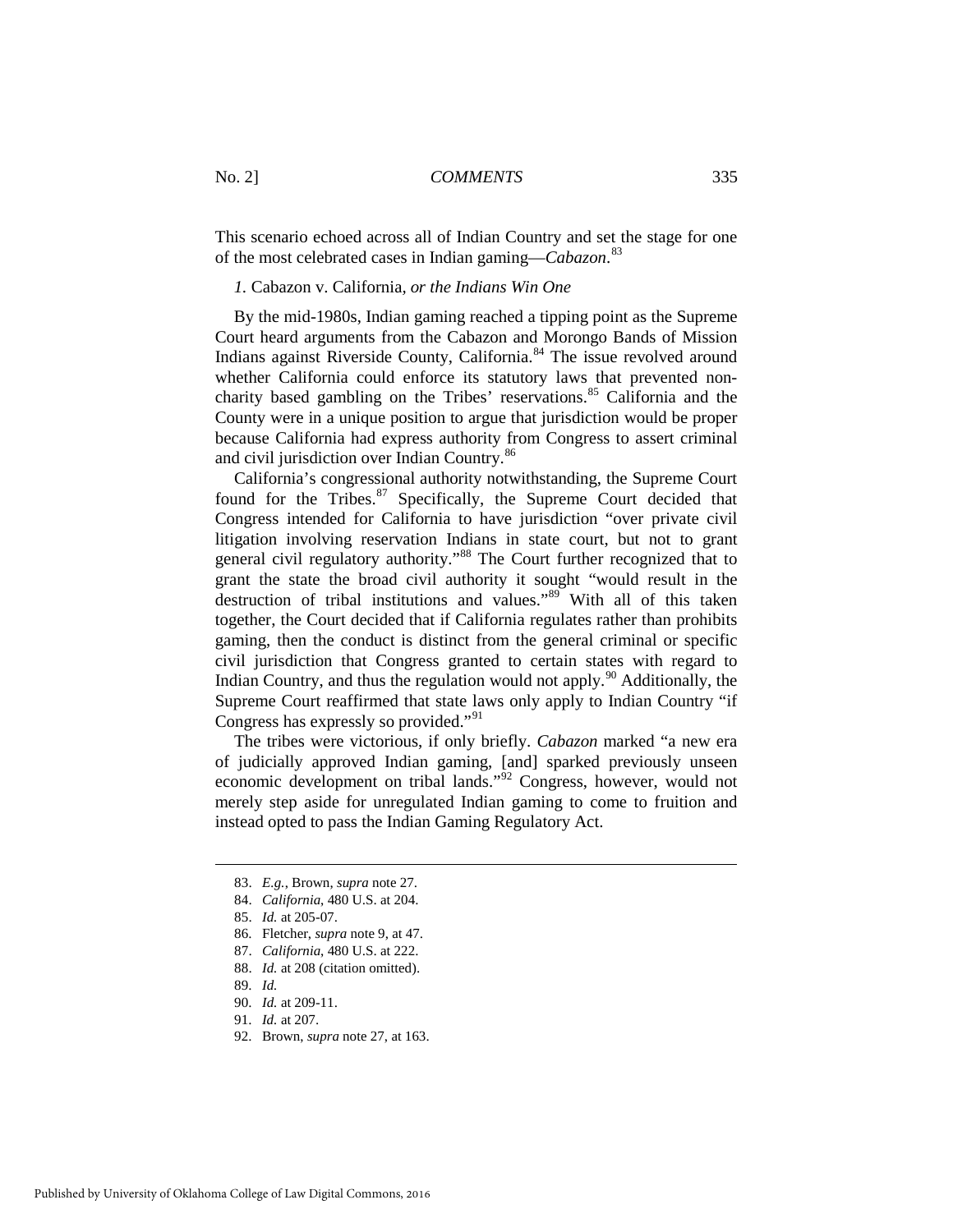#### *2. Indian Gaming Regulatory Act, or The Double-Edged Sword*

Although Congress debated gaming regulations for many years,  $93$  there was never substantial progress for a coherent piece of legislation to address Indian gaming. In a fit of irony, the *Cabazon* decision created congressional momentum for regulating Indian gaming by creating a beacon for lobbyists of commercial gaming, religious organizations, and the "anti-Indian gaming effort" within Congress.  $94$  With speed, usually unknown to Congress, IGRA passed in a little over a year after the *Cabazon* decision.<sup>[95](#page-12-2)</sup>

The Act itself, in many ways, operates as a doubled-edged sword. On one side, it solidified the ruling in *Cabazon* that tribes could operate the same types of games that states allowed elsewhere.<sup>[96](#page-12-3)</sup> The Act also provided clarification in the way gaming shall proceed into the future by creating three classes of gaming, and establishing rules for each class.<sup>[97](#page-12-4)</sup> On the other hand, IGRA also increased federal regulation of gaming by creating the National Indian Gaming Commission (NIGC), and required tribes to negotiate with states to conduct class III gaming, among other things.<sup>[98](#page-12-5)</sup> From that point on, Indian gaming would progress as business as usual within Indian Country for the better half of a decade, until Florida refused to negotiate.<sup>[99](#page-12-6)</sup>

#### *III. The De Facto Federal Circuit Split*

#### *A.* The Seminole Tribe of Florida v. Florida

#### *1. The Supreme Court's Decision*

After the *Cabazon* decision, there was not another major redefinition of Indian gaming by the Supreme Court until *Seminole*. The story is straightforward enough; the State of Florida refused to negotiate with the

<span id="page-12-0"></span> <sup>93.</sup> Franklin Ducheneaux, *The Indian Gaming Regulatory Act: Background and Legislative History*, 42 ARIZ. ST. L.J. 99, 112 (2010).

<sup>94.</sup> *Id.* at 160; Washburn, *supra* note 5, at 428.

<span id="page-12-2"></span><span id="page-12-1"></span><sup>95.</sup> *Compare* Ducheneuax, *supra* note 93, at 169 ("The bill was signed into law by the President on October 17, 1988."), *with* California v. Cabazon Band of Mission Indians, 480 U.S. 202 (1987) (decided on February 25, 1987).

<sup>96.</sup> Washburn, *supra* note 5, at 428.

<span id="page-12-6"></span><span id="page-12-5"></span><span id="page-12-4"></span><span id="page-12-3"></span><sup>97. 25</sup> U.S.C. § 2710 (2012); *see* Washburn, *supra* note 5, at 50-52; *see also* Fletcher, *supra* note 9, at 51 (describing that class I gaming is traditional tribal games or gaming that would be regulated by Indian tribes, class II gaming is high-stakes bingo, and class III gaming is all other gaming).

<sup>98.</sup> Fletcher, *supra* note 9, at 51-52.

<sup>99.</sup> Seminole Tribe of Fla. v. Florida, 517 U.S. 44, 52 (1996).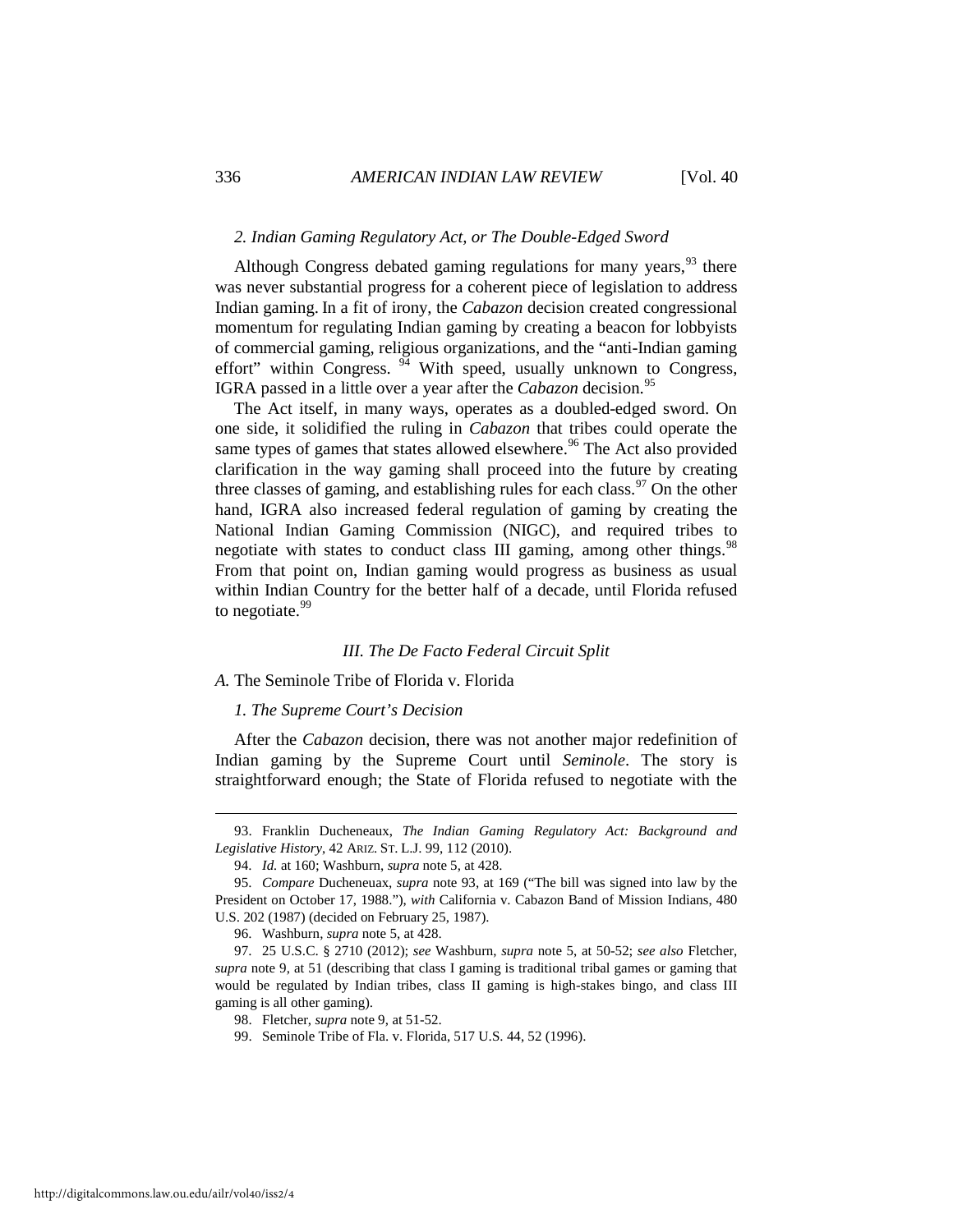Seminole Tribe of Florida (Seminoles) for class III gaming.<sup>[100](#page-13-0)</sup> This led to the Seminoles filing suit in 1991.<sup>[101](#page-13-1)</sup> After a series of appeals, the Supreme Court decided the case on March 27, 1996.<sup>[102](#page-13-2)</sup> There were two main claims forwarded by the Seminoles.<sup>[103](#page-13-3)</sup> First, the Tribe claimed that the Indian Commerce Clause, in conjunction with *Pennsylvania v. Union Gas Co.*, meant that Congress had the authority to abrogate sovereign immunity of the states with regard to IGRA.<sup>[104](#page-13-4)</sup> Second, the Seminoles argued that in the event Congress could not abrogate the states' sovereign immunity, then the tribe could sue the Governor of Florida directly for injunctive relief, relying on the Court's decision in *Ex parte Young*. [105](#page-13-5) The Seminoles lost both claims in a  $5-4$  decision.<sup>[106](#page-13-6)</sup>

The divided Court overruled *Pennsylvania v. Union Gas Co.*, announcing that Congress in fact did not have the ability to abrogate states' sovereign immunity under the Indian Commerce Clause.<sup>[107](#page-13-7)</sup> Furthermore, tribes could not use an *Ex parte Young* action to sue the governor of a state for violating IGRA, because Congress's intent was for tribes to sue states directly, which foreclosed *Ex parte Young* actions.<sup>[108](#page-13-8)</sup> Consequently, tribes are at the mercy of states under IGRA,[109](#page-13-9) as states following *Seminole* require massive legal and economic concessions to even initiate negotiations.[110](#page-13-10) And, if a tribe successfully negotiates a compact with a state the negotiated terms or concessions could be interpreted as a state tax,

<span id="page-13-2"></span><span id="page-13-1"></span><span id="page-13-0"></span>-

<span id="page-13-9"></span>109. Ducheneaux, *supra* note 93, at 177 ("This decision upset the delicate balance Congress had adopted in the Tribal-State Compact provision and, as feared by Congress, put the tribes at the mercy of states in compact negotiations.").

<span id="page-13-10"></span>110. Cunniff, *supra* note 14, at 531 ("Congress's findings upon enacting the legislation reflected the spirit of the self-determination era and the promise of gaming for tribal economic development."); *see also S. Rep. No.* 100-446, at 1-2 (1988); *see also* Fletcher, *supra* note 9, at 42 (discussing how bargaining power heavily favored the states over tribes).

<sup>100.</sup> *Id*.

<sup>101.</sup> *Id.* at 51.

<sup>102.</sup> *Id.* at 44.

<sup>103.</sup> *Id.* at 47.

<span id="page-13-3"></span><sup>104.</sup> *Id.* at 60.

<sup>105.</sup> *Id.* at 73.

<sup>106.</sup> *Id.* at 76.

<sup>107.</sup> *Id.* at 108.

<span id="page-13-8"></span><span id="page-13-7"></span><span id="page-13-6"></span><span id="page-13-5"></span><span id="page-13-4"></span><sup>108.</sup> *Id.* at 74-76; *see* Vicki C. Jackson, *Seminole Tribe, the Eleventh Amendment, and the Potential Evisceration of* Ex Parte Young, 72 N.Y.U. L. REV. 495, 511 (1997) ("Under *Ex parte Young*, a suit to secure future compliance with federal law, brought against a state officer, is not regarded as one against the State for purposes of the Eleventh Amendment.").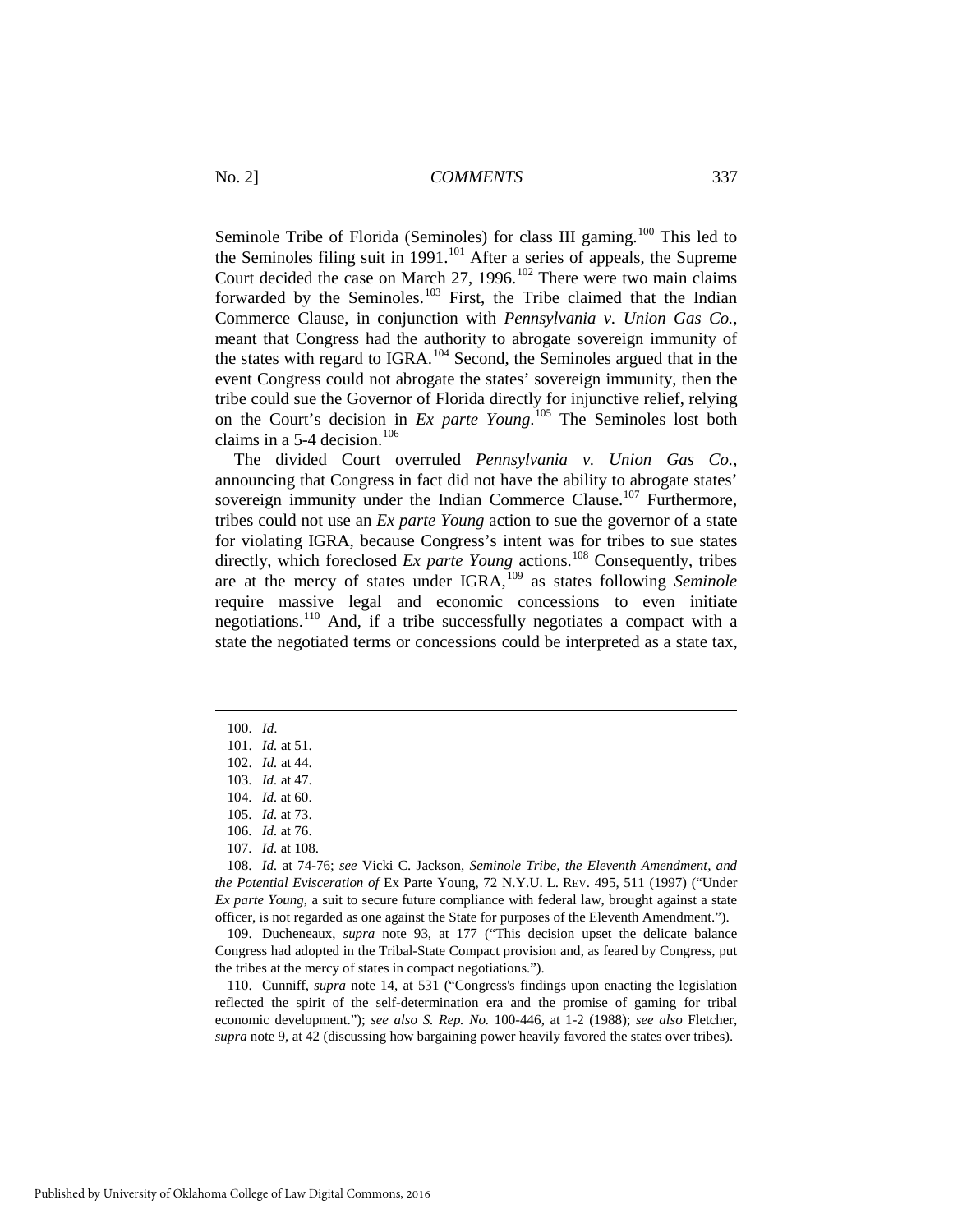which IGRA forbids, rendering the compact void. $111$  Today these issues remain, and dissecting the flaws of *Seminole* reveal the frustration American Indian legal advocates have with these decisions and demonstrates the necessity of the Class III Gaming Procedures.

Be forewarned, attempting to unravel this decision results in many perplexing observations. First, why has Congress not fixed the loophole for states to block class III gaming created by *Seminole*?<sup>[112](#page-14-1)</sup> Moreover, while the Supreme Court referenced the legislative intent of  $IGRA$ ,  $^{113}$  $^{113}$  $^{113}$  it overlooked the intent of the Chairman of House Interior and Insular Affairs, Morris Udall, when he stated that, "I would expect that the Federal courts, in any litigation arising out of this legislation, would apply the Supreme Court's time-honoring rule of construction that ambiguities in legislation enacted for the benefit of Indians will be construed in their favor."<sup>[114](#page-14-3)</sup>

Certainly, a 5-4 decision demonstrates that there was ambiguity in IGRA's application,<sup>[115](#page-14-4)</sup> but nowhere in the decision does it appear that the majority knew the canons of construction existed.<sup>[116](#page-14-5)</sup> Frustration quickly ensued as Udall's statement illustrated that Congress intended the Supreme Court to resolve any ambiguity, and the Supreme Court, in turn, replied, "If that effort is to be made, it should be made by Congress."<sup>[117](#page-14-6)</sup> This criticism is far from isolated, as one only needs to look to the dissent—more than three times the length of the majority opinion—to find further fault.<sup>[118](#page-14-7)</sup>

It makes sense to begin with the first critic of the case, Justice Stevens.<sup>[119](#page-14-8)</sup> "This case is about power" he began,<sup>[120](#page-14-9)</sup> setting a stern tone toward the majority. Justice Stevens sought to persuade the Court that the Constitution does not cement states sovereign immunity in "all cases."[121](#page-14-10) Moreover, the

<span id="page-14-0"></span><sup>111. 25</sup> U.S.C.A § 2710(d)(4) (Westlaw through Pub. L. No. 114-114 (excluding Pub, L. No. 114-94, 114-95 and 114-113)); Fletcher, *supra* note 9, at 42-43.

<span id="page-14-1"></span><sup>112.</sup> Kevin K. Washburn, *Federal Law, State Policy, and Indian Gaming*, 4 NEV. L.J. 285, 289 n.19 (2004) ("[B]ecause the issue is fraught with such political peril - one or more important constituency will be angered by any significant amendment to the law - Congress has since been unable to seriously re-examine its legislation.").

<sup>113.</sup> Seminole Tribe of Fla. v. Florida, 517 U.S. 44, 74 (1996).

<sup>114.</sup> Ducheneaux, *supra* note 93, at 169.

<span id="page-14-4"></span><span id="page-14-3"></span><span id="page-14-2"></span><sup>115.</sup> *See Seminole Tribe of Fla.*, 517 U.S. at 76 (Stevens, J., dissenting); *see also id.* at 100 (Souter, J., dissenting).

<sup>116.</sup> *See generally id.* at 57-76.

<span id="page-14-9"></span><span id="page-14-8"></span><span id="page-14-7"></span><span id="page-14-6"></span><span id="page-14-5"></span><sup>117.</sup> *Compare Ducheneaux*, *supra* note 93, at 169, *with Seminole Tribe of Fla.*, 517 U.S. at 76.

<sup>118.</sup> *Compare Seminole Tribe of Fla.*, 517 U.S. at 44-76, *with id.* at 76-185.

<sup>119.</sup> *Id.* at 76 (Stevens, J., dissenting)

<sup>120.</sup> *Id.*

<span id="page-14-10"></span><sup>121.</sup> *Id.* at 82.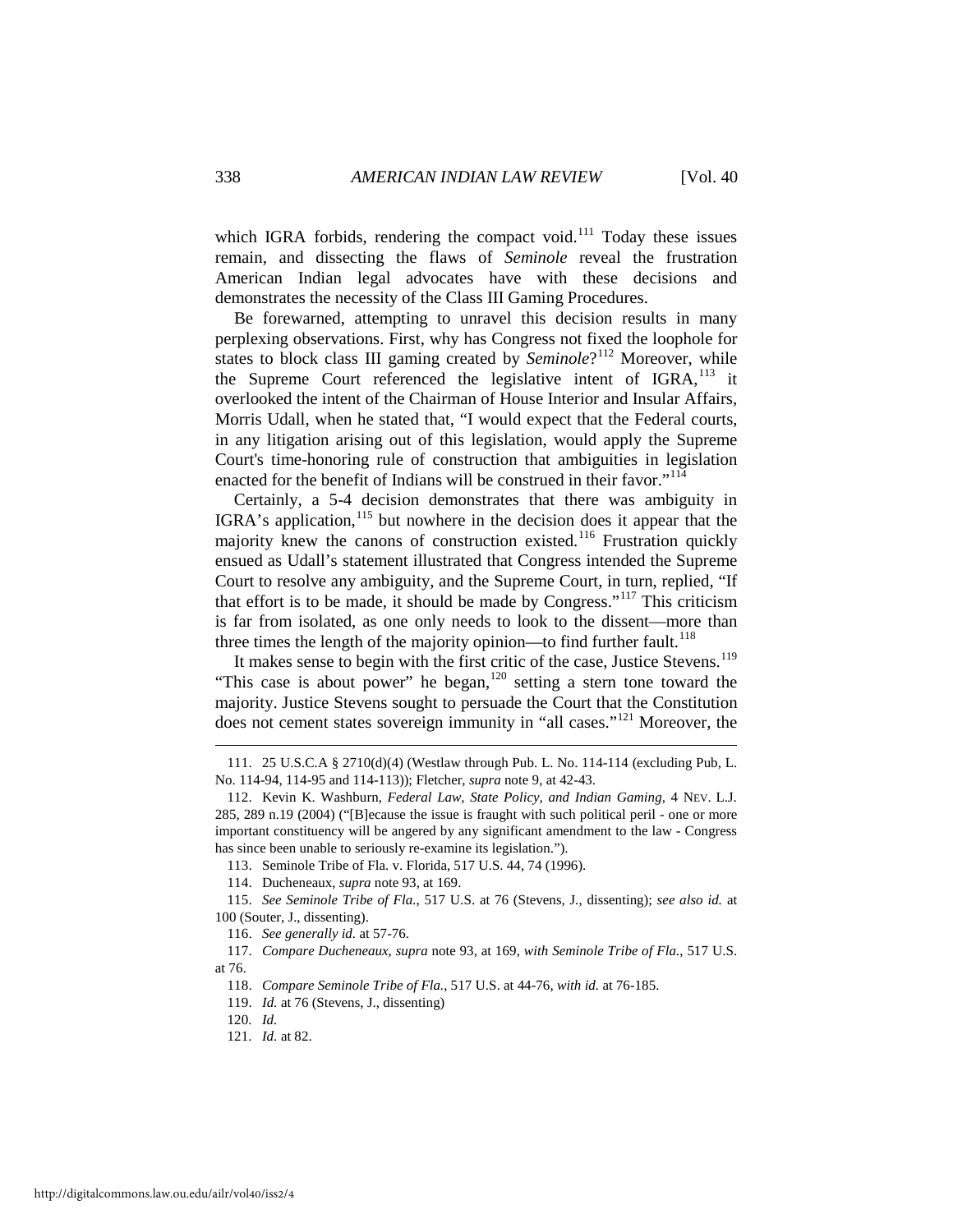majority misunderstood the precedent they relied on, as sovereign immunity is more fluid than they conceived.<sup>[122](#page-15-0)</sup> In an effort to demonstrate the error of the Court's decision, Justice Stevens turned to the consequences of *Seminole*, claiming that this case would set a precedent barring a broadrange of citizen claims against their own state, including everything from environmental to bankruptcy, copyright, and patent laws.<sup>[123](#page-15-1)</sup> Despite his dissent, Justice Stevens remained optimistic by concluding that the tribe still had the procedures established in IGRA $12^{\frac{7}{4}}$ —the predecessor to Class III Gaming Procedures—and he was confident that "Justice Souter's far wiser and far more scholarly opinion will surely be the law one day."<sup>[125](#page-15-3)</sup>

As to be expected, Justice Souter's dissent was no more forgiving than Justice Stevens' was. Joined by Justices Ginsburg and Breyer, Justice Souter initiated his argument by observing that the Court held "for the first time since the founding of the Republic that Congress has no authority to subject a State to the jurisdiction of a federal court at the behest of an individual asserting a federal right."<sup>[126](#page-15-4)</sup> First, he critiqued the majority's conclusion by demonstrating that within the Constitutional Framers' intent there is "no record that anyone argued . . . the Constitution would affirmatively guarantee state sovereign immunity against any congressional action to the contrary."[127](#page-15-5) Echoing Justice Stevens' dissent, Justice Souter's textual reading of the Constitution reveals that out of the plausible readings of the Eleventh Amendment, barring actions of a citizen against their own state is not one of them, and thus the majority was misled in *Seminole*. [128](#page-15-6)

Any discussion of tribes' special legal status within the United States struck like lightening—and disappeared as quickly—in Justice Souter's concise argument about tribal sovereignty.<sup>[129](#page-15-7)</sup> Specifically, the majority's view on state sovereign immunity comes into direct conflict with the Court's rulings in *Cabazon* that states lack the power to regulate gaming.<sup>[130](#page-15-8)</sup> Furthermore, other cases (such as *Worcester*) held that only the federal government had authority within Indian Country.[131](#page-15-9) Taken together, these

<span id="page-15-3"></span><span id="page-15-2"></span><span id="page-15-1"></span><span id="page-15-0"></span><sup>122.</sup> *Id.* at 83 ("[I]t was by no means a fixed view at the time of the founding that Article III prevented Congress from rendering States suable in federal court by their own citizens.").

<sup>123.</sup> *Id.* at 77.

<sup>124.</sup> *Id.* at 99.

<sup>125.</sup> *Id*. at 100 (Stevens, J., dissenting).

<span id="page-15-4"></span><sup>126.</sup> *Id.* (Souter, Ginsburg, Breyer, JJ., dissenting).

<span id="page-15-5"></span><sup>127.</sup> *Id.* at 106.

<span id="page-15-6"></span><sup>128.</sup> *Id.* at 114-15.

<sup>129.</sup> *Id.* at 147-49.

<span id="page-15-8"></span><span id="page-15-7"></span><sup>130.</sup> *Id.* at 148.

<span id="page-15-9"></span><sup>131.</sup> *Id.* at 147 n.40 (Souter, Ginsberg, Breyer, JJ., dissenting).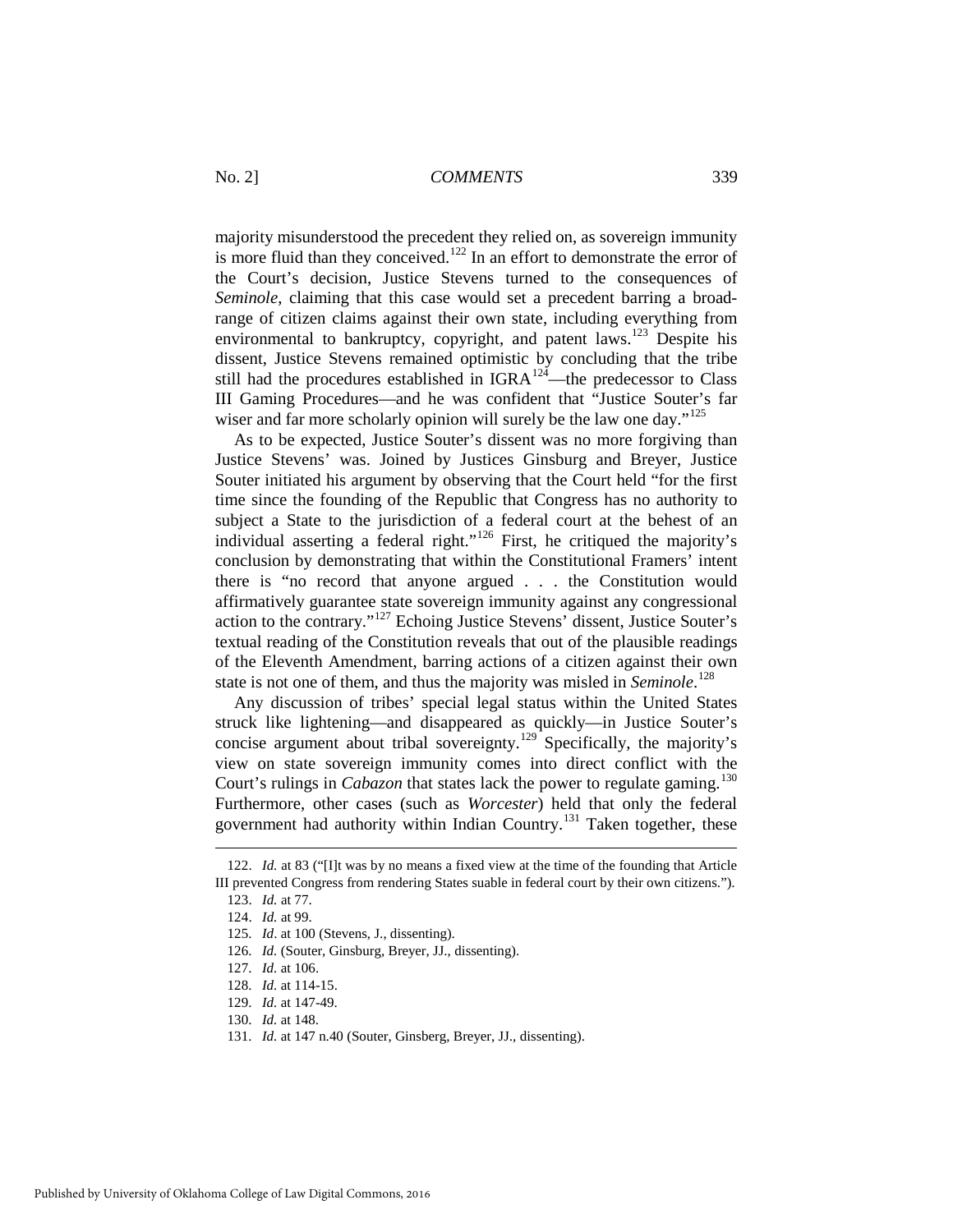conventional rules of federal Indian law demonstrate that the majority's opinion functionally ignored the special status that tribes hold within American jurisprudential history.<sup>[132](#page-16-0)</sup> In summation, Justice Souter concluded that, "States have no sovereignty in the regulation of commerce with the tribes, [thus] there is no source of sovereign immunity to assert in a suit based on congressional regulation of that commerce."<sup>[133](#page-16-1)</sup>

Hopefully, these arguments give an adequate sampling of the frustration American Indian legal advocates hold with regard to the *Seminole* decision. While more could be dedicated to the decision's flaws, it would not change the fact that *Seminole* remains "good" law.[134](#page-16-2) Further discussion of the case would be useful only as an academic exercise; thus legal analysis would be better served by fixing the "gap in IGRA" created by *Seminole.*[135](#page-16-3) Luckily, the Eleventh Circuit's decision in *Seminole* provides the genesis and legitimacy of the Class III Gaming Procedures necessary to accomplish that  $goal.<sup>136</sup>$  $goal.<sup>136</sup>$  $goal.<sup>136</sup>$ 

# *2. The Eleventh Circuit's Decision, or "The Answer . . . Is Simple"*[137](#page-16-5)

It may seem odd to discuss the Eleventh Circuit analysis of *Seminole* after the Supreme Court's decision, but it was actually the Eleventh Circuit that planted the seeds for the Class III Gaming Procedures.<sup>[138](#page-16-6)</sup> For the most part, the Eleventh Circuit's decision follows the same general legal analysis as the Supreme Court<sup>[139](#page-16-7)</sup> and does not warrant repetition.<sup>[140](#page-16-8)</sup> While both courts' held that the Eleventh Amendment sovereign immunity prevented tribes from suing states under IGRA, the Eleventh Circuit—near the end of

<span id="page-16-0"></span><u>.</u>

<sup>132.</sup> *Id.* at 148.

<sup>133.</sup> *Id.* 

<span id="page-16-2"></span><span id="page-16-1"></span><sup>134.</sup> *See* Tohono O'odham Nation v. Ducey, No. CV-15-01135-PHX-DGC, 2015 WL 5475290, at \*3-4 (D. Ariz. Sept. 17, 2015).

<span id="page-16-3"></span><sup>135.</sup> Santee Sioux Nation v. Norton, No. 8:05CV147, 2006 WL 2792734, at \*5 (D. Neb. Sept. 26, 2006).

<span id="page-16-4"></span><sup>136.</sup> *Seminole Tribe of Fla.*, 517 U.S. at 99 (Stevens, J., dissenting) ("As the Court of Appeals interpreted the Act, this final disposition is available even though the action against the State and its Governor may not be maintained.").

<span id="page-16-5"></span><sup>137.</sup> Seminole Tribe of Fla. v. Florida, 11 F.3d 1016, 1029 (11th Cir. 1994), *aff'd*, 517 U.S. 44 (1996).

<sup>138.</sup> *Id.* 

<span id="page-16-8"></span><span id="page-16-7"></span><span id="page-16-6"></span><sup>139.</sup> *Compare generally Seminole Tribe of Fla.*, 11 F.3d 1016 *with Seminole Tribe of Fla.*, 517 U.S. 44.

<sup>140.</sup> *See generally Seminole Tribe of Fla.*, 11 F.3d at 1029.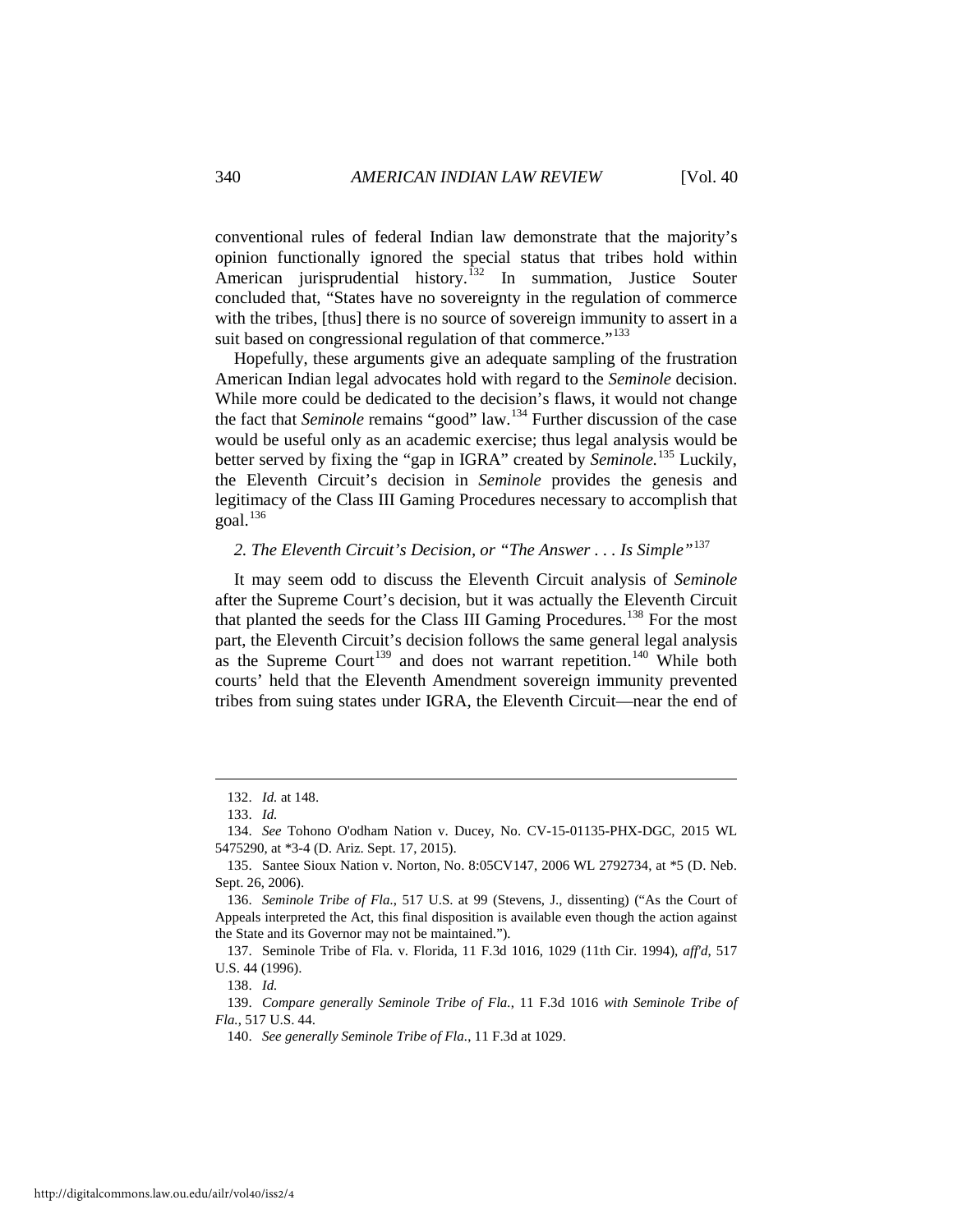its opinion—noted that it was comfortable reaching that decision because it believed tribes did not need the federal courts for relief.<sup>[141](#page-17-0)</sup>

In short, the Eleventh Circuit's comfort came from the belief that the Secretary always had the power to propagate the Class III Gaming Procedures.<sup>[142](#page-17-1)</sup> The Court decided that, "[i]f the state pleads an Eleventh Amendment defense . . . . The Secretary then may prescribe regulations governing class III gaming on the tribe's lands."[143](#page-17-2) The decision went so far as to state that such regulations were justified under "IGRA and serves to achieve Congress' goals."[144](#page-17-3) Nevertheless, even with authorization from a federal circuit court of appeals, the Class III Gaming Procedures remain far from legally solidified, $145$  as the Supreme Court did "not tell us whether it agrees or disagrees with that disposition."[146](#page-17-5)

Given the implications of the Eleventh Circuit's holding, it is not exactly clear why the Supreme Court would not address that portion of the opinion directly. Even Justice Stevens noted that it was unwise for the Supreme Court not to review the power the Eleventh Circuit recognized within the Secretary.<sup>[147](#page-17-6)</sup> Regardless of Supreme Court's reasoning, it would appear that Justices Stevens' concerns were justified, because federal courts remain in disarray with regard to the Class III Gaming Procedures.<sup>[148](#page-17-7)</sup>

#### *3. The Decade After* Seminole

Following the decision in *Seminole*, the Secretary of the Interior took the Eleventh Circuit on its word, and in 1999 propagated the Class III Gaming Procedures.<sup>[149](#page-17-8)</sup> Since then, Class III Gaming Procedures have remained a hot button issue,<sup>[150](#page-17-9)</sup> but most states and tribes are willing to work through

<span id="page-17-2"></span><span id="page-17-1"></span><span id="page-17-0"></span><u>.</u>

<sup>141.</sup> *Id.* 

<sup>142.</sup> *Id.* 

<sup>143.</sup> *Id.*

<sup>144.</sup> *Id.* 

<sup>145.</sup> Fletcher, *supra* note 9, at 65.

<sup>146.</sup> Seminole Tribe of Fla. v. Florida, 517 U.S. 44, 99 (1996) (Stevens, J., dissenting).

<span id="page-17-6"></span><span id="page-17-5"></span><span id="page-17-4"></span><span id="page-17-3"></span><sup>147.</sup> *Id.* ("In my judgment, it is extremely doubtful that the obviously dispensable involvement of the judiciary in the intermediate stages of a procedure that begins and ends in the Executive Branch is a proper exercise of judicial power.").

<span id="page-17-8"></span><span id="page-17-7"></span><sup>148.</sup> *Compare Seminole Tribe of Fla.*, 11 F.3d at 1029, *with* Texas v. United States, 497 F.3d 491, 511 (5th Cir. 2007); *see* Fla. House of Representatives v. Crist, 999 So. 2d 601, 605 (Fla. 2008) (discussing that the Class III Gaming Procedures "validity remains questionable").

<span id="page-17-9"></span><sup>149. 25</sup> C.F.R. § 291.1 (1999).

<sup>150.</sup> Cunniff, *supra* note 14, at 548.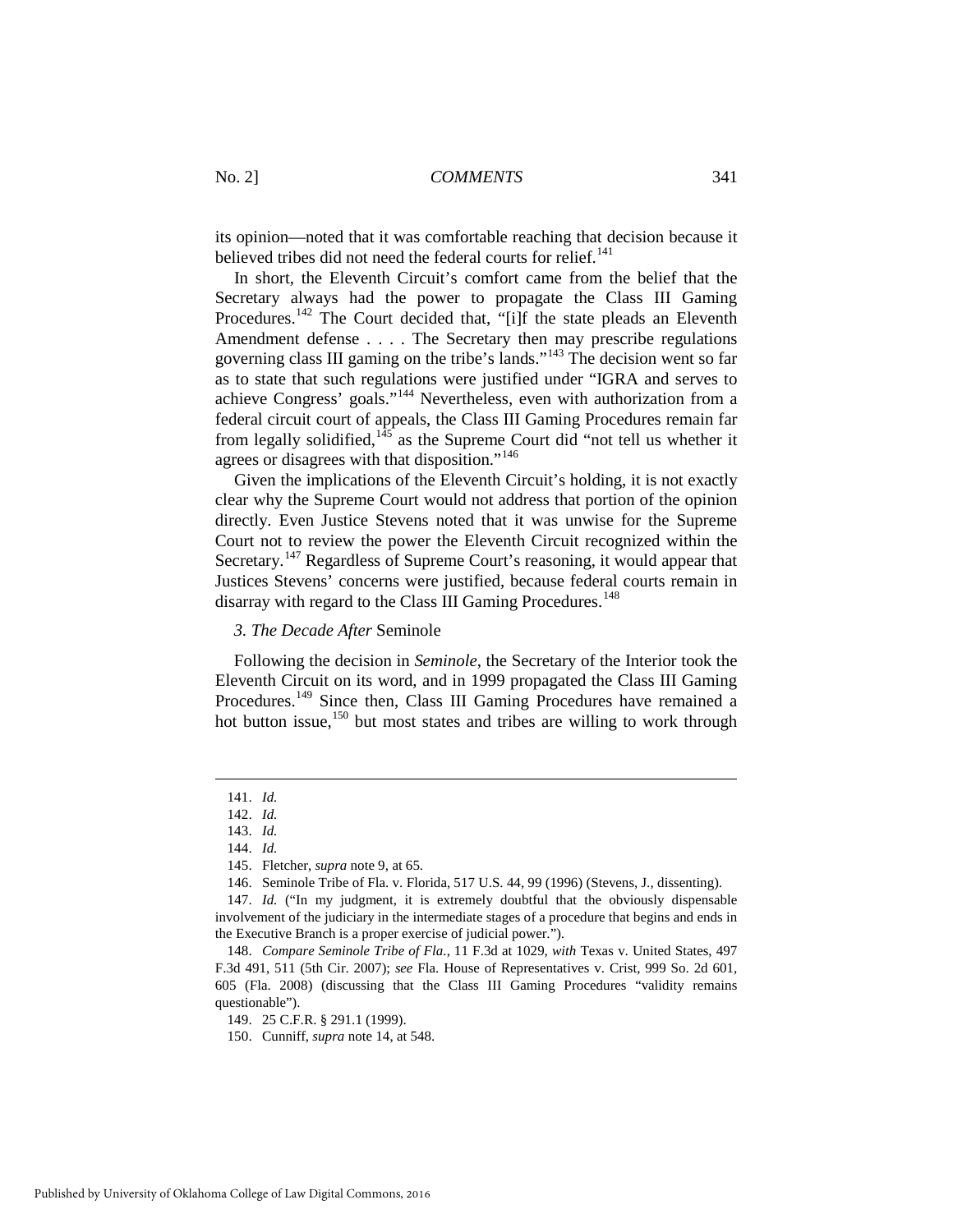the negotiation process and establish gaming compacts pursuant to IGRA for a variety of reasons.<sup>[151](#page-18-0)</sup>

Realistically, many modern tribes and states have amicable relationships that make compact negotiations non-issues.<sup>[152](#page-18-1)</sup> In many cases, the tribes and states negotiate over material that would be mutually beneficial, such as a revenue sharing in exchange for exclusive gaming rights for tribes.<sup>[153](#page-18-2)</sup> Consequently, in cases where both sides feel benefited, litigation would be unlikely to result.

Additionally, economic theory offers another explanation for why litigating the Class III Gaming Procedures is rare—the risk and cost of litigation. More specifically, litigation is an economic disincentive, <sup>[154](#page-18-3)</sup> because of its cost, the arbitrary probability of winning,<sup>[155](#page-18-4)</sup> and the magnitude of losing complete authority over class III gaming have a negative impact on potential litigators.<sup>[156](#page-18-5)</sup> This economic disincentive, in turn, results in tacit collusion.<sup>[157](#page-18-6)</sup> Unlike a legal definition of collusion, tacit collusion does not require explicit communication for a desired result, but rather results when it is economically beneficial for both actors to engage in certain conduct they would not otherwise engage in.[158](#page-18-7) As applied to the Class III Gaming Procedures, the tribe and state are the actors, and both benefit from negotiating class III gaming compacts (colluding).

<span id="page-18-0"></span>-

<span id="page-18-4"></span>155. *Compare* Seminole Tribe of Fla. v. Florida, 11 F.3d 1016, 1029 (11th Cir. 1994) (noting that IGRA permits the Secretary of the Interior to circumvent non-negotiating states) *with* Texas v. United States, 497 F.3d 491, 511 (5th Cir. 2007) (noting that IGRA does not permit the Secretary of the Interior to circumvent non-negotiating states).

158. *Id.* at 4 n.2.

<sup>151.</sup> Fletcher, *supra* note 9, at 81-82.

<sup>152.</sup> *Id.*

<sup>153.</sup> *See* Tribal Gaming Compact, Oklahoma-Cherokee Nation, at 22-23 (2004).

<span id="page-18-3"></span><span id="page-18-2"></span><span id="page-18-1"></span><sup>154.</sup> *See* Mireille Kingma, *Economic Incentive in Community Nursing: Attraction, Rejection or Indifference?*, PMC: U.S. NAT'L LIBRARY OF MED. (Apr. 14, 2003), http://www.ncbi.nlm.nih.gov/pmc/articles/PMC166116/ (reprint from *Human Resources for Health*, vol. 1, no. 2) ("An economic disincentive is the absence of adequate payment or concession, or its withdrawal, thus discouraging action or effort in work."); *see also* Laurel Hudson & Paul Bloom, *Potential Consumer Research Contributions to Combating Drinking and Driving Problems*, ASS'N FOR CONSUMER RESEARCH, http://www.acrwebsite. org/search/view-conference-proceedings.aspx?Id=6330 (last visited Sept. 30, 2016) (reprint of 11 ADVANCES IN CONSUMER RESEARCH 676 (1984)) (defining economic disincentive as "tangible punishments for performing certain behaviors").

<sup>156.</sup> *See Seminole Tribe of Fla.*, 11 F.3d at 1029; *see Texas*, 497 F.3d at 511.

<span id="page-18-7"></span><span id="page-18-6"></span><span id="page-18-5"></span><sup>157.</sup> Marc Ivaldi et al., *The Economics of Tacit Collusion*, *in* FINAL REPORT FOR DG COMPETITION, EUROPEAN COMMISSION 4-5 (Mar. 2003), http://ec.europa.eu/competition/ mergers/studies\_reports/the\_economics\_of\_tacit\_collusion\_en.pdf.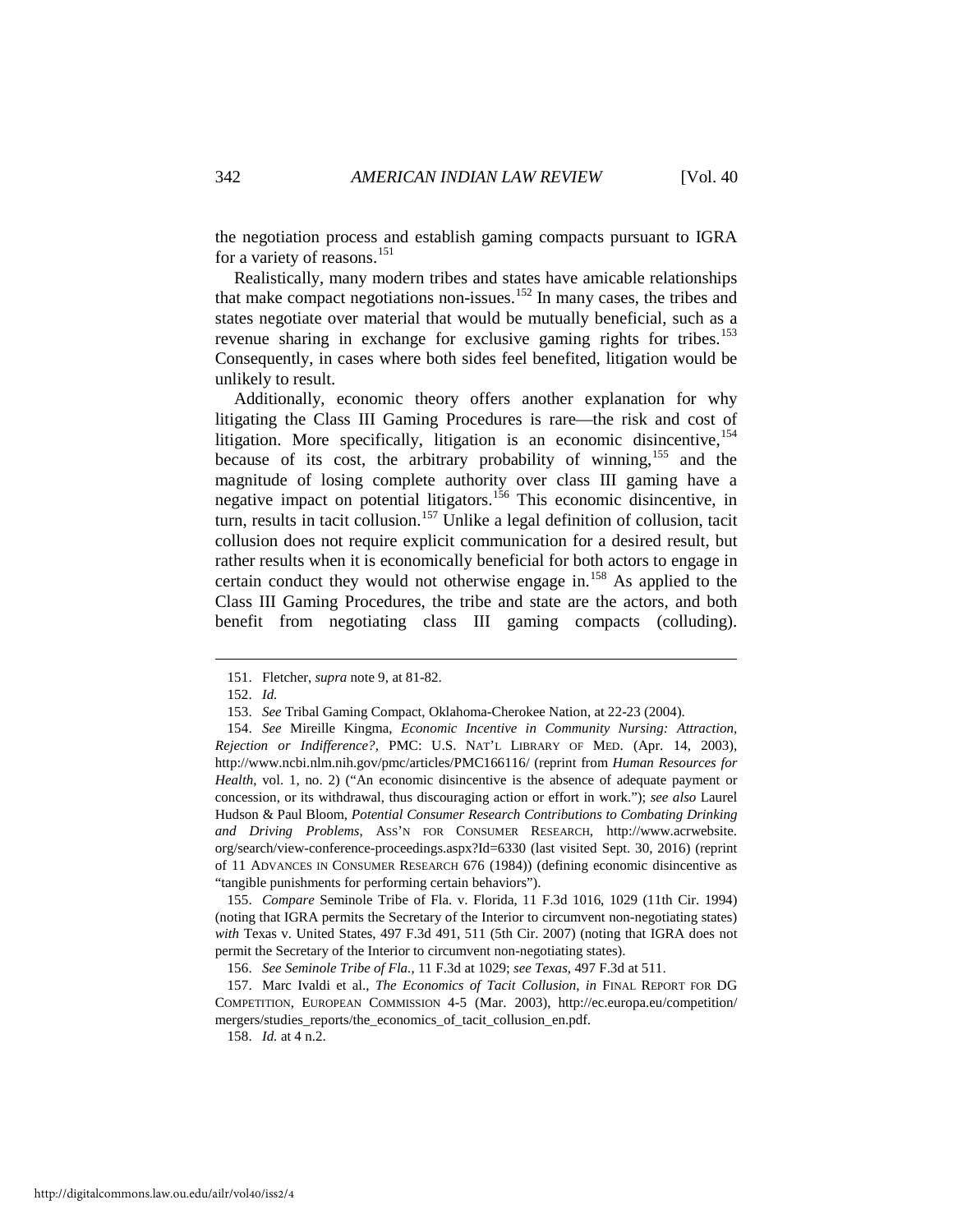Accordingly, both also understand that "any deviation from the collusive path would trigger some retaliation," in this case, litigation.<sup>[159](#page-19-0)</sup>

Realistically, many economic theories run the risk of having bias created by the analyzer's desired result rather than objectively representing the world as it exists.<sup>[160](#page-19-1)</sup> Despite this admission, the conditions seem to accurately represent an economic disincentive resulting in collusion, as the cost, arbitrary nature, and risk of litigation is too great for most rational actors to attempt.<sup>[161](#page-19-2)</sup> Moreover, because litigation is so "likely and costly [it outweighs] the short-term benefits from 'cheating' on the collusive path," and tacit collusion results.<sup>[162](#page-19-3)</sup>

While the Class III Gaming Procedures have not gone off without a hitch, tacit collusion—at least partially—explains why litigation in the decade following *Seminole* never reached fruition.<sup>[163](#page-19-4)</sup> Unfortunately, Texas would prove that not all states follow the same rationale.<sup>[164](#page-19-5)</sup>

#### *B.* Texas v. United States

It would take a decade for any substantive judgment about the Class III Gaming Procedures to arrive, but the Kickapoo Traditional Tribe of Texas (Kickapoo) actually started pursuing class III gaming in 1995.<sup>[165](#page-19-6)</sup> Subsequently, the Kickapoo filed suit, but after years of litigation, the case was eventually dismissed pursuant to the *Seminole* decision.<sup>[166](#page-19-7)</sup> In 2004, the Kickapoo initiated the Class III Gaming Procedures to conduct class III gaming, and Texas filed this suit in order to challenge the legitimacy of the regulations. $167$ 

In this case, the Fifth Circuit based its substantive analysis of the Class III Gaming Procedures via the *Chevron* doctrine.[168](#page-19-9) Under *Chevron*, a

<u>.</u>

<sup>159.</sup> *Id.* at 5.

<span id="page-19-1"></span><span id="page-19-0"></span><sup>160.</sup> Fabrizio Ferraro et al., *Economics Language and Assumptions: How Theories Can Become Self-Fulfilling*, 30 ACAD. MGMT. REV. 8, 12 (2005) ("[T]he assumptions and ideas of economics come to create a world in which the ideas are true because, through their effect on actions and decisions, they produce a world that corresponds to the assumptions and ideas themselves.").

<span id="page-19-5"></span><span id="page-19-4"></span><span id="page-19-3"></span><span id="page-19-2"></span><sup>161.</sup> *Compare Texas*, 497 F.3d at 511 *with Seminole Tribe of Fla.*, 11 F.3d at 1029; *supra* note 154.

<sup>162.</sup> Ivaldi et al., *supra* note 157, at 5.

<sup>163.</sup> *See* Alabama v. United States, 630 F. Supp. 2d 1320, 1324 (S.D. Ala. 2008).

<sup>164.</sup> *See Texas*, 497 F.3d 491.

<span id="page-19-6"></span><sup>165.</sup> *Id.* at 495.

<span id="page-19-7"></span><sup>166.</sup> *Id.* 

<span id="page-19-8"></span><sup>167.</sup> *Id.*

<span id="page-19-9"></span><sup>168.</sup> *Id.* at 501.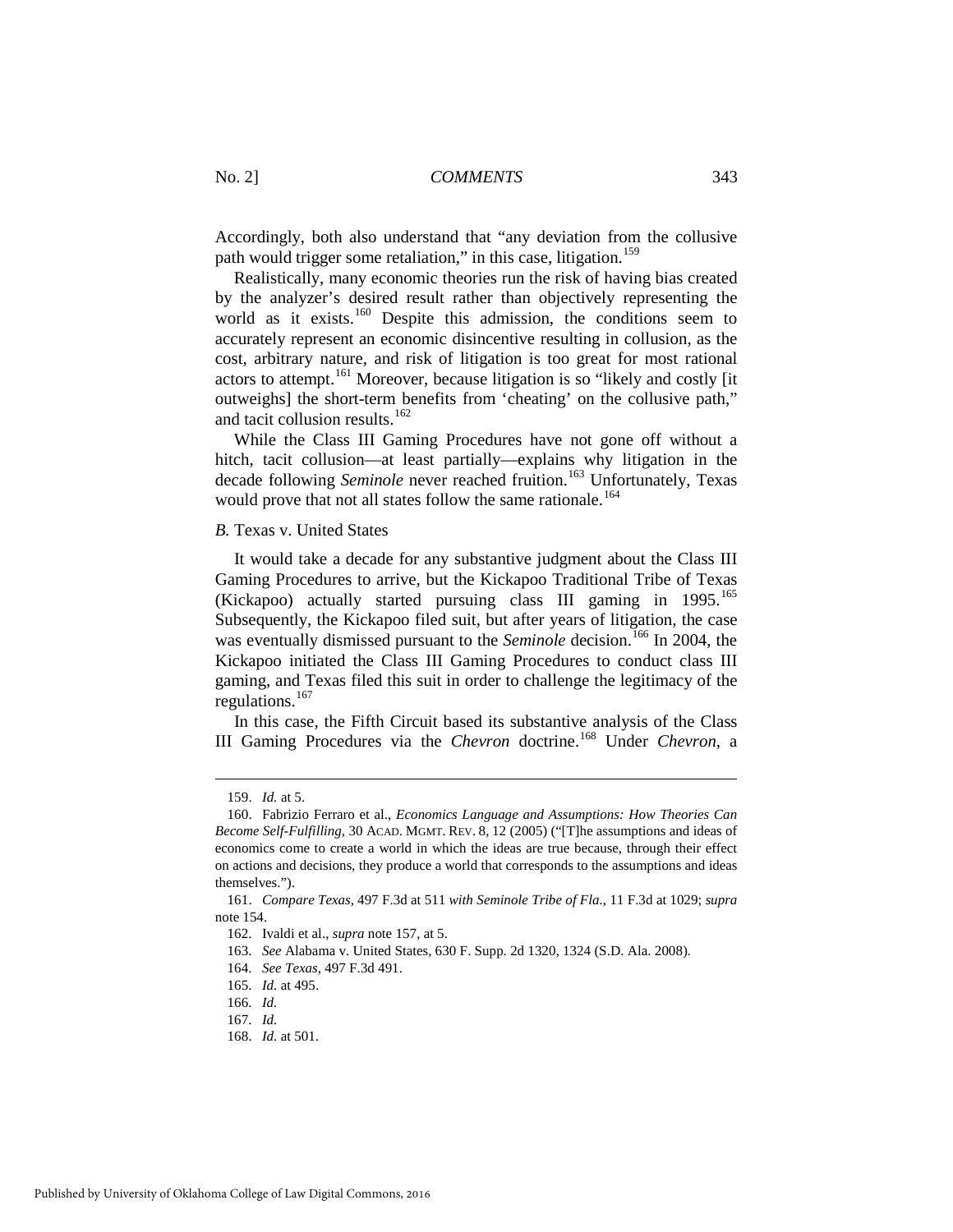regulation—such as the Class III Gaming Procedures—is justified if "(1) a statute is ambiguous or silent concerning the scope of secretarial authority and (2) the regulations reasonably flow from the statute when viewed in context of the overall legislative framework and the policies that animated Congress's design."<sup>[169](#page-20-0)</sup>

Analyzing the first prong of *Chevron* as applied to IGRA, the Fifth Circuit held that the text of IGRA "is clear and unambiguous," and moved on to the second prong.[170](#page-20-1) The Court then turned to address the question that often divides federal courts;[171](#page-20-2) whether *Seminole* created the conditions necessary for IGRA to be interpreted as ambiguous.<sup>[172](#page-20-3)</sup> The Fifth Circuit responded to that claim by stating, "neither the agency nor the courts are free to assume that Congress intended the Secretary to act in situations left unspoken." $173$  In a flippant manner, the court seems to decide that Congress should predict all possible Supreme Court decisions ahead of time, despite the impossibility of such a task.<sup>[174](#page-20-5)</sup>

When addressing the second prong of the *Chevron* analysis, the Fifth Circuit stated that even if the Class III Gaming Procedures satisfied the first prong of *Chevron*, they would have still failed because they "do not reasonably effectuate Congress's intent for IGRA," to give the states authority over Indian gaming. [175](#page-20-6) Consequently, the Class III Gaming Procedures "stand in direct violation of IGRA."<sup>[176](#page-20-7)</sup> In concluding, the Fifth Circuit addressed the argument that, in the alternative, the Secretary had been delegated the power to propagate regulations for federal Indian law due to the general trust relationships tribes have with the United States government.<sup>[177](#page-20-8)</sup> The court responded to that contention by stating that Congress delegated to the Secretary the power to prescribe "regulations that implement 'specific laws,' and that are consistent with other relevant

<sup>169.</sup> *Id.*

<sup>170.</sup> *Id.* (quotation omitted).

<span id="page-20-2"></span><span id="page-20-1"></span><span id="page-20-0"></span><sup>171.</sup> *E.g.*, New Mexico v. Dep't of the Interior, 126 F. Supp. 3d 1201, 1212 (D.N.M. 2014) ("*Texas v. United States . . .* is less persuasive on this point, since only one judge on the three-judge panel found IGRA's jurisdiction-granting clause unambiguous under step one of the *Chevron* analysis.").

<sup>172.</sup> *Texas*, 497 F.3d at 503.

<sup>173.</sup> *Id.* at 502.

<span id="page-20-8"></span><span id="page-20-7"></span><span id="page-20-6"></span><span id="page-20-5"></span><span id="page-20-4"></span><span id="page-20-3"></span><sup>174.</sup> *Id.* at 503 (deciding that all ambiguity "must have been 'left open *by Congress,'* not created after the fact by a court").

<sup>175.</sup> *Id.* at 506.

<sup>176.</sup> *Id.* at 509.

<sup>177.</sup> *Id.*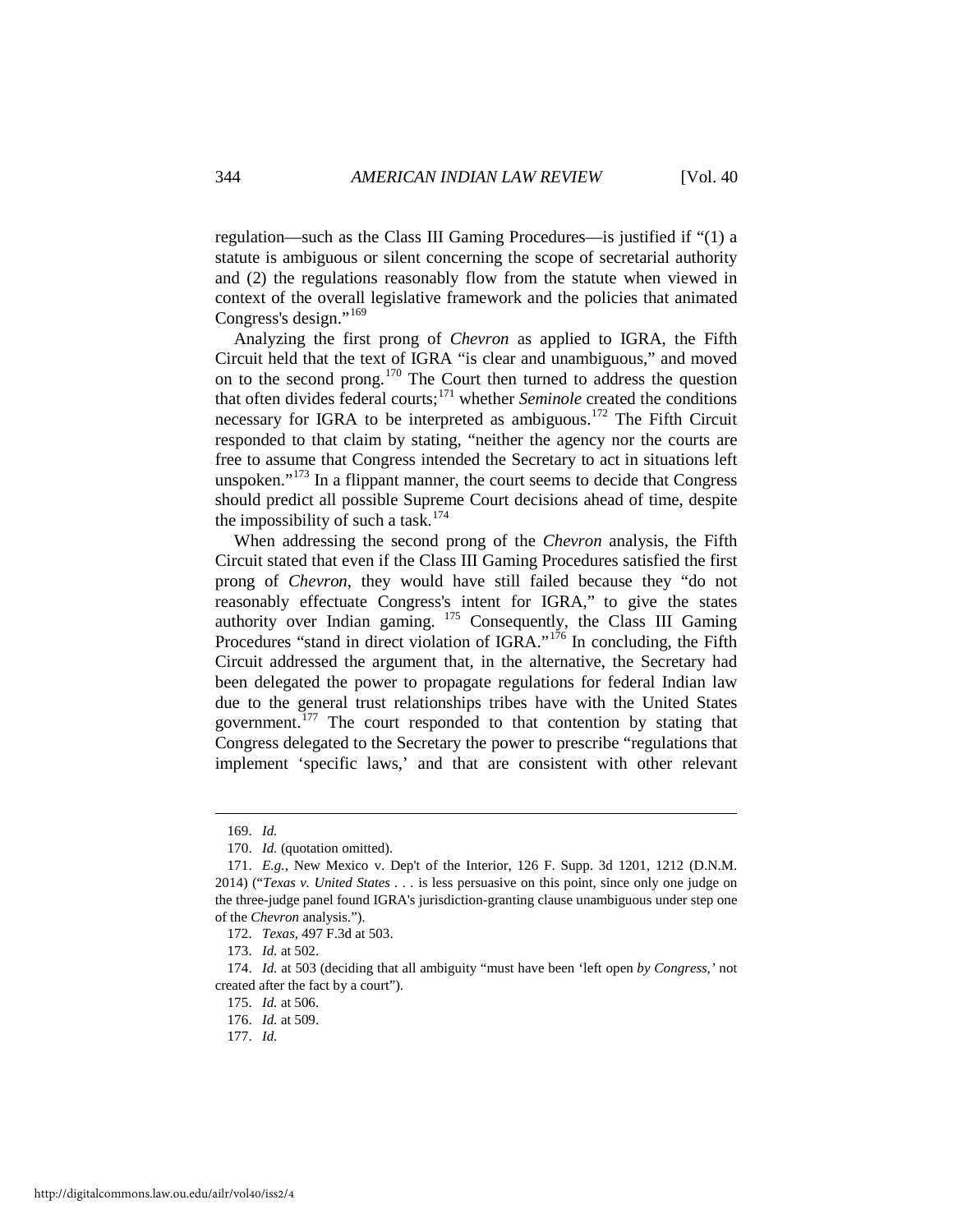federal legislation,"[178](#page-21-0) which was the Secretary's intention behind the Class III Gaming Procedures. Regardless, the regulations were ruled invalid.<sup>[179](#page-21-1)</sup>

Still, this judgment was not unanimous, as Judge Carolyn King concurred with majority conclusion although disagreeing that IGRA was unambiguous following *Seminole*. [180](#page-21-2) Judge King found common ground with majority opinion in agreeing that the Secretary had exceeded her power by "creating an alternative remedial scheme that allows the Secretary to issue Class III gaming procedures without Congress's chosen prerequisites . . . goes beyond the mere effectuation of IGRA's provisions into the realm of wholesale statutory amendment."<sup>[181](#page-21-3)</sup> More specifically, Judge King noted that by omitting the federal court determination of bad faith from the Class III Gaming Procedures "the Secretary's method fails to preserve the core safeguards by which state interests are protected in Congress's 'carefully crafted and intricate remedial scheme.'"<sup>[182](#page-21-4)</sup> It is noteworthy, however, that the concurrence had a more sympathetic tone than the majority, as Judge King stated that the Class III Gaming Procedures existed "for understandable reasons," and following *Seminole* states had an "unforeseen and unintended ability to prevent the necessary court involvement." [183](#page-21-5) Thus, while the majority carries the day in *Texas*, other courts have found the lack of solidity less persuasive,[184](#page-21-6) which is why the dissent in this case is so noteworthy.

Judge James Dennis took a hardline against the majority,  $185$  stating that if "circumstances imply that Congress would expect an agency to be able to speak with the force of law, even though Congress may not have expressly delegated authority or responsibility to implement a particular provision, a reviewing court has no business rejecting an agency's exercise of its generally conferred authority."[186](#page-21-8) Furthermore, the argument that *Seminole* "created" the ambiguity in IGRA, rather than Congress, misconstrues the function of the judiciary, as the "prevailing view is that the judicial power vested in the federal courts allows them to declare what the law already is,

<sup>178.</sup> *Id.* at 510.

<span id="page-21-2"></span><span id="page-21-1"></span><span id="page-21-0"></span><sup>179.</sup> *Id.* at 511.

<sup>180.</sup> *Id.* (King, J., Concurring).

<sup>181.</sup> *Id.* at 512.

<sup>182.</sup> *Id.*

<sup>183.</sup> *Id.* 

<span id="page-21-8"></span><span id="page-21-7"></span><span id="page-21-6"></span><span id="page-21-5"></span><span id="page-21-4"></span><span id="page-21-3"></span><sup>184.</sup> New Mexico v. Dep't of the Interior, No. 1:14-CV-00695-JAP/SC, 2014 WL 10298035, at \*11 (D.N.M. Sept. 11, 2014).

<sup>185.</sup> *Texas*, 497 F.3d at 513 (Dennis, J., dissenting).

<sup>186.</sup> *Id.*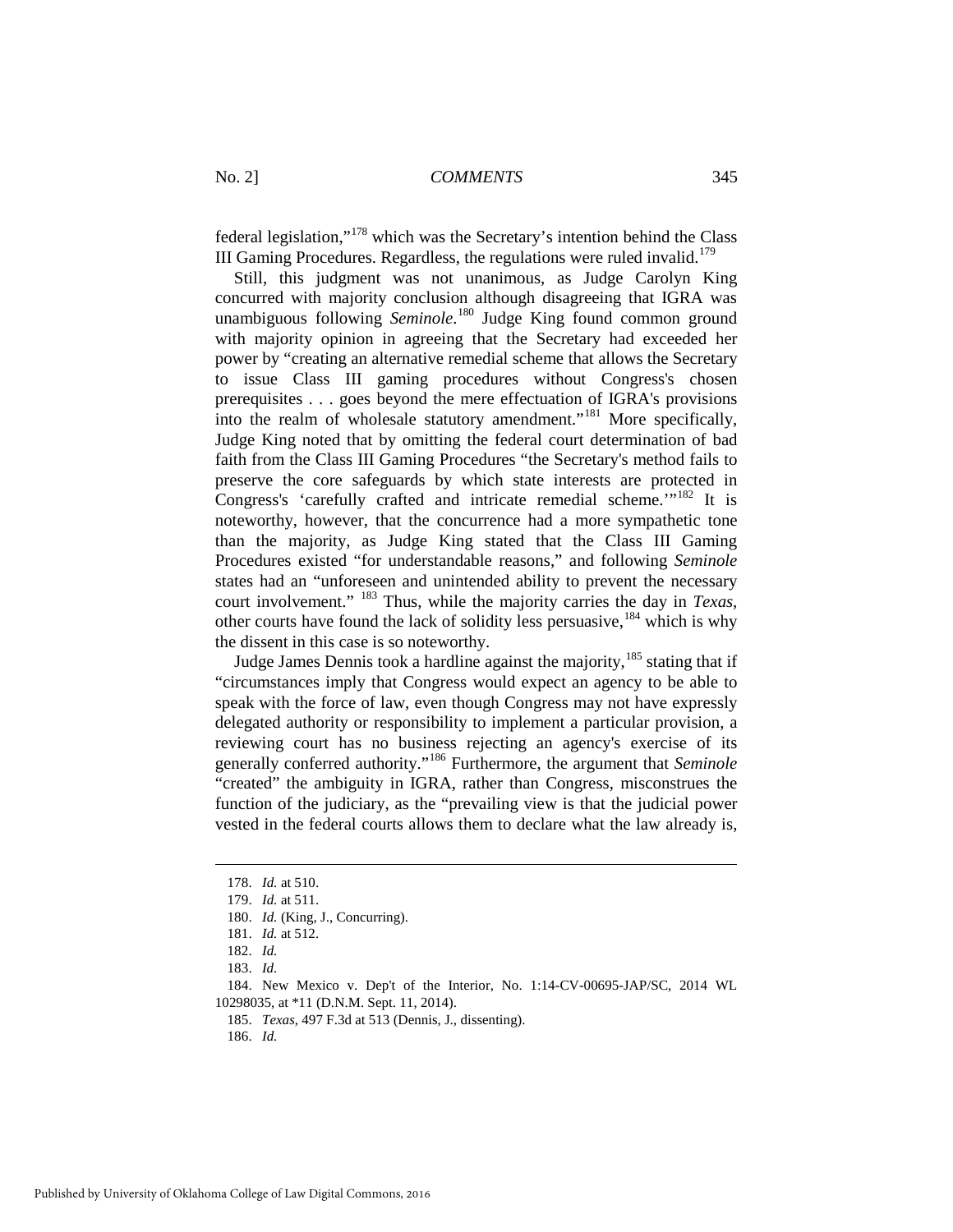rather than to create new law as the Chief Judge's argument presupposes that the Court did in Seminole."[187](#page-22-0) Judge Dennis skillfully continued to layer his argument by illustrating that it is impossible for *Seminole* to create the gap in IGRA, as the Supreme Court decisions do not create law, but rather recognize the "controlling interpretation of federal law" that always existed.<sup>[188](#page-22-1)</sup> And, this is the prevailing view of other circuit courts that have applied the *Chevron* doctrine.<sup>[189](#page-22-2)</sup> For all of those reasons, the Class III Gaming Procedures within the context of IGRA would properly fulfill the first prong of the Chevron doctrine.<sup>[190](#page-22-3)</sup>

As for the second prong of *Chevron*, Judge Dennis noted that IGRA is not limited to the states' interest because its explicit purpose was to promote "tribal economic development, self-sufficiency, and strong tribal governments."[191](#page-22-4) Additionally, the notion that Congress must foresee an ambiguity within their own statute beforehand is "unpersuasive and circular" to Judge Dennis.<sup>[192](#page-22-5)</sup> He further notes that, "[i]t is inherent in the policymaking process that some unforeseen event, or 'case unprovided for,' could render a portion of a statute ambiguous or meaningless."<sup>[193](#page-22-6)</sup>

Judge Dennis continues his assault beyond the *Chevron* doctrine by addressing the general legal theories and arguments of the majority.<sup>[194](#page-22-7)</sup> For example, he explained that the Class III Gaming Procedures do not eliminate the federal courts from the compact process. In fact, a state must invoke a federal court by raising an Eleventh Amendment defense to dismiss the case before the Class III Gaming Procedures.<sup>[195](#page-22-8)</sup> Judge Dennis also observed that even if the Secretary of the Interior under IGRA was not authorized to propagate the Class III Gaming Procedures, Congress delegated the necessary power when it codified that the Secretary has the power to "prescribe such regulations as he [or she] may think fit for carrying into effect the various provisions of any act relating to Indian affairs."<sup>[196](#page-22-9)</sup> There is nothing to suggest, however, that IGRA diminished the

<sup>187.</sup> *Id.* at 515.

<sup>188.</sup> *Id.* 

<sup>189.</sup> *Id.* at 516.

<sup>190.</sup> *Id.* at 517.

<span id="page-22-7"></span><span id="page-22-6"></span><span id="page-22-5"></span><span id="page-22-4"></span><span id="page-22-3"></span><span id="page-22-2"></span><span id="page-22-1"></span><span id="page-22-0"></span><sup>191.</sup> *Id.* at 521-22 (quoting *TOMAC, Taxpayers of Mich. Against Casinos v. Norton,* 433 F.3d 852, 865 (D.C. Cir. 2006)).

<sup>192.</sup> *Id.* at 516 (citation omitted).

<sup>193.</sup> *Id.*

<sup>194.</sup> *See id.* at 517-22.

<span id="page-22-8"></span><sup>195.</sup> *Id.* at 523.

<span id="page-22-9"></span><sup>196.</sup> *Id.* at 514 (citing 25 U.S.C. § 9).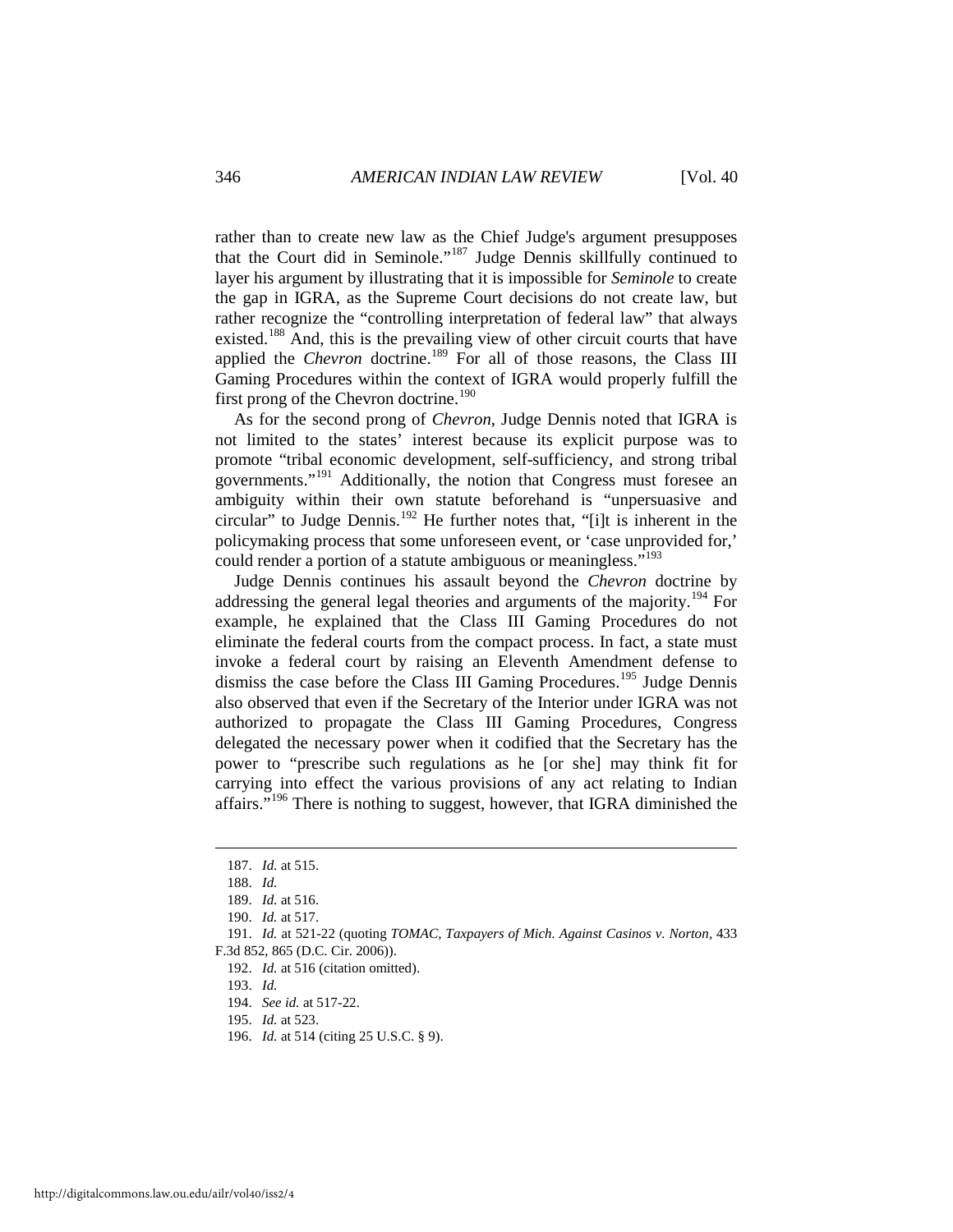power that the Secretary has possessed since the Marshall Trilogy.<sup>[197](#page-23-0)</sup> In conclusion, Judge Dennis states that the Fifth Circuit has "no business rejecting the Secretary's exercise of his generally conferred authority."[198](#page-23-1)

While not mentioned in Judge Dennis' dissent, it is striking that the Fifth Circuit only quickly references the Eleventh Circuit's analysis in *Seminole* in a footnote, $199$  as the decision concerns the Secretarial power to propagate regulations and is directly related and responsive to the arguments in *Texas*. [200](#page-23-3) For example, the majority in *Texas* ironically stated, "The Eleventh Circuit has suggested without any analysis that if a state asserted Eleventh Amendment immunity against a tribe's lawsuit, the judicial good-faith determination was severable.<sup>"[201](#page-23-4)</sup> But when weighed and measured, the Fifth Circuit is the only court lacking analysis, as the Eleventh Circuit highlighted that IGRA's "explicit severability clause" would allow the severance of parts of IGRA that were "held invalid."<sup>[202](#page-23-5)</sup> Within this context, the Eleventh Circuit clearly established that severing part of IGRA was necessary to resolve the gap created when "an Indian tribe faced with a state that not only will not negotiate in good faith, but also will not consent to suit."<sup>[203](#page-23-6)</sup> Yet, the Fifth Circuit attempts to claim that, "Nowhere does the Eleventh Circuit claim that a state's exercise of Eleventh Amendment sovereign immunity creates a statutory gap,"<sup>[204](#page-23-7)</sup> when the analysis of the gap created by *Seminole* (as quoted above) is the justification for enacting the severability clause of IGRA. $^{205}$  $^{205}$  $^{205}$ 

All of this taken together demonstrates that Judge Dennis is not alone in his frustration with the majority opinion, as others have found similar flaws with the Fifth Circuit's decision in *Texas*. [206](#page-23-9) Some even contend that the decision threatens the whole Indian gaming industry since it reaffirms the fears of *Seminole*,<sup>[207](#page-23-10)</sup> but that has not proven to be the case just yet.<sup>[208](#page-23-11)</sup>

<span id="page-23-10"></span>207. *Id.* 

<span id="page-23-11"></span><span id="page-23-0"></span><sup>197.</sup> Cunniff, *supra* note 14, at 543-44.

<span id="page-23-1"></span><sup>198.</sup> *Texas*, 497 F.3d at 525 (Dennis, J., dissenting).

<sup>199.</sup> *Id.* at 503 n.10 (Jones, C.J.).

<span id="page-23-3"></span><span id="page-23-2"></span><sup>200.</sup> Seminole Tribe of Fla. v. Florida, 11 F.3d 1016, 1029 (11th Cir. 1994).

<span id="page-23-4"></span><sup>201.</sup> *Texas*, 497 F.3d at 503 n.10.

<sup>202. 25</sup> U.S.C. § 2721 (2012); *Seminole Tribe of Fla.*, 11 F.3d at 1029.

<span id="page-23-5"></span><sup>203.</sup> *Seminole Tribe of Fla.*, 11 F.3d at 1029.

<sup>204.</sup> *Texas*, 497 F.3d at 503 n.10.

<sup>205.</sup> *Seminole Tribe of Fla.*, 11 F.3d at 1029.

<span id="page-23-9"></span><span id="page-23-8"></span><span id="page-23-7"></span><span id="page-23-6"></span><sup>206.</sup> Cunniff, *supra* note 14, at 548 ("The court failed to find any ambiguity in the IGRA statute despite it being fundamentally altered by the U.S. Supreme Court in *Seminole*. The court also failed to see a link between Congress's desire to enable tribal Class III gaming and the Secretarial Procedures.").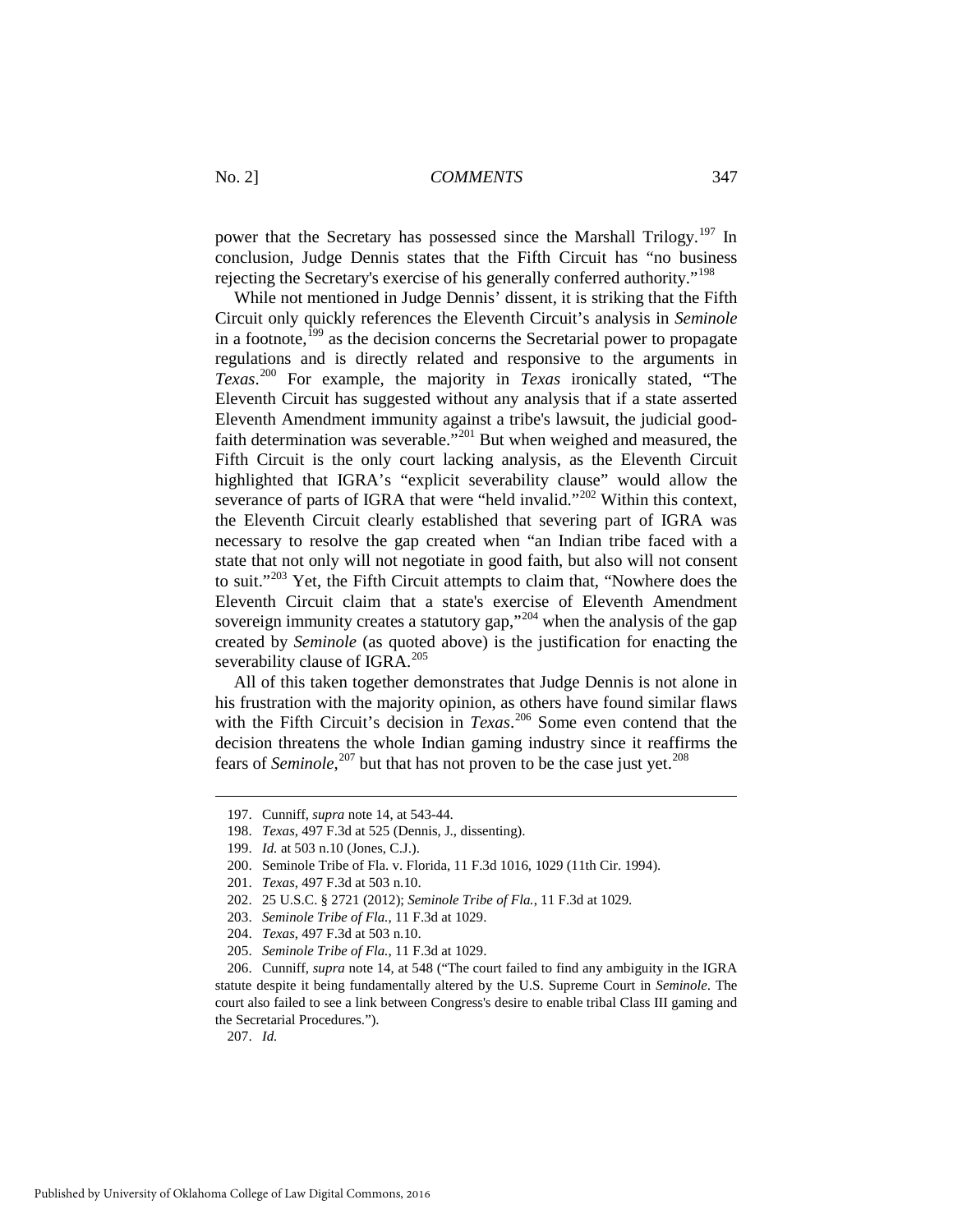#### *C. Federal Courts Since* Texas v. United States

In the wake of *Texas*, the Secretary has not given up on the Class III Gaming Procedures,<sup>[209](#page-24-0)</sup> and federal courts are far from unanimous on their validity.<sup>[210](#page-24-1)</sup> While the Fifth Circuit's decision certainly influences other federal judges' decisions,<sup>[211](#page-24-2)</sup> its reception has not been overwhelmingly warm.[212](#page-24-3) For example, in *Rincon Band of Luiseno Mission Indians of Rincon Reservation v. Schwarzenegger* (*Rincon)*, Judge Jay Bybee of the Ninth Circuit Court of Appeals (Ninth Circuit) does not appear to have much confidence in the Fifth Circuit's holding.<sup>[213](#page-24-4)</sup> He noted that the Class III Gaming Procedures were "hardly a settled issue,"<sup>[214](#page-24-5)</sup> and a divided Fifth Circuit has done little to deter the Department of the Interior.<sup>215</sup> Judge Bybee further stated that "no other circuit court—including the Second, Sixth, Tenth, and Eleventh Circuits (home to Connecticut, Michigan, New Mexico and Oklahoma, and Florida, respectively)—has held the Part 291 regulations to be invalid."[216](#page-24-7) It is also telling that Judge Bybee's criticism is found in a ruling that does not address the Class III Gaming Procedures,  $217$ which seems to indicate that he is eager to attend to the issue.

The lower federal district courts have not been much more forgiving of the Fifth Circuit's decision.[218](#page-24-9) For example, in *Alabama v. United States*, the United States District Court for the Southern District of Alabama heard arguments for the Department of the Interior's motion for summary judgment regarding the Class III Gaming Procedures.<sup>[219](#page-24-10)</sup> In this case, Alabama sought to block the Poarch Band of Creek Indians (Poarch Band) from invoking the Class III Gaming Procedures. $^{220}$ 

This case had striking similarities to *Texas*, as a state was attempting to block the Class III Gaming Procedures before Secretary made a final

210. *Id.* 

<u>.</u>

<sup>208.</sup> *E.g.* Alabama v. United States, 630 F. Supp. 2d 1320, 1331 (S.D. Ala. 2008).

<span id="page-24-0"></span><sup>209.</sup> Rincon Band of Luiseno Mission Indians of Rincon Reservation v. Schwarzenegger, 602 F.3d 1019, 1073 (9th Cir. 2010) (Bybee, J., dissenting).

<span id="page-24-5"></span><span id="page-24-4"></span><span id="page-24-3"></span><span id="page-24-2"></span><span id="page-24-1"></span><sup>211.</sup> New Mexico v. Dep't of the Interior, No. 1:14-CV-00695-JAP, 2014 WL 10298036, at \*4 (D.N.M. Oct. 17, 2014).

<sup>212.</sup> *See Rincon Band*, 602 F.3d at 1073 (Bybee, J., dissenting).

<sup>213.</sup> *See id.*

<sup>214.</sup> *Id.* at 1073 n.27.

<span id="page-24-7"></span><span id="page-24-6"></span><sup>215.</sup> *Id.* 

<sup>216.</sup> *Id.* 

<span id="page-24-8"></span><sup>217.</sup> *See id.* at 1026.

<span id="page-24-9"></span><sup>218.</sup> *See, e.g.*, Alabama v. United States, 630 F. Supp. 2d 1320, 1331 (S.D. Ala. 2008).

<sup>219.</sup> *Id.* at 1324-25.

<span id="page-24-11"></span><span id="page-24-10"></span><sup>220.</sup> *Id.* at 1323-24.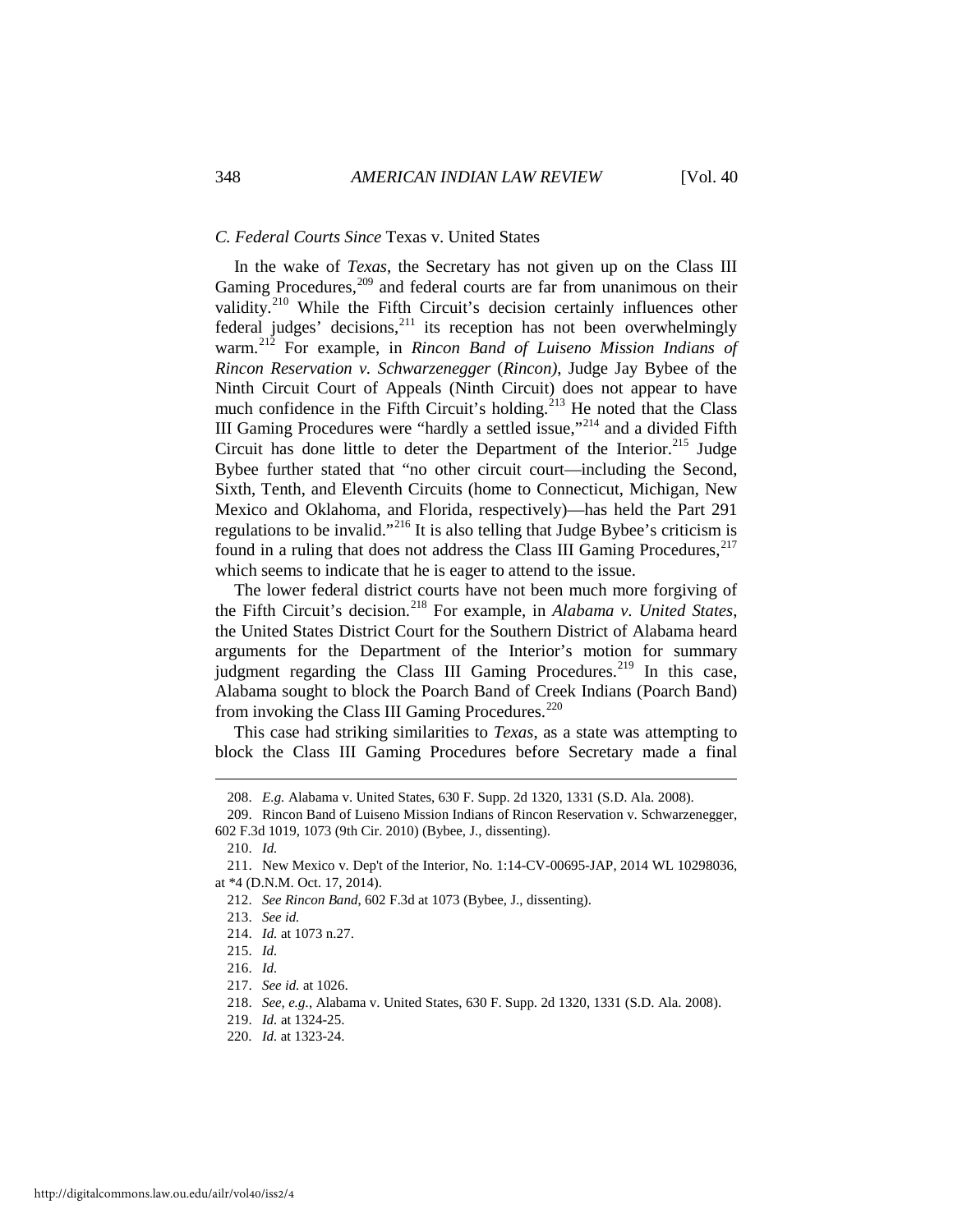determination.<sup>[221](#page-25-0)</sup> The Southern District Court of Alabama, however, granted the Department's motion for summary judgment.<sup>[222](#page-25-1)</sup> In reaching its decision, the court substantively referenced *Texas* while discussing ripeness and concluded, "whatever extent *Texas* represents a supportable alternative view, the Court rejects it in favor of the clear majority position."[223](#page-25-2) Because ripeness was the basis of granting summary judgment in this case, the Fifth Circuit and the Southern District Court of Alabama are at opposite ends of the table, at least with regard to determining when final agency action has occurred,<sup>[224](#page-25-3)</sup> and at most with the Class III Gaming Procedures at large.<sup>225</sup>

It is also noteworthy that while the Southern District Court of Alabama falls within the jurisdiction of the Eleventh Circuit, the District Court made no mention that the Eleventh Circuit's ruling in *Seminole* was the source of the Class III Gaming Procedures.<sup>[226](#page-25-5)</sup> One can only speculate at their reasoning—perhaps to preserve a veil of objectivity—but regardless, the Southern District Court of Alabama's decision reaffirms the Eleventh Circuit finding that the Secretary had the power to propagate the Class III Gaming Procedures.<sup>[227](#page-25-6)</sup>

Even when a federal district court does follow the Fifth Circuit's decision in *Texas*, it is not without criticism.<sup>[228](#page-25-7)</sup> In *New Mexico v. Department of the Interior*, the story was much the same as *Texas* and *Alabama*. [229](#page-25-8) The Pueblo of Pojoaque (Pojoaque) sought to conduct class III gaming, and New Mexico did not want to engage in compact negotiation.<sup>[230](#page-25-9)</sup> The Pojoaque wanted to use the Class III Gaming Procedures propagated by the Secretary of the Interior and New Mexico sued.<sup>[231](#page-25-10)</sup> In this case, unlike *Alabama*, the United States District Court of the District of New Mexico followed the ruling in *Texas* finding that the Class III Gaming

<sup>221.</sup> *Id.* at 1330-31.

<sup>222.</sup> *Id.* at 1332.

<sup>223.</sup> *Id.* at 1331.

<sup>224.</sup> *Id.* at 1330-31.

<span id="page-25-5"></span><span id="page-25-4"></span><span id="page-25-3"></span><span id="page-25-2"></span><span id="page-25-1"></span><span id="page-25-0"></span><sup>225.</sup> *Compare generally Alabama*, 630 F. Supp. 2d 1320 *with* Texas v. United States, 497 F.3d 491 (5th Cir. 2007).

<sup>226.</sup> *See generally Alabama*, 630 F. Supp. 2d at 1323.

<span id="page-25-6"></span><sup>227.</sup> *Compare Alabama*, 630 F. Supp. 2d at 1323 *with* Seminole Tribe of Fla. v. Florida, 11 F.3d 1016, 1029 (11th Cir. 1994).

<span id="page-25-10"></span><span id="page-25-9"></span><span id="page-25-8"></span><span id="page-25-7"></span><sup>228.</sup> New Mexico v. Dep't of the Interior, No. 1:14-CV-00695-JAP, 2014 WL 10298036, at \*4 (D.N.M. Oct. 17, 2014).

<sup>229.</sup> *E.g., id.*

<sup>230.</sup> *Id.* at \*4-\*5.

<sup>231.</sup> *Id.*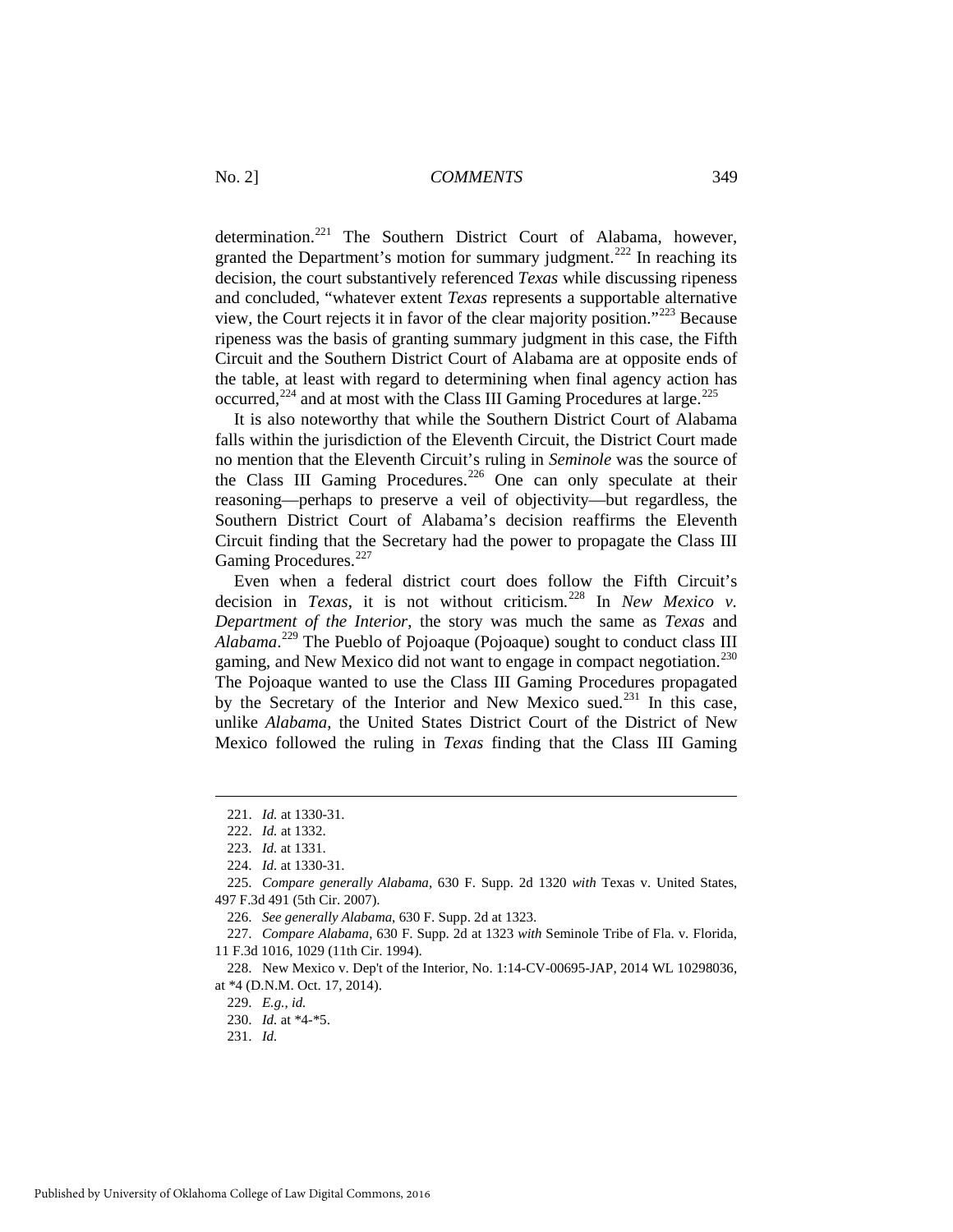Procedures were invalid under IGRA.<sup>[232](#page-26-0)</sup> This recent holding certainly is worrisome, as it demonstrated that the Fifth Circuit was not in complete isolation in its reasoning. $^{233}$ 

Despite this, the District Court of New Mexico was not without criticism.[234](#page-26-2) For example, the majority in *New Mexico* disagreed with the majority in *Texas* that the Class III Gaming Procedures subject Texas to the jurisdiction of the Department of the Interior, but still found that New Mexico had standing.<sup>[235](#page-26-3)</sup> Moreover, the court also observed, "the persuasive" value of *Texas* is diminished by the fact that only one judge (Chief Judge Jones) on the three-judge panel concluded that IGRA was unambiguous."<sup>[236](#page-26-4)</sup> Realistically, differences in the majorities' analysis in *Texas* and *New Mexico* are mostly dicta—far from Earth shattering—but they do signal that federal courts that are willing to strike down the Class III Gaming procedures are not solidified in their reasoning, which is a fracture left to be exploited.

#### *D. Walking On: Legal Arguments for the Class III Gaming Procedures*

As time rolls on, federal courts are still taking up class III gaming cases and deciding how compact negotiations are going to be resolved.<sup>[237](#page-26-5)</sup> And because federal courts remain divided on the Class III Gaming Procedures, the best method for constructing future arguments will be to revisit the previously mentioned cases and the future cases to be decided. There certainly are lessons from majorities, concurrences, and dissents that American Indian legal advocates, policy makers, and judges should consider when constructing their arguments and decisions. For example, while tribes lost *Texas*, the dissent and concurrence both offer arguments that can be built upon to defend the Class III Gaming Procedure in other federal courts.<sup>[238](#page-26-6)</sup> One could go on with examples, but the purpose is to demonstrate that while some dismiss the Class III Gaming Procedures (as with much of federal Indian law) as dying a slow death after *Texas*, [239](#page-26-7) nothing is final until the Supreme Court makes a ruling.

<span id="page-26-0"></span><sup>232.</sup> *Id.* at \*14.

<sup>233.</sup> *Id.* 

<sup>234.</sup> *See id.*

<sup>235.</sup> *Id.* at \*6-\*7.

<sup>236.</sup> *Id.* at \*4.

<span id="page-26-5"></span><span id="page-26-4"></span><span id="page-26-3"></span><span id="page-26-2"></span><span id="page-26-1"></span><sup>237.</sup> *E.g. North Fork Rancheria of Mono Indians v. California*, No. 1:15-cv-00419-AWI-SAB (E.D. Cal. March 17, 2015).

<sup>238.</sup> *See generally* Texas v. United States, 497 F.3d 491, (5th Cir. 2007).

<span id="page-26-7"></span><span id="page-26-6"></span><sup>239.</sup> *E.g.,* Cunniff, *supra* note 14, at 548 ("The state compacting provisions in IGRA are essentially moot in the face of a recalcitrant state within the Fifth Circuit's jurisdiction.").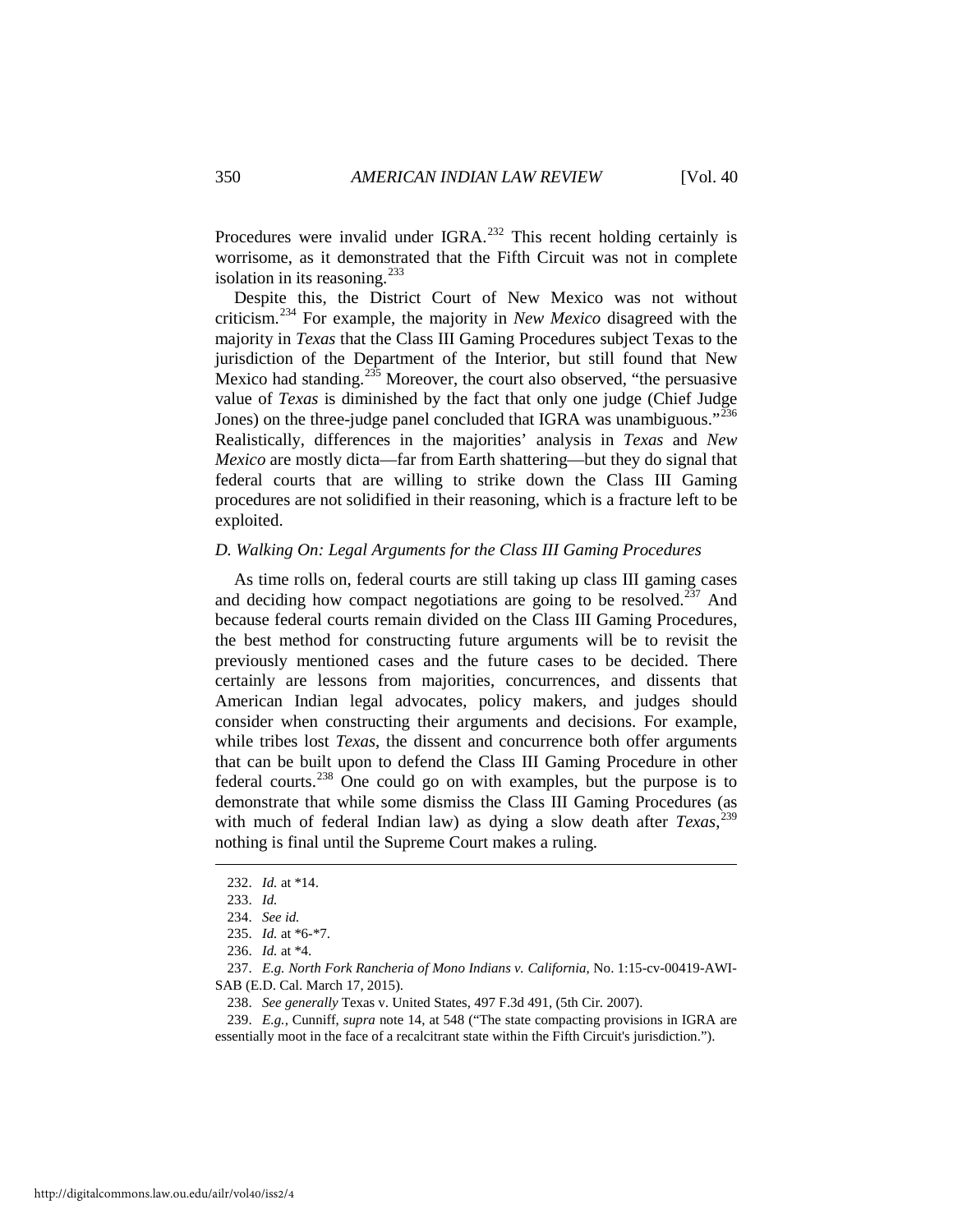#### *IV. Policy Arguments Concerning the Class III Gaming Procedures*

Regardless of personal views of the Class III Gaming Procedures, it is clear that the regulations did not occur within a political vacuum; rather, they were the Secretary's response to the perceived need that tribes would face following *Seminole*.<sup>[240](#page-27-0)</sup> Undoubtedly, political opinions are tenacious, but by exploring the policy implications of the Class III Gaming Procedures, political opinions may change. Moreover, tribal sovereignty has historically been a bipartisan issue, $^{241}$  $^{241}$  $^{241}$  and—to the late Justice Antonin Scalia's displeasure<sup>[242](#page-27-2)</sup>-politics often influence Supreme Court decisions<sup>[243](#page-27-3)</sup>

#### *A. States' Rights v. Equity*

It is often ignored that originally states had no right to regulate Indian gaming.<sup>[244](#page-27-4)</sup> But much has changed, and today at the heart of any discussion of IGRA and the Class III Gaming Procedures are states' rights.<sup>245</sup> Indeed, it is hardly an avoidable issue, as the Supreme Court in *Seminole* based its decision on a state's right to sovereign immunity.<sup>[246](#page-27-6)</sup> Even more than 200 years since the conception of the United States, the judiciary is still resolving where tribal sovereignty ends and states' rights begin. $247$  With all of that said there are particularized policy reasons that the Class III Gaming Procedures are necessary to ensure equity between the tribes and states and are key to ensure IGRA's intent with regard to states' rights.

As discussed earlier, Cabazon greatly reduced states' ability to regulate Indian gaming until the passage of IGRA.<sup>[248](#page-27-8)</sup> This action on the part of

<sup>240.</sup> *Id.* at 534.

<span id="page-27-1"></span><span id="page-27-0"></span><sup>241.</sup> *Indian Gaming: The Next 25 Years: Hearing Before the Senate Committee on Indian Affairs*, 113th Cong. 7 (2014) (statement of Kevin K. Washburn, Assistant Secretary of Indian Affairs, U.S. Dep't of Interior).

<span id="page-27-2"></span><sup>242.</sup> Obergefell v. Hodges, 135 S. Ct. 2584, 2629 (2015) (Scalia, J., dissenting) ("Judges are selected precisely for their skill as lawyers; whether they reflect the policy views of a particular constituency is not (or should not be) relevant.").

<span id="page-27-5"></span><span id="page-27-4"></span><span id="page-27-3"></span><sup>243.</sup> JAMES MIDGLEY & MICHELLE LIVEMORE, THE HANDBOOK OF SOCIAL POLICY 34 (2008).

<sup>244.</sup> *Fla. House of Representatives v. Crist, 990 So. 2d 1035, 1038 (Fla. 2008).* 

<sup>245.</sup> *E.g.,* Lindner-Cornelius, *supra* note 23.

<sup>246.</sup> Seminole Tribe of Fla. v. Florida, 517 U.S. 44, 72 (1996).

<sup>247.</sup> *See, e.g.*, Strate v. A-1 Contractors, 520 U.S. 438, 459 (1997).

<span id="page-27-8"></span><span id="page-27-7"></span><span id="page-27-6"></span><sup>248.</sup> *See* Spokane Tribe of Indians v. Washington State, 28 F.3d 991, 997 (9th Cir. 1994), *cert. granted, judgment vacated sub nom.* Washington v. Spokane Tribe of Indians, 517 U.S.

<sup>1129 (1996) (&</sup>quot;The IGRA was passed to fill a void in Indian gaming regulation that arose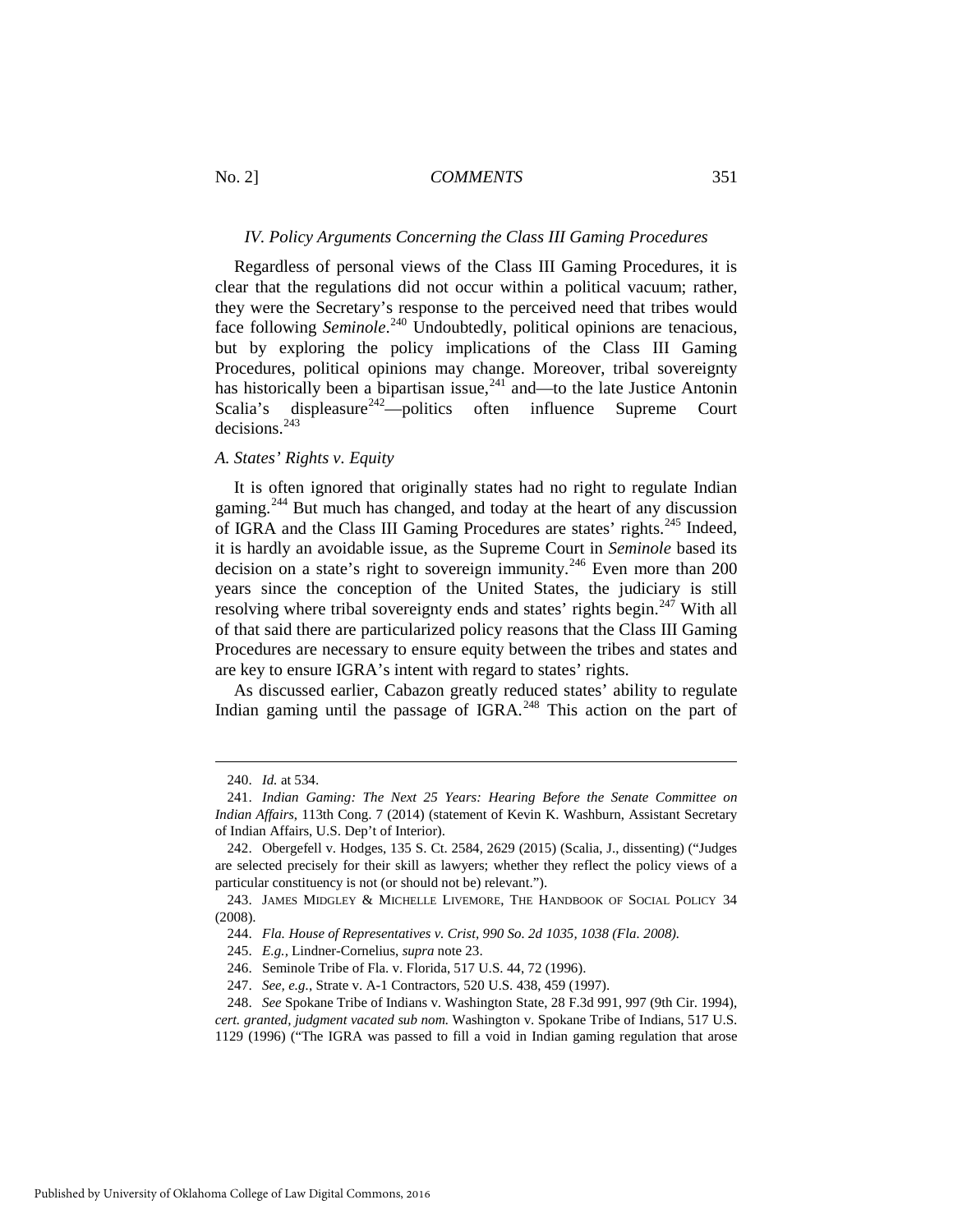Congress has multiple policy implications. For instance, with states lobbying, Congress required compacts for class III gaming.<sup>[249](#page-28-0)</sup> Moreover, the language of IGRA seems to indicate that Congress conceives of Indian Country as being "located in a State," as delegating power to states would be nonsensical otherwise. $250$ 

Despite any ethical objection, general policy concerns support state jurisdictional control, as it is difficult to conceptualize many sovereign nations existing within America.<sup>[251](#page-28-2)</sup> And from a practical stand point, policing would be extremely difficult (if not impossible) with a patchwork of sovereign nations located so closely together $252$ —although Europe seems to manage. The policy interests within IGRA demonstrate that the legislation was drafted with state protection in mind, but that does not mean that state interests should be all that matter.

United States House Representative Morris Udall spoke about IGRA with intent to protect Indian interests in the face of a powerful states' lobby.<sup>[253](#page-28-4)</sup> If nothing else, this demonstrates that Indian interests were not isolated from the bill in its conception—Fifth Circuit notwithstanding.<sup>[254](#page-28-5)</sup> Nevertheless, that leaves IGRA in a policy conundrum as both parties interests are opposing  $255$ .

IGRA's delegation of power to the states does offer a resolution to this paradox, however, as States have never had an inherent power to intervene in tribal affairs—consider *Worcester v. Georgia*. Consequently, the waiver of sovereign immunity granted in IGRA is not an abrogation of inherent power within the states, but rather a condition placed on the delegated power.[256](#page-28-7) A less abstract explanation is that if Congress can take a power away from a state, then it, by definition, is not inherent.<sup>[257](#page-28-8)</sup> This seems to be consistent with federal Indian legal theory at large as the Ninth Circuit used

250. *Id.*

-

252. *Id.*

257. *Id.* 

<span id="page-28-0"></span>from the states' dependence on Congress for any authority to regulate tribal affairs.") (citation omitted).

<sup>249.</sup> *See* 25 U.S.C. § 2710 (2012).

<span id="page-28-3"></span><span id="page-28-2"></span><span id="page-28-1"></span><sup>251.</sup> *See* Bryan T. Andersen, *South Dakota v. Yankton Sioux Tribe: Sewing A Patchwork Quilt of Jurisdiction*, 3 GREAT PLAINS NAT. RESOURCES J. 99, 110 (1998).

<sup>253.</sup> Ducheneaux, *supra* note 93, at 169.

<sup>254.</sup> *See id.*

<span id="page-28-6"></span><span id="page-28-5"></span><span id="page-28-4"></span><sup>255.</sup> *Compare* Ducheneaux, *supra* note 93, at 169, *with* Texas v. United States, 497 F.3d 491, 506 (5th Cir. 2007).

<span id="page-28-8"></span><span id="page-28-7"></span><sup>256.</sup> Washburn, *supra* note 5, at 430 ("With this right came a responsibility. Congress imposed upon states the responsibility of engaging in good faith negotiations.").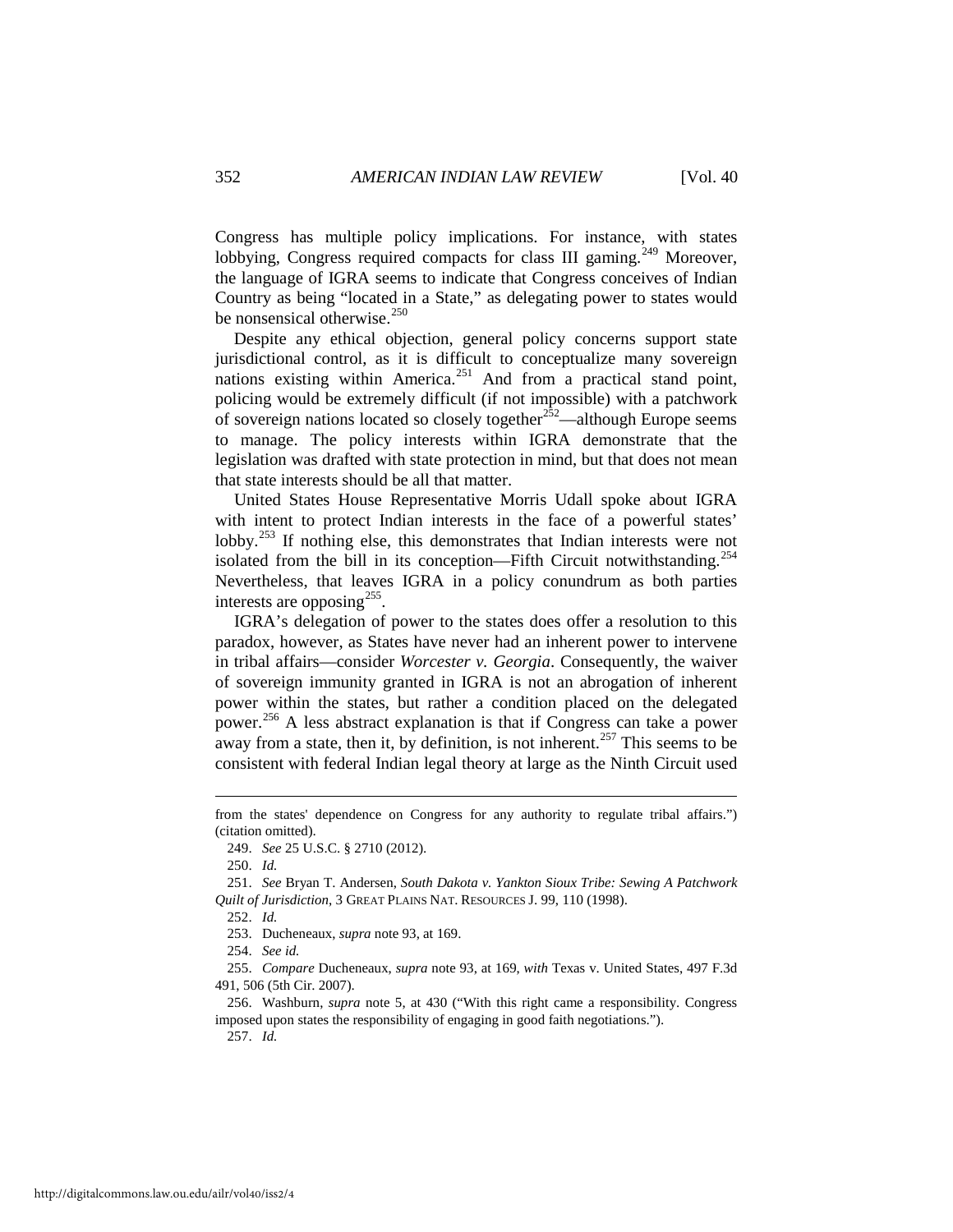this same analysis—echoing the Eleventh Circuit—justifying the Secretary of the Interior's ability to propagate regulations in response to *Seminole*. [258](#page-29-0)

#### *B. Department of the Interior Objectivity*

It is undoubtedly true that the Department of the Interior, acting on behalf of the Executive branch, carries the fiduciary duties of the United States federal government as the guardian of the numerous American Indian tribes within the continental United States. $259$  This is not merely to document a well-known fact, but to point out that the particular relationship the Department of the Interior has with tribes has caused some speculation about its ability to act as both guardian and objective adjudicator of the Class III Gaming Procedures.<sup>[260](#page-29-2)</sup> It is even arguable that federal Indian law supports this criticism, as the Supreme Court has already recognized the legal difficulty in the United States acting as both trustee and sovereign.<sup>[261](#page-29-3)</sup>

That hastily drawn conclusion misunderstands both the intent of IGRA as well as the Department's ability. First, the Department's trustee obligations would only be an issue under a narrow reading of IGRA, whereas under a broader analysis numerous courts have noted that IGRA's primary objective was "fostering tribal economic self-sufficiency," not addressing state concerns.<sup>[262](#page-29-4)</sup> Second, the expertise of the Department as an arbitrator of Indian affairs is unmatched, as it must regularly balance competing interests between tribes.<sup>[263](#page-29-5)</sup>

Third, the Class III Gaming Procedures avoid tribes going before federal courts to have their interest adjudicated. This is important as many American Indian legal advocates—such as John Echohawk, Director of the Native American Rights Fund, and Jefferson Keel, President of the National Congress of American Indians—believe that the federal courts are actually

<span id="page-29-1"></span><span id="page-29-0"></span><sup>258.</sup> Spokane Tribe of Indians v. Washington State, 28 F.3d 991, 997 (9th Cir. 1994), *cert. granted, judgment vacated sub nom.* Washington v. Spokane Tribe of Indians, 517 U.S. 1129 (1996).

<sup>259.</sup> *See* United States v. Jicarilla Apache Nation, 131 S. Ct. 2313, 2341 (2011).

<sup>260.</sup> Lindner-Cornelius, *supra* note 23, at 695.

<sup>261.</sup> United States v. Sioux Nation of Indians, 448 U.S. 371, 408 (1980).

<sup>262.</sup> Cunniff, *supra* note 14, at 542.

<span id="page-29-5"></span><span id="page-29-4"></span><span id="page-29-3"></span><span id="page-29-2"></span><sup>263.</sup> Letter from Kevin Washburn, Assistant Secretary of Indian Affairs, to Jay Inslee, Governor of Washington (Jun. 15, 2015), http://www.indianaffairs.gov/cs/groups/webteam/ documents/text/idc1-030640.pdf (discussing that the Department of the Interior must act as trustee for both tribes involved in a dispute).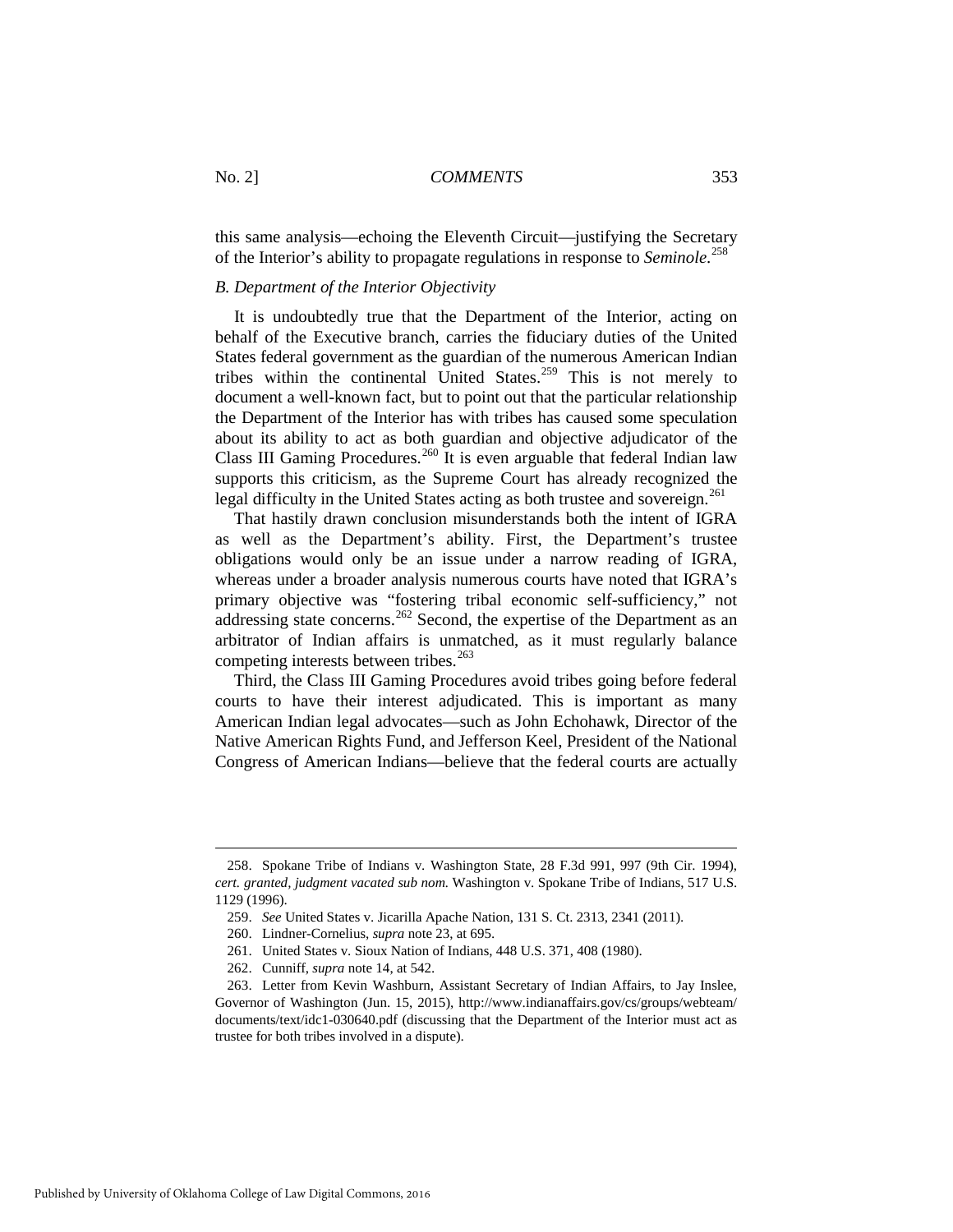the biased adjudicator, stating that the Supreme Court has ruled against tribes "three out of every four" times since the  $1970 \text{'s.}^{264}$ 

Fourth, there is no reliable data that the Department of the Interior lacks objectivity concerning tribal interests.[265](#page-30-1) For example, there are some that claim the Office of Indian Gaming approves an almost unanimous amount of land into trust applications for gaming purposes,<sup>[266](#page-30-2)</sup> those numbers do not include the tribes that withdrawal their applications to avoid rejection.<sup>[267](#page-30-3)</sup> There are also numerous instances where the work product that comes out of the Department of the Interior represents the middle ground between the state and tribal interests.

Finally, the appearance of a lack of objectivity within the Class III Gaming Procedures functions more broadly than originally conceived, because if states truly doubt the fairness of the regulatory process or the Department, then they have the option to go to court.<sup>[268](#page-30-4)</sup> This ensures both the adjudication of claims arising under IGRA, and that the state gets to choose the forum. Truthfully, a more generous legal avenue for states is difficult to imagine.

# *C. IGRA's Intent*

As discussed previously, IGRA's intent was not merely to give states more rights in Indian gaming, but was to create a regulatory scheme that would provide states, as an interested party, an ability to engage tribes in an agreement that would allow tribes to develop economic sustainability and self-determination through gaming.<sup>[269](#page-30-5)</sup> This reiteration is important, because Circuit Courts are not blind to the fact that IGRA has since become a tool of mass exploitation.<sup>[270](#page-30-6)</sup> While IGRA originally intended to aid tribal "economic development, self-sufficiency, and strong tribal

-

269. Cunniff, *supra* note 14, at 542.

<span id="page-30-1"></span><span id="page-30-0"></span><sup>264.</sup> Susan Shannon, *NARF and NCAI Advise Tribes to Stay Away from Supreme Court*, KGOU (Sep. 27, 2013), http://kgou.org/post/narf-and-ncai-advise-tribes-stay-away-supremecourt#stream/0.

<sup>265.</sup> *See infra* Appendix.

<sup>266.</sup> *Id.* 

<sup>267.</sup> *Id.* 

<span id="page-30-4"></span><span id="page-30-3"></span><span id="page-30-2"></span><sup>268.</sup> Alabama v. United States, 630 F. Supp. 2d 1320, 1323-24 (S.D. Ala. 2008) (explaining that the Class III Gaming Procedures "establish how he would proceed to develop procedures for Class III gaming should a state stand on its Eleventh Amendment rights").

<span id="page-30-6"></span><span id="page-30-5"></span><sup>270.</sup> Rincon Band of Luiseno Mission Indians of Rincon Reservation v. Schwarzenegger, 602 F.3d 1019, 1030 (9th Cir. 2010).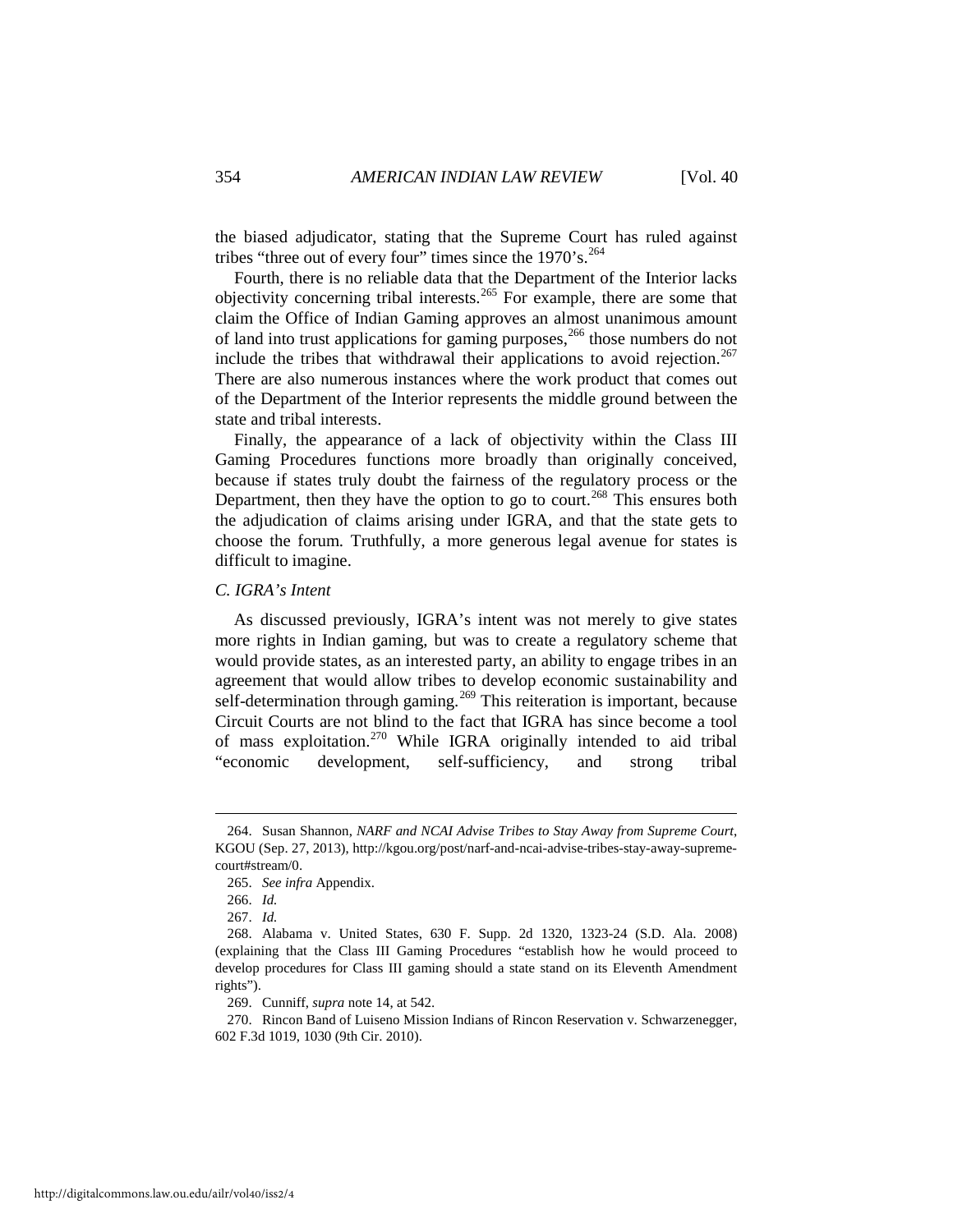governments,"[271](#page-31-0) states have used *Seminole* to hijack IGRA to extort tribes.<sup>[272](#page-31-1)</sup> And Congress has done nothing about it.<sup>[273](#page-31-2)</sup>

The compact process for class III gaming is an excellent example of IGRA's perverted intention.<sup>[274](#page-31-3)</sup> Compacts are possibly illegal, and take tribal resources earned as "revenue sharing" to avoid the tax prohibition Congress established within IGRA.<sup>[275](#page-31-4)</sup> Nonetheless, besides the Class III Gaming Procedures, revenue sharing remains the only realistic mechanism to entice states to negotiate compacts.<sup>[276](#page-31-5)</sup> The ultimate irony is that to compensate for review sharing within compacts, tribes expand their gaming operations to include off-reservation gaming facilities, which is what states allegedly opposed in the first place.<sup>[277](#page-31-6)</sup> Additionally, revenue sharing and Class III Gaming Procedures both derive from the intent of IGRA rather than its text, meaning that many opponents of the Class III Gaming Procedures would logically leave tribes with no avenue for class III gaming. $278$ 

#### *D. Tribal Sovereignty*

Although definitions of tribal sovereignty may differ, it is often the case that sovereignty is closely related to tribal economic development and self-determination.<sup>[279](#page-31-8)</sup> This relationship is hardly coincidental as tribal sovereignty exercised through self-determination provides opportunities for economic development, and economic development, in turn, provides revenue for tribes to pursue self-determination.<sup>[280](#page-31-9)</sup> Moreover, when tribes are dealing with poverty, health issues, and other social welfare issues,

-

278. *Id.* 

<span id="page-31-3"></span><span id="page-31-2"></span><span id="page-31-1"></span><span id="page-31-0"></span><sup>271.</sup> TOMAC, Taxpayers of Michigan Against Casinos v. Norton, 433 F.3d 852, 865 (D.C. Cir. 2006).

<sup>272.</sup> Cunniff, *supra* note 14, at 548.

<sup>273.</sup> *Id.*

<sup>274.</sup> Ducheneaux, *supra* note 93, at 177-78.

<sup>275.</sup> *Id.*

<span id="page-31-5"></span><span id="page-31-4"></span><sup>276.</sup> Fletcher, *supra* note 9, at 40 ("[T]he imbalance created by the stronger bargaining position of state governments relative to Indian tribes . . . . allows state governments to impose revenue sharing agreements of dubious legal validity on Indian tribes in exchange for the right to commence gaming operations.").

<sup>277.</sup> *Id.* at 66-67.

<span id="page-31-8"></span><span id="page-31-7"></span><span id="page-31-6"></span><sup>279.</sup> *E.g.,* Lorie M. Graham, *An Interdisciplinary Approach to American Indian Economic Development*, 80 N.D. L. REV. 597, 607-08 (2004).

<span id="page-31-9"></span><sup>280.</sup> *Compare* Graham, *supra* note 279, at 606-08 *with* S. Chloe Thompson, *Exercising and Protecting Tribal Sovereignty in Day-to-Day Business Operations: What the Key Players Need to Know*, 49 WASHBURN L.J. 661, 673 (2010).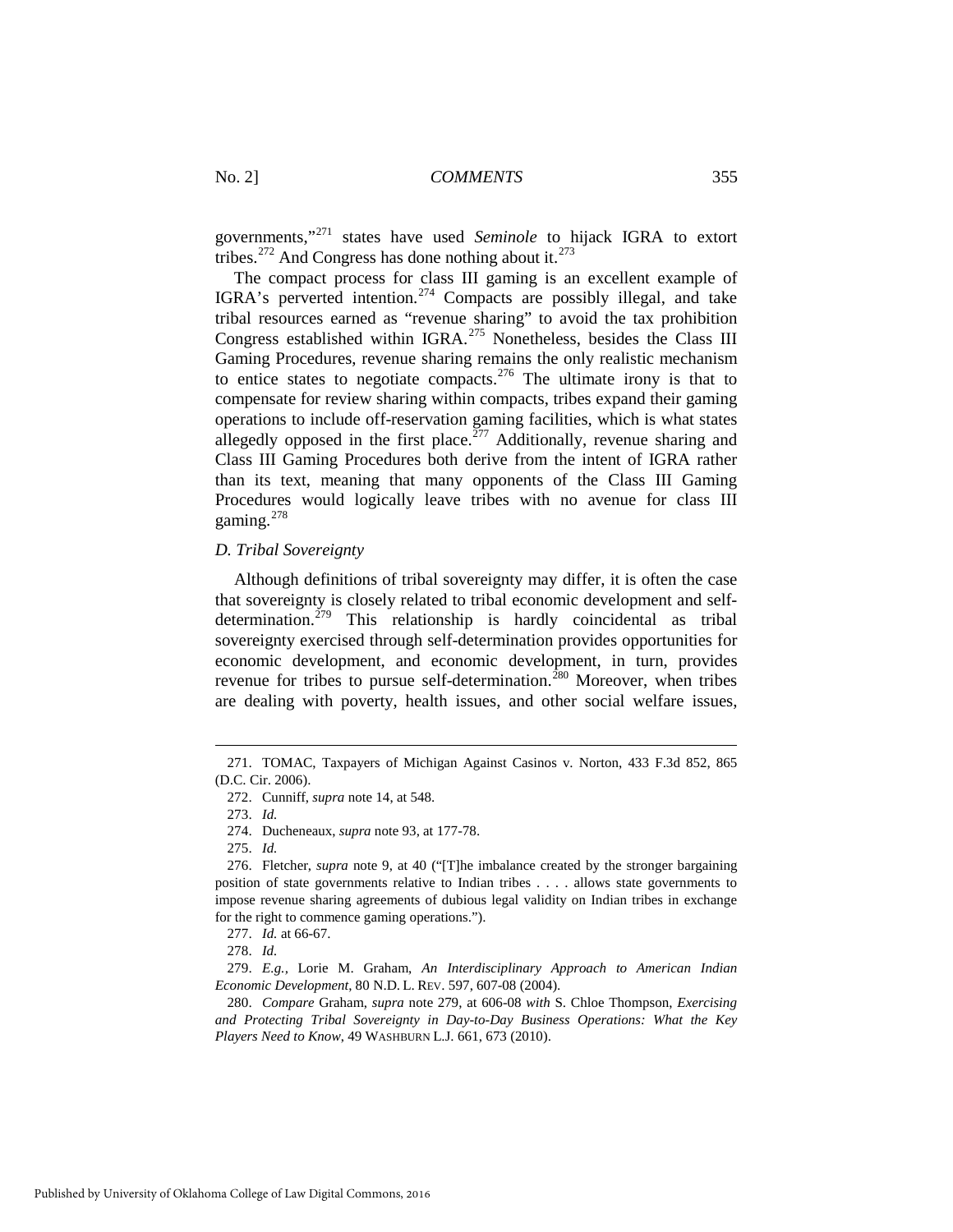economic development could not be more important.<sup>[281](#page-32-0)</sup> For example, the Pine Ridge Indian Reservation—formally Prisoner of War Camp 334— faces the worst living conditions in North America.<sup>[282](#page-32-1)</sup>

Gaming offers some tribes the ability to determine their own economic futures, while reinforcing the principle of inherent sovereignty.<sup>[283](#page-32-2)</sup> Economic development—such as gaming—requires that tribes have the ability to make their own sovereign decisions for two main reasons.<sup>[284](#page-32-3)</sup> First, tribal decision makers are "directly accountable to their constituency, as opposed to federal officials whose objectives may be different than the tribes they represent."[285](#page-32-4) Second, sovereignty in itself is "a major development resource, since it offers 'distinct . . . market opportunities, from reduced tax and regulatory burdens' as well as 'unique niches [in areas such as] gaming."<sup>[286](#page-32-5)</sup>

Moreover, there cannot be a singular approach to tribes, as all tribes encompass unique traits, both culturally and geographically.<sup>[287](#page-32-6)</sup> Consequently, all forms of potential economic development should be available to all tribes as there is no one size fits all solution.<sup>[288](#page-32-7)</sup> The Class III Gaming Procedures may be the only avenue some tribes have to access economic development, and are thus vital for tribal sovereignty.<sup>[289](#page-32-8)</sup>

# *V. Conclusion*

It is of dire importance that the opponents of the Class III Gaming Procedures reconsider their views. As long as hundreds of tribes remain economically devastated due to the ongoing ramifications of allotment and removal, then the first priority within the modern era should be economic development of tribes. It is a goal that should appeal to the small

<sup>281.</sup> Graham, *supra* note 279, at 604.

<span id="page-32-2"></span><span id="page-32-1"></span><span id="page-32-0"></span><sup>282.</sup> Aaron Huey, *America's Native Prisoners of War,* TED (Nov. 2010), http://www.ted.com/talks/aaron\_huey/transcript?language=en ("Unemployment on the Pine Ridge Reservation fluctuates between 85 and 90 percent. . . . The life expectancy for men is between 46 and 48 years old – roughly the same as in Afghanistan and Somalia.").

<sup>283.</sup> Thompson, *supra* note 280, at 672-73.

<sup>284.</sup> *See* Graham, *supra* note 279, at 607.

<span id="page-32-5"></span><span id="page-32-4"></span><span id="page-32-3"></span><sup>285.</sup> *Id.* 

<sup>286.</sup> *Id.* 

<span id="page-32-6"></span><sup>287.</sup> *See infra* Appendix.

<sup>288.</sup> *Id.* 

<span id="page-32-8"></span><span id="page-32-7"></span><sup>289.</sup> *See* California v. Cabazon Band of Mission Indians, 480 U.S. 202, 218-19 (1987).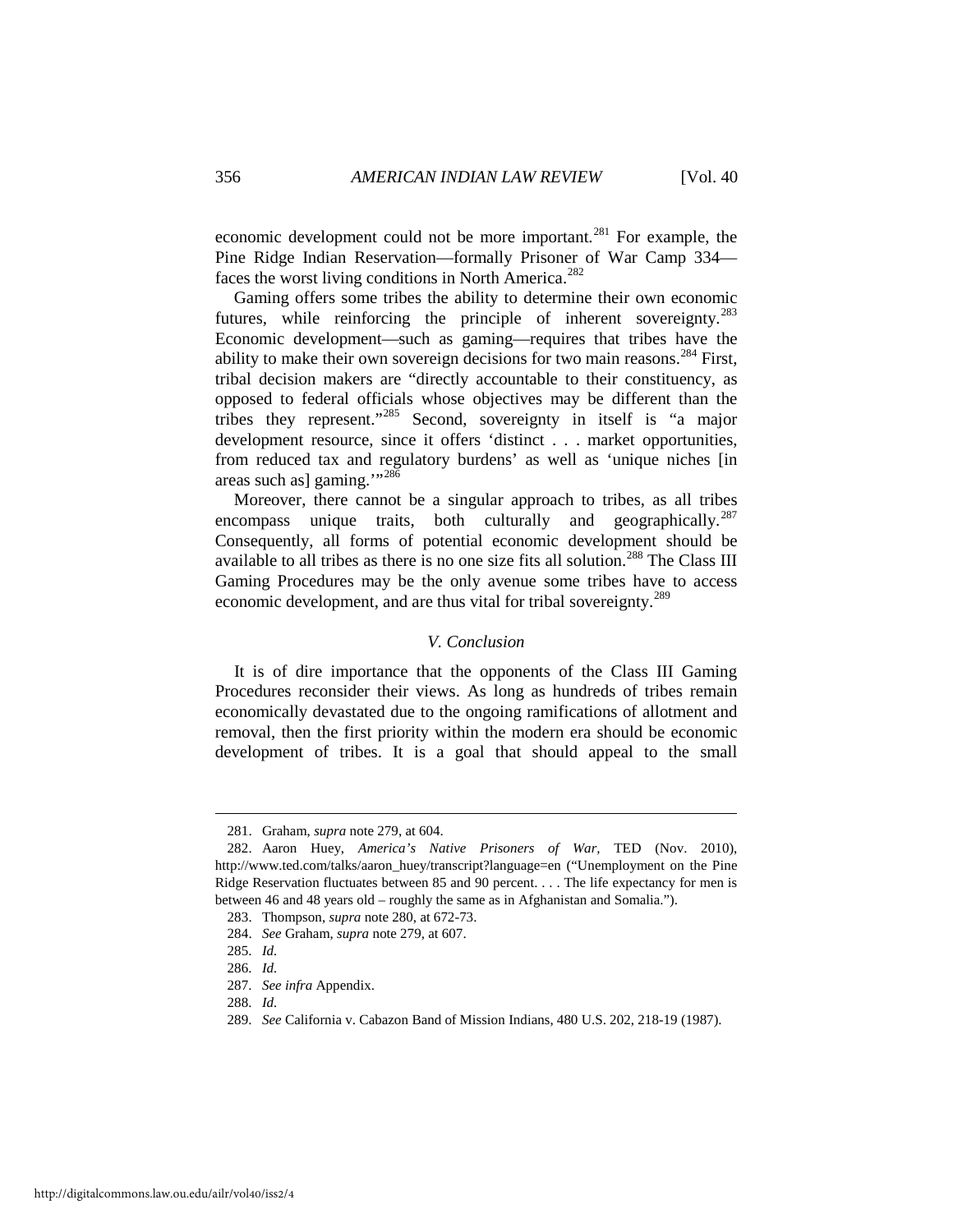government desires of traditional conservatives as well as the altruistic need of modern liberals, and yet Congress has done nothing to fix *Seminole.*

Perhaps many see a casino as a symbol for greed and crime. Nevertheless, when the worst poverty in North America exists on Indian reservations, there is no time to pass judgment. As far as a moral assessment is concerned, there is nothing more devoid of ethical substance than to judge the means of those in need while enjoying lands and resources taken. The notion that casinos fester with greed and crime seems foreign when one considers that the money it generates provides housing, schools, transportation, jobs, infrastructure, emergency services, and offers tribes a stronger, faster, and better means of economic development.

Are the Class III Gaming Procedures perfect? No. They are an imperfect solution to an exploitive problem. Yet, the baseline question should be "who is going to fix it?" Congress has proven it will not. Federal courts remain split on the issue. The Class III Gaming Procedures are the only viable solution that allow tribes to develop economic sustainability and selfdetermination.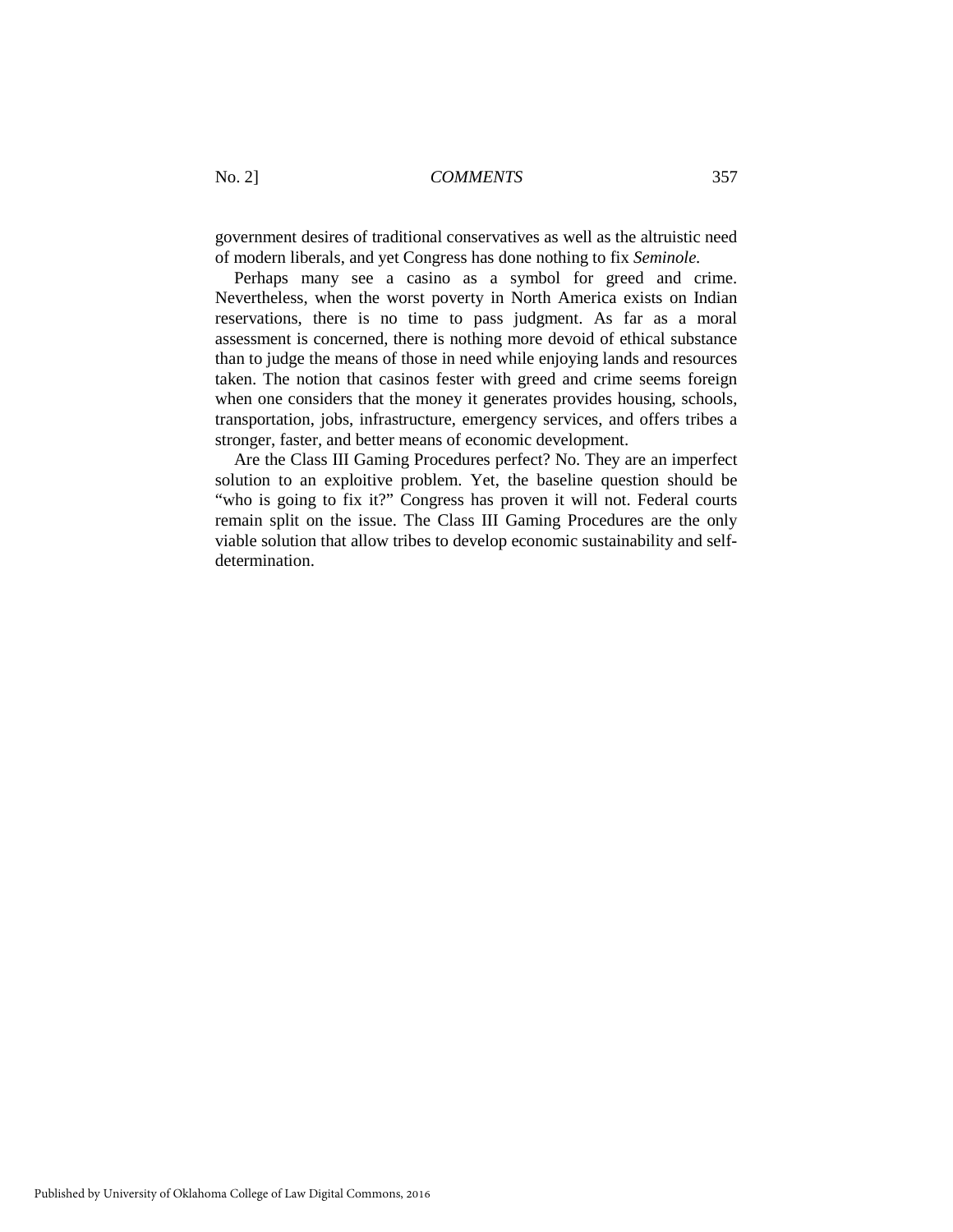#### APPENDIX

Paula Hart, Director Office of Indian Gaming - Department of the Interior MS-3657-MIB 1849 C Street, N.W. Washington, D.C. 20240

Dear Director Hart:

My name is Austin R. Vance, and I am a second year law student at the University of Oklahoma College of Law. I am currently working on a comment for the American Indian Law Review about the "Class III Gaming Procedures" published in 25 C.F.R. § 291.1-15. In order to complete my research, I would greatly appreciate if you took the time to answer the following questionnaire. If you are unable to answer, please give a brief reason for the omission. For example, ''the answer contains confidential information" would be a reasonable response. When you have completed the questionnaire, please place your signature at the bottom certifying that the answers were completed to the best of your knowledge and ability.

Let me know if you have any questions or need clarification.

Thank you,

Austin R. Vance

#### **Question 1**

*Has the Secretary of the Interior ever used the Class III Gaming Procedures found in 25 C.F.R. §§ 291.1-15? If so, please explain whether or not the Class III Gaming Procedures were successfully administered.*

#### **Answer**

Since the publication of 25 C.P.R. Part 291 in 1999, the Department has received eight applications for Secretarial gaming procedures under the regulation. The Department has yet to issue class III gaming procedures under Part 291. As explained in greater detail below, two of the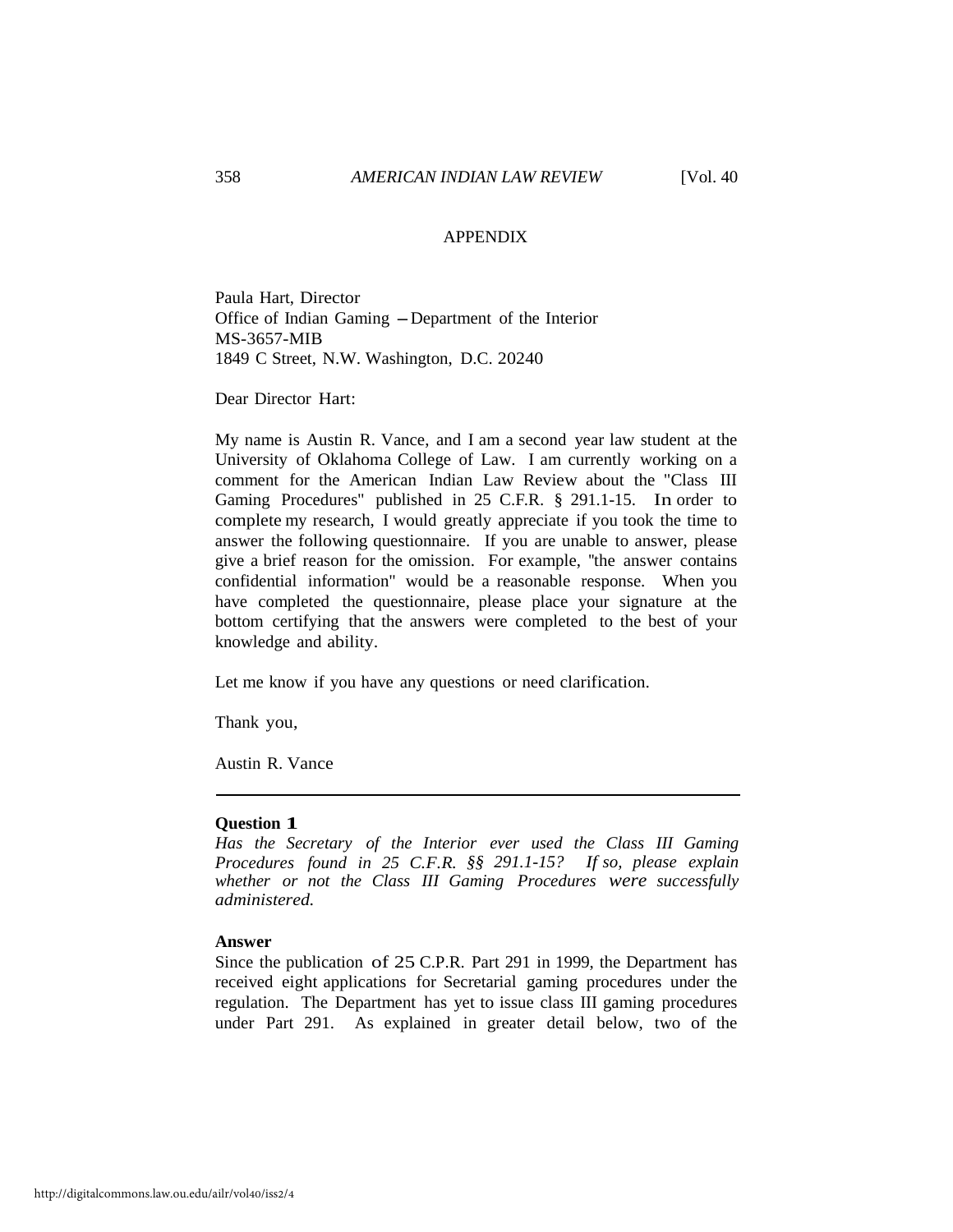applications were mooted because the tribes concluded compacts that were approved and published in the *Federal Register* (Seminole Tribe of Florida and Confederated Tribes of the Colville Reservation). The Department disapproved one application (Santee Sioux Nation, Nebraska). Two applications have been placed on hold (Miccosukee Tribe of Indians and Poarch Band of Creeks). The United States Court of Appeals for the Fifth Circuit invalidated Part 291 in *Texas* v. *US.,*  497 F.3d 491 (5th Cir. 2007), which mooted two applications that were pending at the time of the court's decision (Kickapoo Traditional Tribe of Texas and the Jena Band of Choctaw Indians). The Department received an application from the Pueblo of Pojoaque, New Mexico, in 2014, but the Department has been enjoined from processing pending a decision from the Tenth Circuit on the validity of Part 291.

1. In 1999, the Confederated Tribes of the Colville Reservation applied for Secretarial gaming procedures under Part 291. In 2002, the Tribe and the State of Washington reached an agreement on a tribal-state gaming compact, in part, as a result of the procedures process.

2. In 1999, the Seminole Tribe of Florida applied for Secretarial gaming procedures under Part 291. In 2007, the Tribe and the State of Florida reached an agreement on a tribal-state gaming compact, in part, as a result of the procedures process and related federal court litigation.

3. In 1999, the Santee Sioux Nation, Nebraska, applied for Secretarial gaming procedures under Part 291. In 2005, the Department disapproved the Tribe's application because the proposed scope of gaming exceeded the Indian Gaming Regulatory Act's (IGRA) limitation that tribes may only operate games permitted under state law for "any person, organization, or entity." 25 U.S.C.  $\S$  2710 (b)(1)(A).

4. In 1999, the Miccosukee Tribe of Indians applied for Secretarial gaming procedures under Part 291. The Tribe did not pursue its request for procedures because the Department's scope of gaming determination found that the Tribe's proposed scope of gaming exceeded the legal scope of gaming allowed in the State of Florida.

5. In 2003, the Kickapoo Traditional Tribe of Texas applied for Secretarial gaming procedures under Part 291. The State of Texas responded to the Department's invitation to participate in the procedures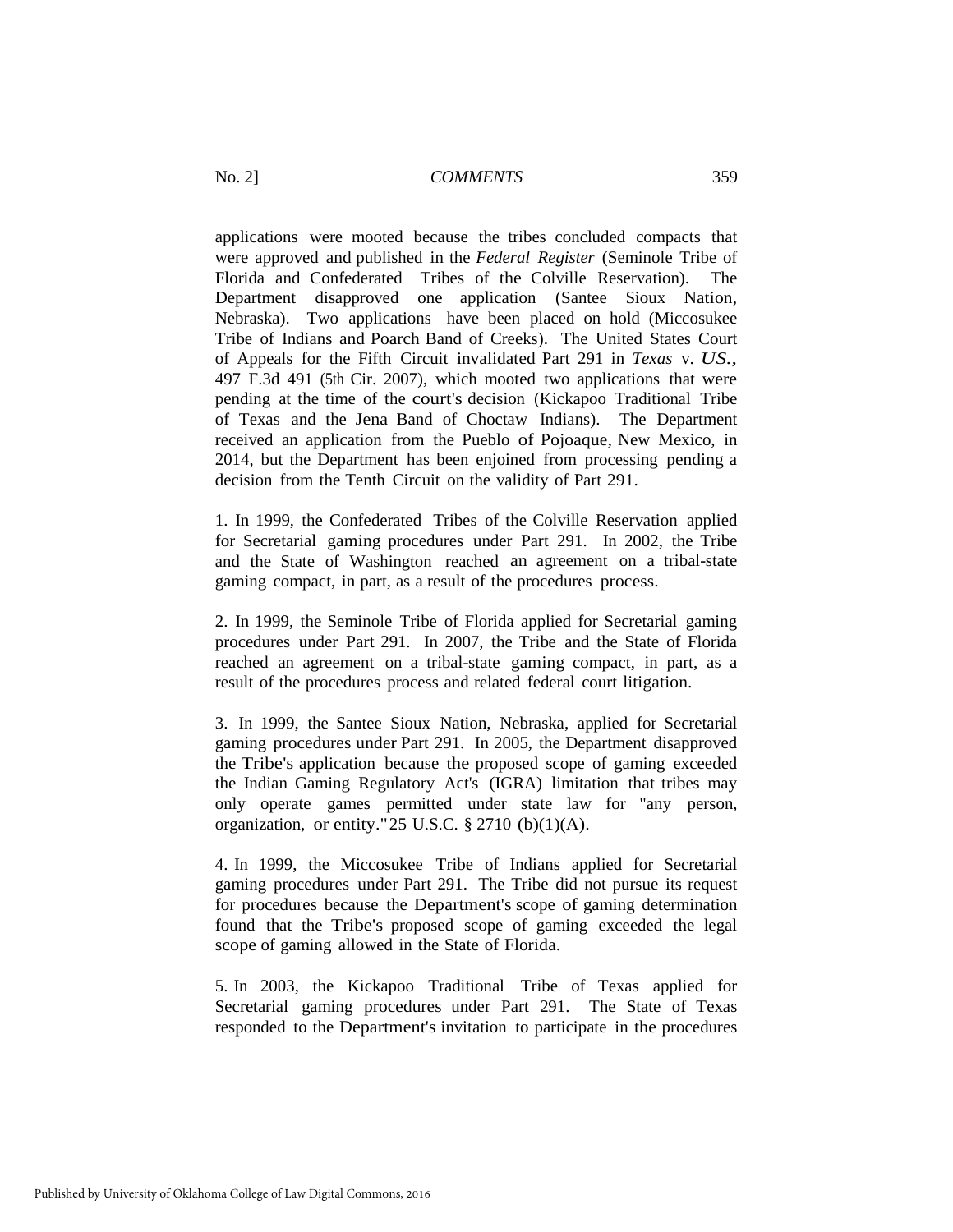process under Part 291 by challenging the validity of the regulation in federal court. In 2007, the Court of Appeals for the Fifth Circuit invalidated Part 291, which mooted the Tribe's application. *See Texas v. U.S.,* 497 F.3d 491 (2007).

6. In 2006, the Poarch Band of Creeks applied for Secretarial gaming procedures under Part 291. The State of Alabama later challenged the validity of Part 291 in federal court, but the court upheld the regulation. *See Alabama v. United States,* 630 F. Supp. 2d 1320 (S.D. Ala. 2008). Alabama did not appeal, but the application has been put on hold at the Tribe's request.

7. In 2007, the Jena Band of Choctaw Indians applied for Secretarial gaming procedures under Part 291. Later that year, the Court of Appeals or the Fifth Circuit handed down its ruling in *Texas* that invalidated Part 291 in Louisiana as well as Texas (and Mississippi), and mooted the Tribe's application.

8. In 2014, the Pueblo of Pojoaque, New Mexico, applied for Secretarial gaming procedures under Part 291. The State of New Mexico responded to the Department's invitation to participate in the procedures process under Part 291 by challenging the validity of the regulation in federal court. The district court enjoined the Department's processing of the application pending a decision by the Court of Appeals for the Tenth Circuit on the State's challenge to the regulation.

# **Question 2**

*Was the language of the Class III Gaming Procedures modeled after the Eleventh Circuit's decision in Seminole Tribe of Florida v. Florida? Specifically, I am referring to where the decision states:*

*Nevertheless, we are left with the question as to what procedure is left for an Indian tribe faced with a state that not only will not negotiate in good faith, but also will not consent to suit. The answer, gleaned from the statute, is simple. One hundred and eighty days after the tribe first requests negotiations with the state, the tribe may file suit in district court. If the state pleads an Eleventh Amendment defense, the suit is dismissed, and the tribe, pursuant to 25 U.S.C.§*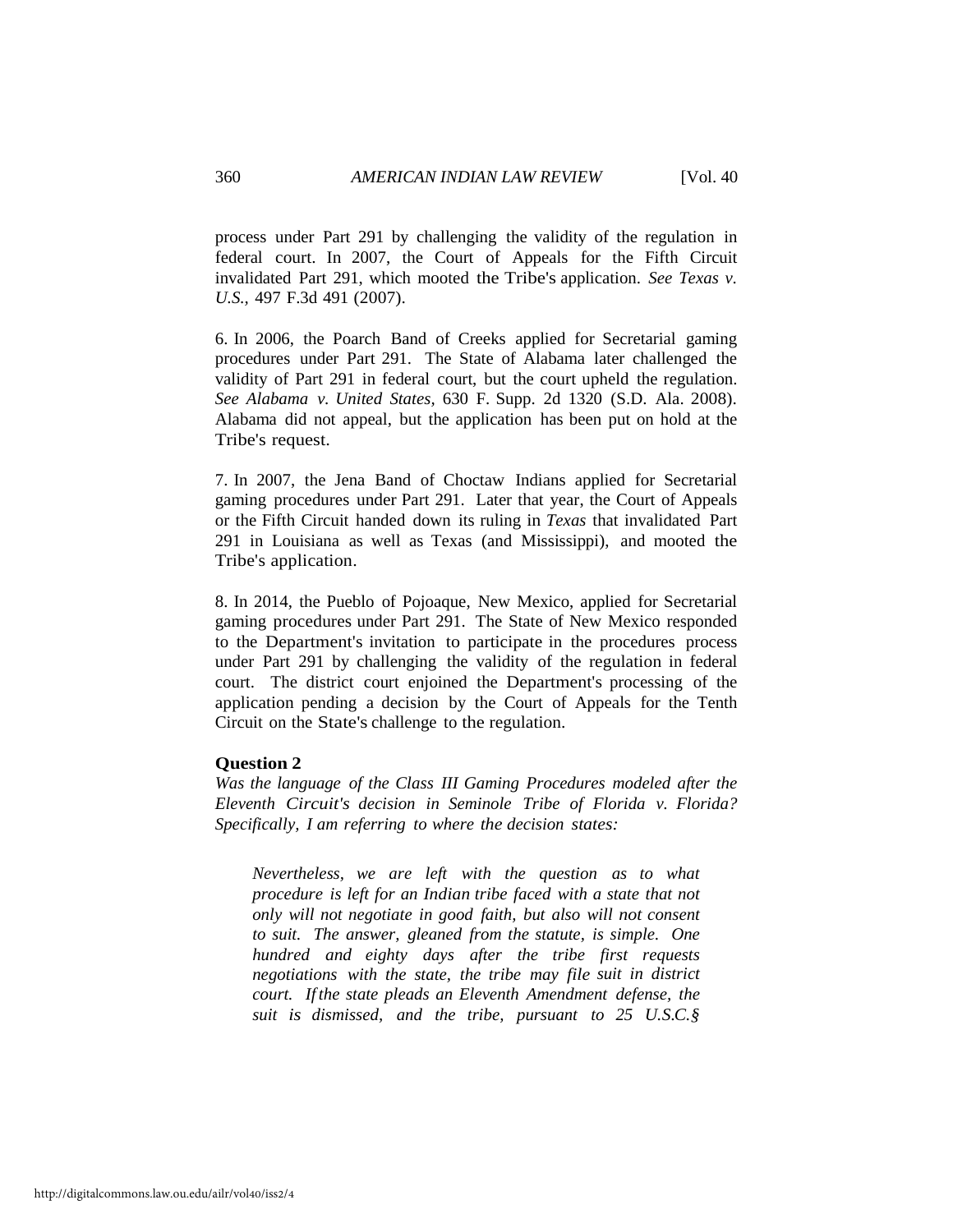*2710(d)(7)(B)(vii), then may notify the Secretary of the Interior of the tribe 's failure to negotiate a compact with the state. The Secretary then may prescribe regulations governing class III gaming on the tribe's lands. 11 F.3d 1016, 1029 (1994).*

# **Answer**

Question 2 seems to inadvertently conflate the quoted passage from the Court of Appeals for the Eleventh Circuit's ruling in *Seminole Tribe v. Florida,* 11 F.3d 1016 (11th Cir. 1994), with later publication of 25 C.F.R. Part 291. The passage appears to refer to ''regulations" in the context of the Secretary prescribing ''regulations (aka procedures under IGRA) governing class III gaming *on the tribe's lands,"* not the Code of Federal Regulations.

In promulgating Part 291, the Department intended to effectuate congressional intent in the wake of *Seminole Tribe of Florida v. Florida,*  517 U.S. 44 (1996). Under the regulation, if a tribe seeking a compact properly notifies the state and files a timely lawsuit against the state under lORA, and the federal court then dismisses that lawsuit based on the lack of an effective waiver of the state's Eleventh Amendment immunity, the tribe can then submit an application to the Department to adopt procedures that will govern the tribe's class III gaming activities. *See* 25 C.F.R. § 291.4.

# **Question 3**

*A recent Pepperdine Law Review article stated that "100% of the proposed foe-to-trust acquisitions submitted to the Pacific Region BIA from 2001 through 2011 were granted."*[290](#page-37-0) *Is that statistic correct? Please explain.*

#### **Answer**

During this time period, 150 applications were submitted to the Pacific Regional Office by applicant tribes. Thirty-five of those applications were ultimately withdrawn by the tribes and two applications were denied by the Department.

<span id="page-37-0"></span> <sup>290.</sup> Kelsey J. Waples, *Extreme Rubber-Stamping: The Fee-to-Trust Process of the Indian Reorganization Act of 1934*, 40 PEPP.L. REV. 251,278 (2012).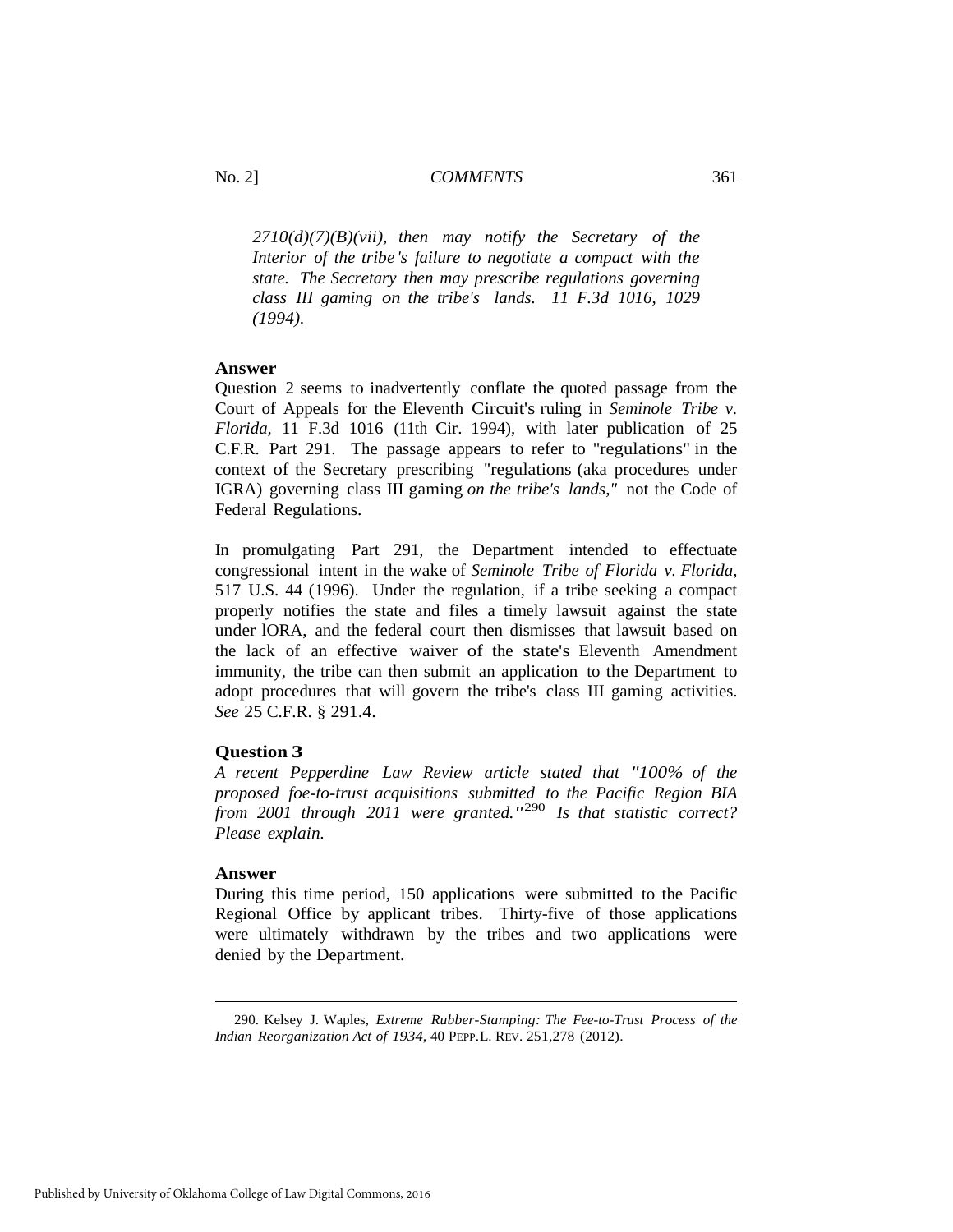In general, regional offices and tribes work together to develop and process applications to acquire land in trust. Not all applications result in a final decision, however. A tribe may withdraw its application for a variety of reasons, including an inability to complete the application process. A regional office may also return an inactive application rather than deny it.

# **Question 4**

*Some statistics, such as the one in Question 3, seem to indicate that the feeto-trust process is too easy or "rubber-stamping."[291](#page-38-0) Would you explain the difficulty of the fee-to-trust process and give an estimate the time the process takes?*

#### **Answer**

There are a number of factors that determine the length of the review time for the fee-to-trust process. The length of time is dependent on the specifics of each individual tribe and its application; the factual and legal issues involved; the completeness and accuracy of the tribe's application; the length and complexity of the environmental review process pursuant to the National Environmental Policy Act; the type of statutory acquisition authority (on-reservation discretionary, offreservation discretionary, or mandatory); the number and substantive content of comments from interested parties; and for applications to conduct gaming, a determination whether the land is eligible for gaming pursuant to lORA.

Applications to acquire land in trust are developed and reviewed by BIA's regional and agency offices. The BIA's regulatory review includes, among other things, consideration of a tribe's need for additional land, the purposes for which the land will be used, the potential tax and jurisdictional impacts on state and local subdivisions, and potential land use and jurisdictional conflicts. All applications to acquire land in trust require a determination whether statutory authority exists to acquire the land in trust.

Applications to conduct gaming are submitted to the Department in Washington for final action. This includes an in-depth review and analysis of the often-extensive factual information developed for a

<span id="page-38-0"></span><sup>291.</sup> *Id.* at 295.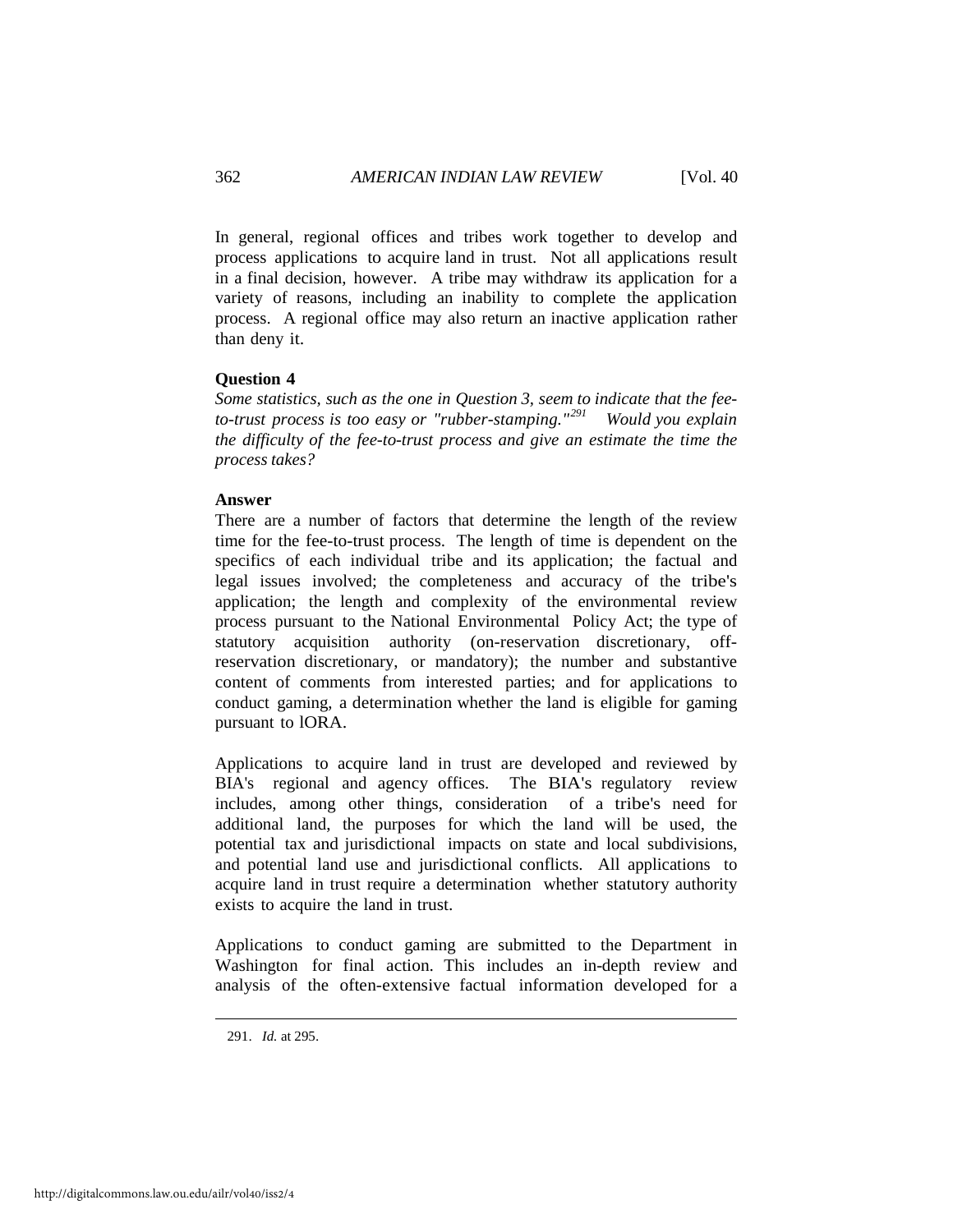tribe's application, and a determination whether the application meets statutory and regulatory requirements. For the three most recent fee-totrust acquisitions for gaming purposes, the Department took, on average, a year and a half to complete the analysis and reach a final decision.

# **Question 5**

*Kevin Washburn, Assistant Secretary of Indian Affairs, has been noted as stating that he "couldn't provide a list of disapprovals because the BIA doesn't issue very many of them. Ifan application has problems* . . . *the tribe is told and withdraws it."[292](#page-39-0) This seems to indicate that statistics on the "rubber-stamping" of the fee-to-trust process would be misleading as they could not take into account various factors, such as applications being withdrawn. Would that be a fair conclusion to draw? Please explain.* 

# **Answer**

If a tribe's application is incomplete (sometimes due to inadequate funding or resources that prevent the tribe from completing it) or does not meet the requirements of applicable laws and regulations, the Department notifies the tribe. As a result, applications that would be denied are instead sometimes withdrawn by the tribe or returned to the tribe with no further action by the Department.

# **Question 6**

*One would assume the Office of Indian Gaming would disagree with the notion that the fee-to- trust process for gaming lacked meaningful standards" of evaluation.[293](#page-39-1) However, given the diverse nature of federally recognized tribes, how necessary is flexibility in the decisionmaking process of the office?*

# **Answer**

-

Because of the unique circumstances of each tribe, including its need for

<span id="page-39-1"></span><span id="page-39-0"></span><sup>292.</sup> Gale Toensing, "Rep. Don Young is Leading an Assault on Native Rights," May 27, 2015, [http://indiancountrytodaymedianetwork.com/2015/05/27/rep-don-young-leading-assault](http://indiancountrytodaymedianetwork.com/2015/05/27/rep-don-young-leading-assault-native-rights-160494)[native-rights-160494.](http://indiancountrytodaymedianetwork.com/2015/05/27/rep-don-young-leading-assault-native-rights-160494)

<sup>293.</sup> Waples, *supra* note 290, at 295.